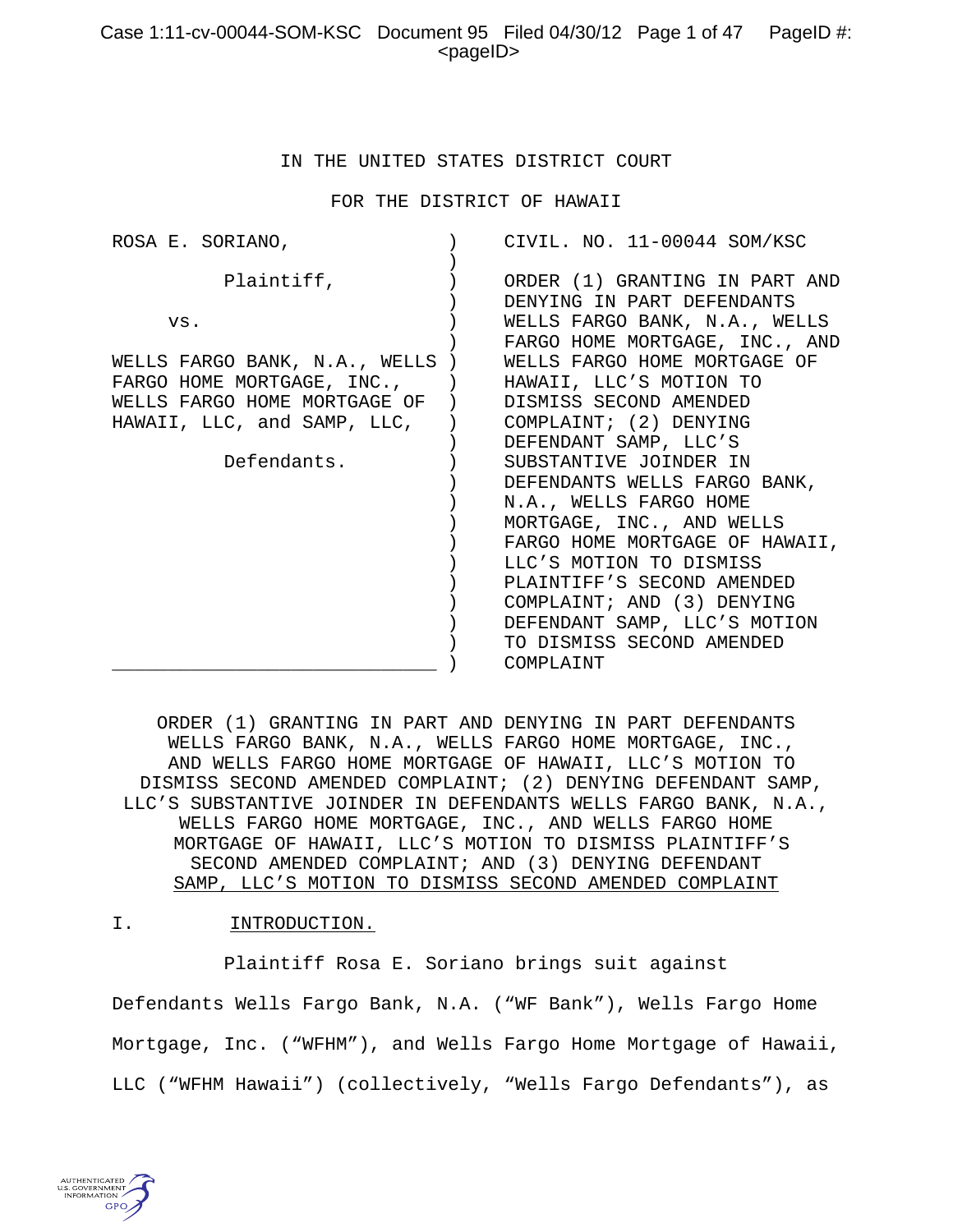## Case 1:11-cv-00044-SOM-KSC Document 95 Filed 04/30/12 Page 2 of 47 PageID #:  $<$ pageID $>$

well as against SAMP, LLC ("SAMP"), for an allegedly wrongful foreclosure relating to property that she owned. Soriano alleges that, although she complied with Wells Fargo Defendants' instructions to cure her indebtedness, they nevertheless sold the property to SAMP without notifying her of the foreclosure proceedings.

Wells Fargo Defendants now move to dismiss the Second Amended Complaint ("SAC"). See Defs. Wells Fargo Bank, N.A., Wells Fargo Home Mortgage, Inc., and Wells Fargo Home Mortgage of Hawaii, LLC's Mot. to Dismiss Pl.'s Second Am. Compl. filed on Dec. 16, 2011 (the "WF Motion"), ECF No. 70. SAMP joins in the WF Motion and files its own motion to dismiss. See Def. SAMP, LLC's Substantive Joinder in Defs. Wells Fargo Bank, N.A., Wells Fargo Home Mortgage, Inc., and Wells Fargo Home Mortgage of Hawaii, LLC's Mot. to Dismiss Pl.'s Second Am. Compl. filed on Dec. 16, 2011 (the "SAMP Joinder"), ECF No. 71; Def. SAMP, LLC's Mot. to Dismiss Second Am. Compl., filed Dec. 16, 2011 (the "SAMP Motion"), ECF No. 67.

The court GRANTS IN PART and DENIES IN PART the WF Motion and DENIES the SAMP Joinder. The court also DENIES the SAMP Motion without prejudice.

#### II. BACKGROUND.

Soriano asserts wrongdoing under various legal theories, including fraud and negligence, in connection with the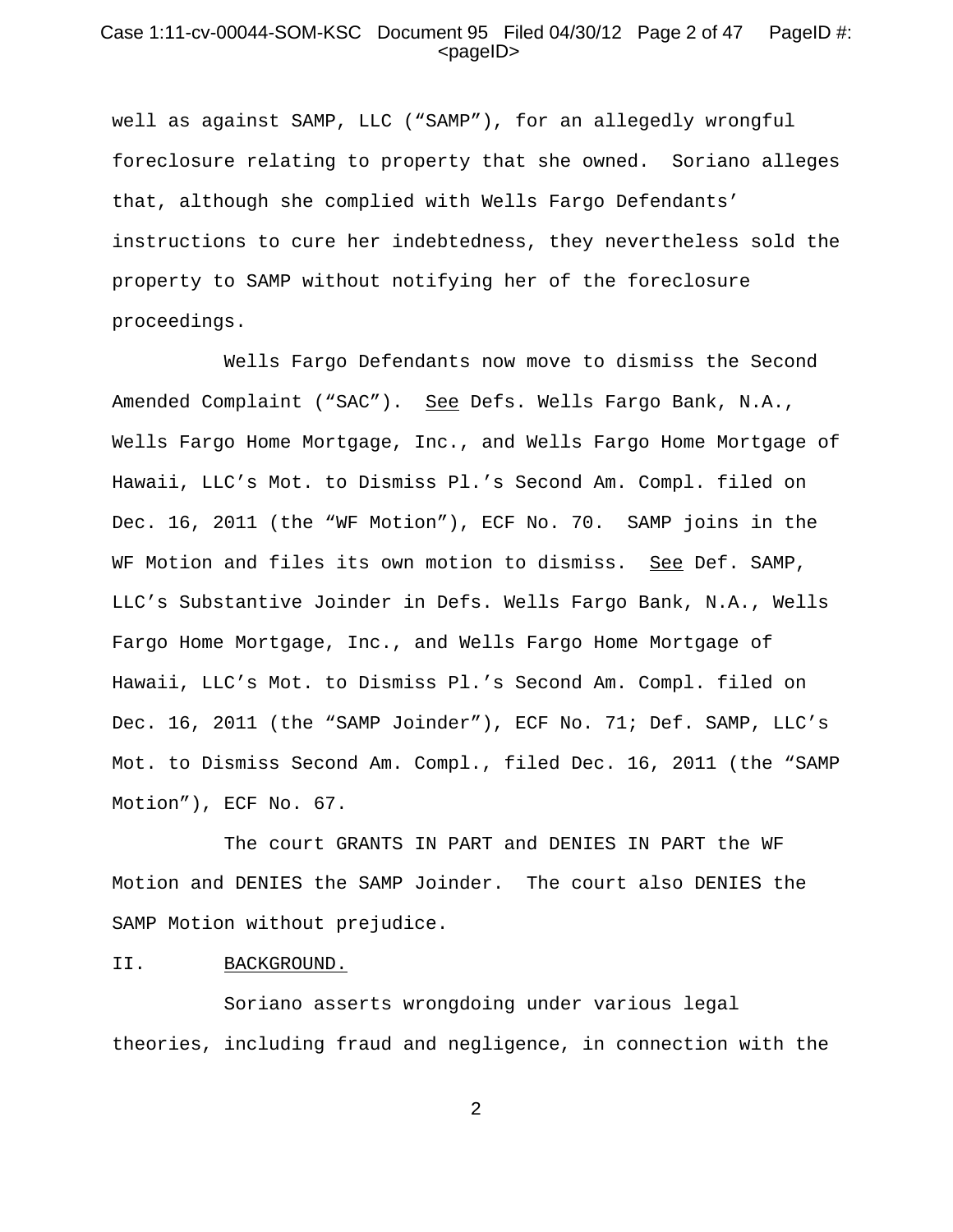## Case 1:11-cv-00044-SOM-KSC Document 95 Filed 04/30/12 Page 3 of 47 PageID #: <pageID>

handling of her first and second mortgage loans. Those loans were not made by the same Wells Fargo entity, and possibly not serviced by the same Wells Fargo entity. Some of the allegations underlying Soriano's claims suggest that, among Wells Fargo Defendants, the right hand did not know what the left hand was doing.

Soriano purchased property on Kapolei Parkway, in Ewa Beach, Hawaii 96706, Tax Map Key No. (1) 9-1-127-008, on or around November 17, 2003. SAC ¶ 8, ECF No. 66. Soriano says she bought the property (presumably with her husband) as her principal residence and lived there for several years. Id. ¶ 18. Soriano alleges that the purchase "was financed through" WFHM Hawaii and secured by a first mortgage on the property. The mortgage was then allegedly assigned to WFHM. Id. ¶ 9. Soriano says that WF Bank required her to take out a second loan for \$47,098, secured by a second mortgage on the property. Id. ¶ 10. Soriano claims that she was not given copies of loan documents (including the second mortgage) for the second loan. Id. According to the SAC, WF Bank is now characterizing the second loan as a home equity line of credit that she could terminate on written notice to the lender if the account was paid in full. Id. 11.

Soriano alleges that she paid off the balance of her second loan in 2004 and orally asked WF Bank to close the loan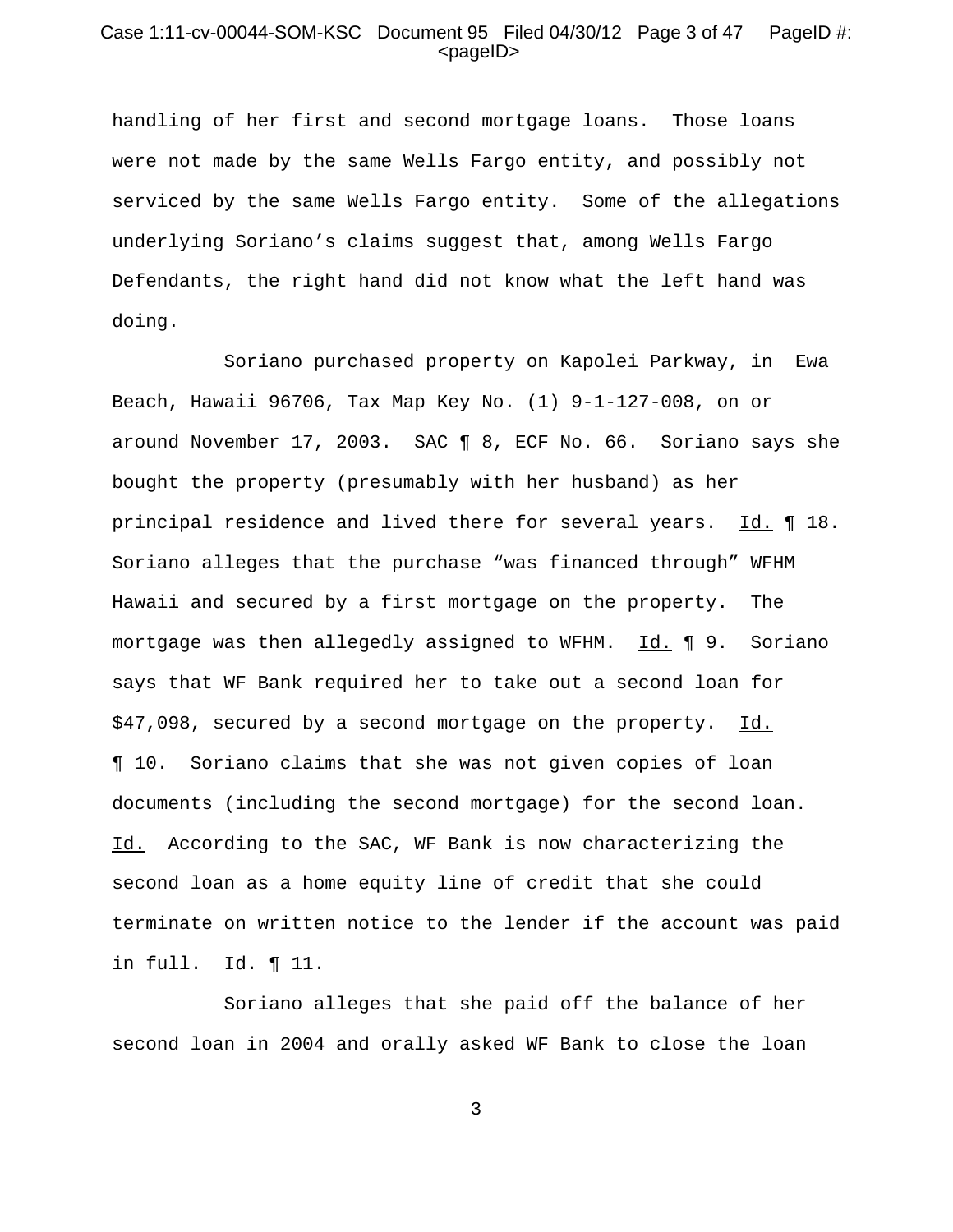## Case 1:11-cv-00044-SOM-KSC Document 95 Filed 04/30/12 Page 4 of 47 PageID #: <pageID>

and release the second mortgage. Id. ¶ 13. She says that WF Bank accepted the payment and agreed to close the account and release the second mortgage without asking for anything in writing. Id. ¶¶ 14-15. Soriano alleges that the second loan was credited with her payment in full in 2005 and that she relied on WF Bank's statements that it had closed the loan and had released the second mortgage.  $\underline{Id.}$  ¶ 16-17.

In 2006, Soriano's husband died, and she thereafter fell behind on payments on her first loan. Id. ¶¶ 20-21. She alleges that, in 2008, someone from a Wells Fargo entity made an unsolicited call to her, offering a home equity credit line. Id. ¶ 22. Soriano accepted, and the Wells Fargo entity wired \$45,000 to her account. Id. ¶¶ 23, 25. Soriano alleges that she did not know which Wells Fargo entity was making the offer, did not receive any documentation regarding the offer, and was not asked to submit anything in writing. Id.  $\P\P$  23-26. She says that she believed that she had entered into a new loan with a new second mortgage, although she realizes that WF Bank characterizes the loan as an additional draw on her 2003 home equity line of credit. Id. ¶¶ 27-28.

Soriano alleges that WF Bank, WFHM, and an unspecified Wells Fargo entity made it appear that each was collecting payments she made, and that she was never certain which entity she was dealing with.  $Id. \P 30.$  She says that WF Bank used the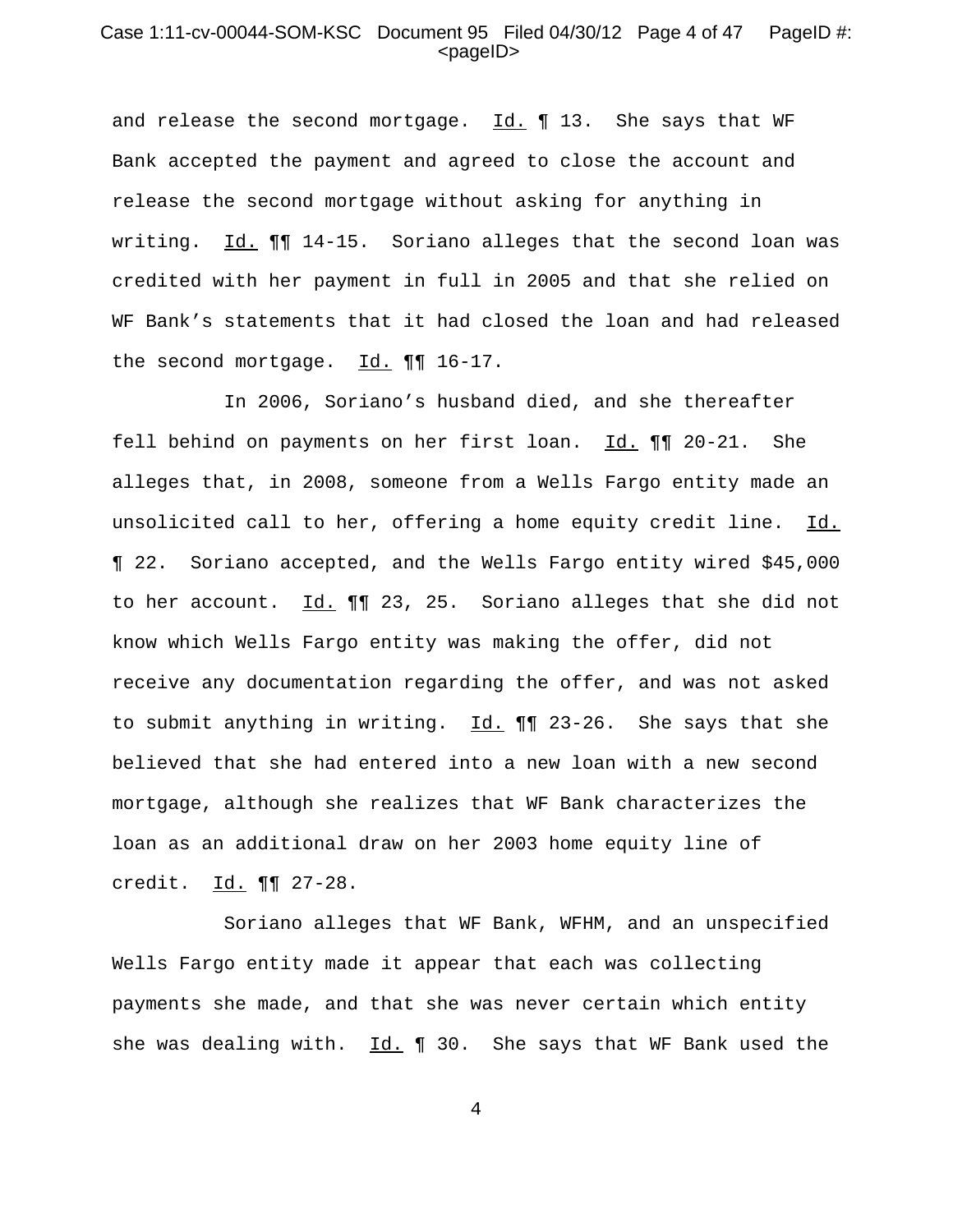## Case 1:11-cv-00044-SOM-KSC Document 95 Filed 04/30/12 Page 5 of 47 PageID #:  $<$ pageID $>$

names "Wells Fargo Home Mortgage" and "Wells Fargo" when collecting the second mortgage loan.  $Id. \P 31.$  The letters from WF Bank to Soriano allegedly indicated that WF Bank was a debt collector governed by the Fair Debt Collection Practices Act ("FDCPA"). Id. ¶ 32. Soriano alleges that a Wells Fargo entity acquired the loan and/or serviced the loan after it was in default.  $Id. \parallel 33.$ 

According to Soriano, during 2009 and 2010, she spoke with employees at one or more Wells Fargo entities at least 25 times while trying to modify her loans, and someone at a Wells Fargo entity indicated that the entity would modify the loans. Id. **1** 34. Soriano says that she was told and understood that "Wells Fargo" was collecting her loans, and she only now understands that she was dealing with either WF Bank or WFHM, or both. Id. 11 35-36.

Soriano alleges that, on or around March 9, 2010, WFHM, WF Bank, and/or a Wells Fargo entity informed her in writing that they would modify her loan.  $Id. \P 38$ ; letter from WFHM to R. Soriano (Mar. 9, 2010), attached as Exhibit "A" to the SAC, ECF No. 66-1. Soriano says that she sent the requested paperwork and payment to the Wells Fargo entity. SAC ¶¶ 39-40, ECF No. 66. The proposed loan modification apparently concerned only the first mortgage.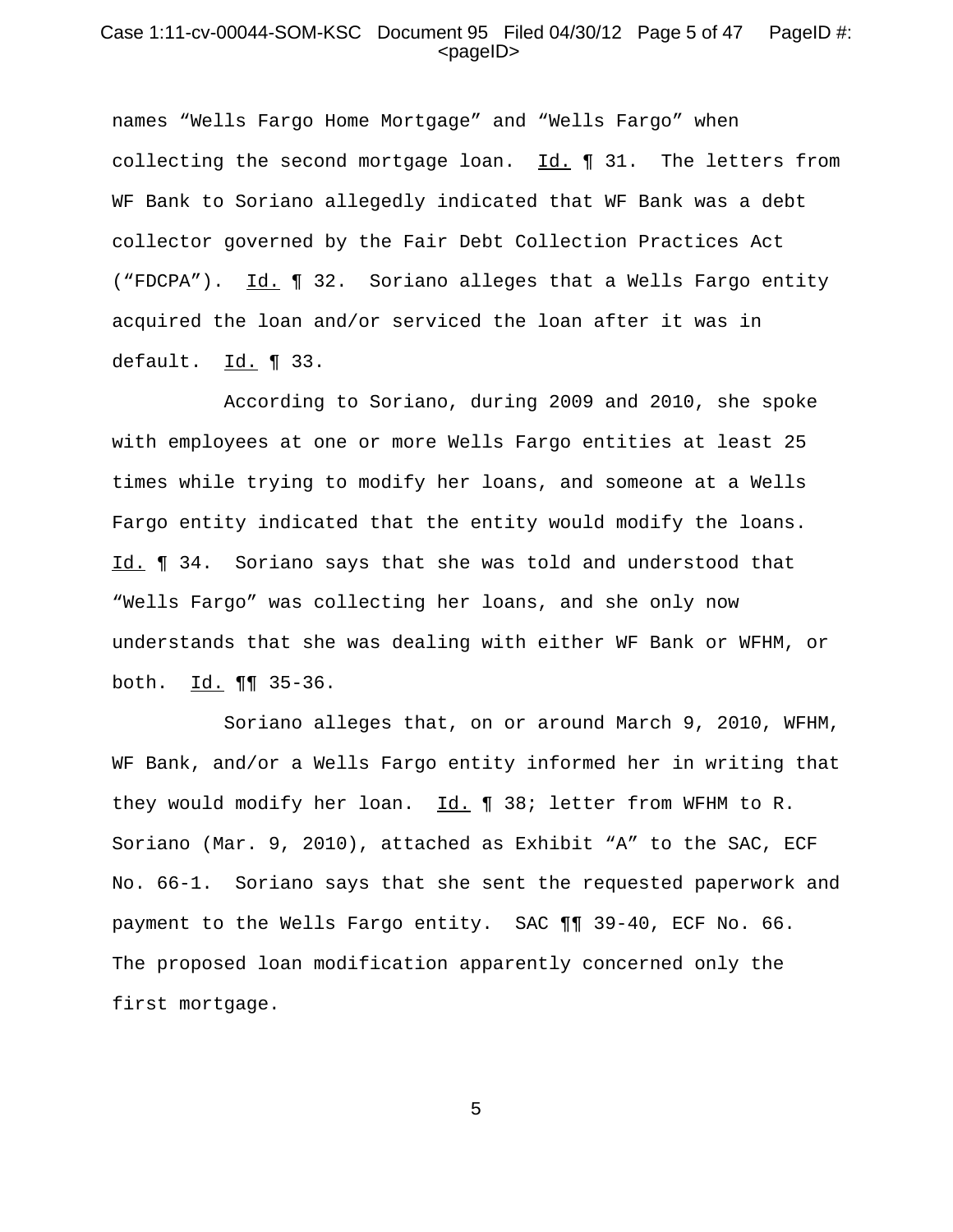## Case 1:11-cv-00044-SOM-KSC Document 95 Filed 04/30/12 Page 6 of 47 PageID #:  $<$ pageID $>$

Soriano alleges that, in or around mid-2010, someone at a Wells Fargo entity told her that, because she had failed to submit requested documents, it planned to foreclose on her property. Id. ¶ 43. She says that she had actually sent the requested documents at least seven times. She further says that, on or around June 18, 2010, WFHM, WF Bank, and/or a Wells Fargo entity sent her a letter confirming that it would enter into a Forbearance Agreement. Id. 1 46; letter from WFHM to R. Soriano (June 18, 2010), attached as Exhibit "B" to the SAC, ECF No. 66- 2. Soriano says that she complied with the terms of that agreement, including making monthly payments of \$1,200. SAC ¶ 47, ECF No. 66.

In or around the fall of 2010, Wells Fargo Defendants allegedly told Soriano that there was no record of a foreclosure proceeding against the property and assured her that as long as her request for a loan modification was being actively reviewed, there would be no foreclosure. Id. ¶ 48.

Soriano alleges that, on or around October 9, 2010, WF Bank, WFHM, or a Wells Fargo entity demanded that she pay \$21,577.49 to stop a foreclosure of the property. Id. ¶ 49. Soriano alleges that she paid the requested sum by giving authorization to withdraw the funds from her account. Id. She says that she received a confirmation number for that payment. Id.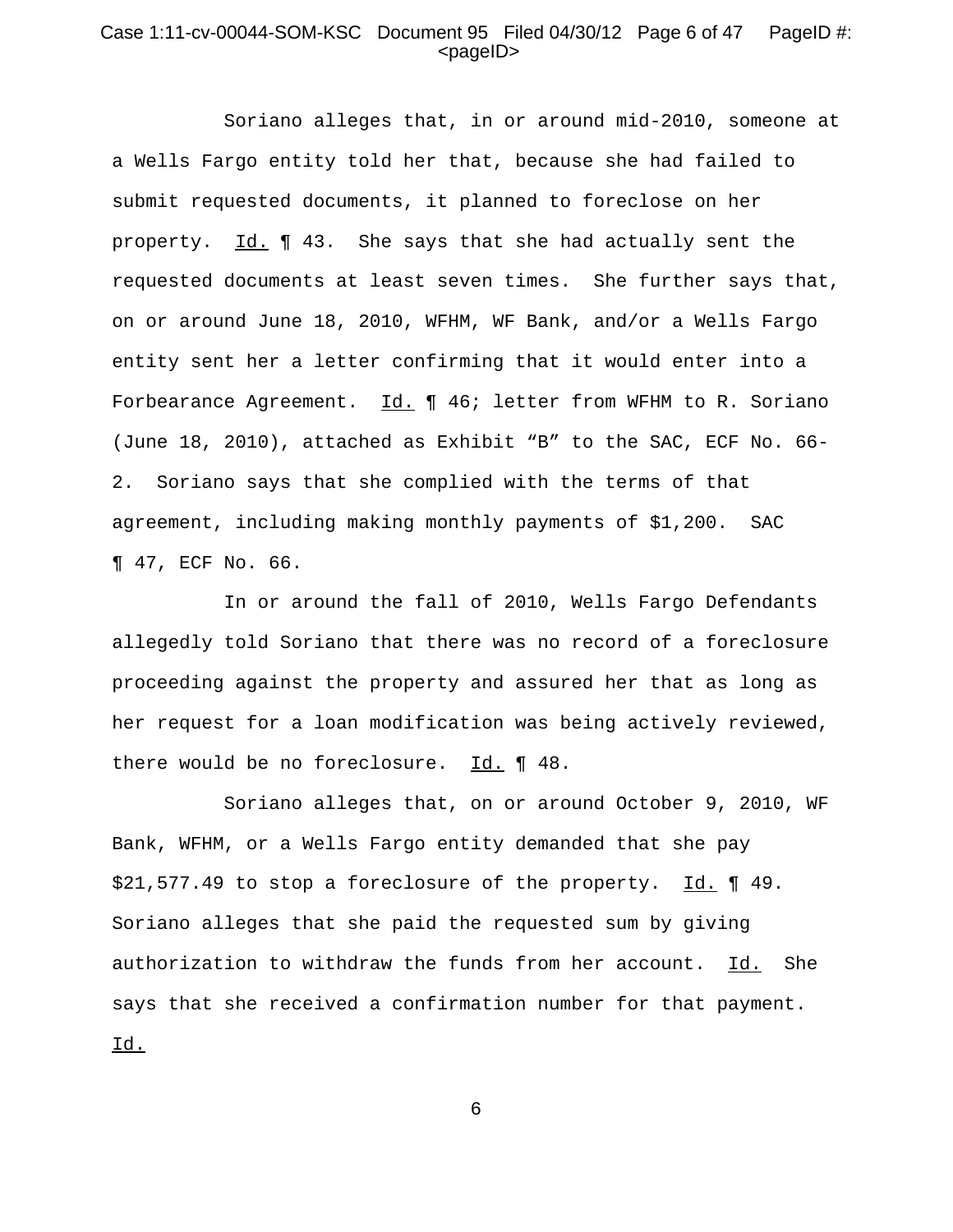## Case 1:11-cv-00044-SOM-KSC Document 95 Filed 04/30/12 Page 7 of 47 PageID #:  $<$ pageID $>$

Soriano says that, about two weeks later, she learned that the money had not been withdrawn from her account.  $Id.$ ¶ 50. Someone from a Wells Fargo entity allegedly told her that she might qualify for a new program requiring a lower monthly payment and that information about the exact amount would be provided at a later date. Id. 1 52.

By this time, Soriano was no longer living on the property and was instead renting it out. She says that her tenants informed her that they had been told to vacate the property because it had been sold. Id. ¶ 54. Soriano allegedly tried to contact the purported purchaser, and was directed to Chad Waters, CEO of SAMP, LLC. Id. 11 56-57. Waters allegedly did not return any of Soriano's calls. Id. ¶ 58.

Also in October 2010, an employee at a Wells Fargo entity allegedly told Soriano that there was no record of a foreclosure or sale of her property, and that her loan was still being actively reviewed.  $Id. \P 59.$  The court notes that any such statement appears to have been made with respect to the first mortgage. Soriano states that WF Bank and WFHM now say that the foreclosure sale did indeed occur on October 4, 2010. Id. ¶ 60.

In or around December 2010, a Wells Fargo entity allegedly requested payment of \$5,788 to place Soriano in the new program previously mentioned. Id. 1 62. Soriano claims that she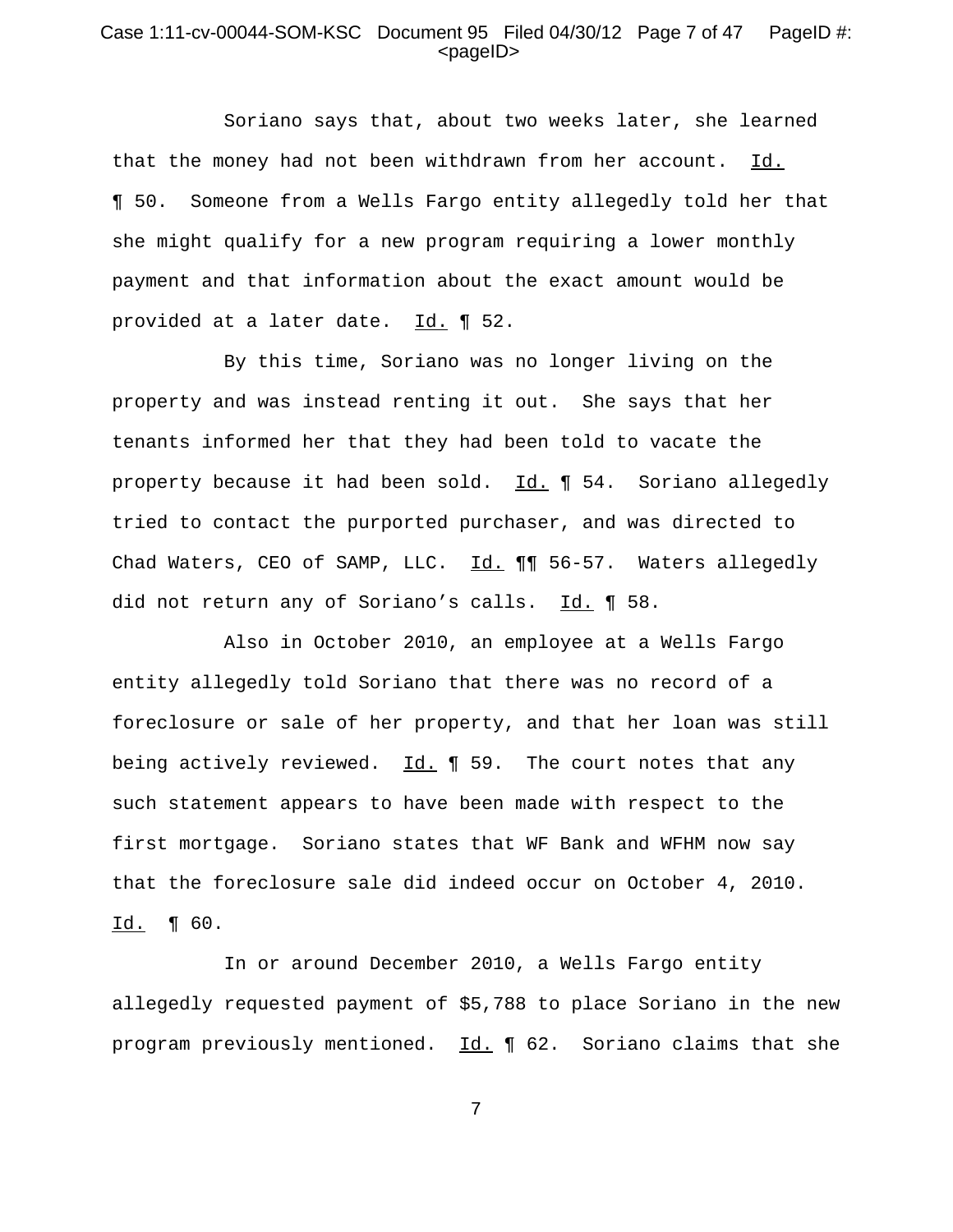### Case 1:11-cv-00044-SOM-KSC Document 95 Filed 04/30/12 Page 8 of 47 PageID #:  $<$ pageID $>$

sent the requested payment. Id. 1 63; Western Union Customer Receipt, attached as Exhibit "C" to the SAC, ECF No. 66-3. Someone at a Wells Fargo entity allegedly told her that her loan had been transferred to loss mitigation for review for a possible loan modification and that the foreclosure would be postponed. SAC ¶ 62, ECF No. 66. Soriano attaches a copy of a Wells Fargo record noting that "the foreclosure sale was canceled." Id. ¶ 63; consolidated notes log, attached as Exhibit "F" to the SAC, ECF No. 66-6.

Soriano alleges that, in January 2011, her tenants told her that a representative of Mokuaina Properties, LLC, had told them that the property had been purchased at a foreclosure sale by SAMP and that they had to vacate the property. SAC ¶ 64, ECF No. 66; letter from C. Waters to Nathan et al. (Dec. 29, 2010), attached as Exhibit "D" to the SAC, ECF No. 66-4. The tenants were allegedly also served with a complaint for summary possession. SAC ¶ 66, ECF No. 66. The foreclosure sale appears to have related to Soriano's second mortgage.

Around this time, Soriano says that she spoke with Wells Fargo Defendants' counsel, the law firm of Routh Crabtree Olsen, P.S., who allegedly informed her that the loan had been reinstated and the foreclosure sale canceled. Id. 1 68. Soriano says that, on or around January 10, 2011, someone from a Wells Fargo entity confirmed that the loan had been reinstated and that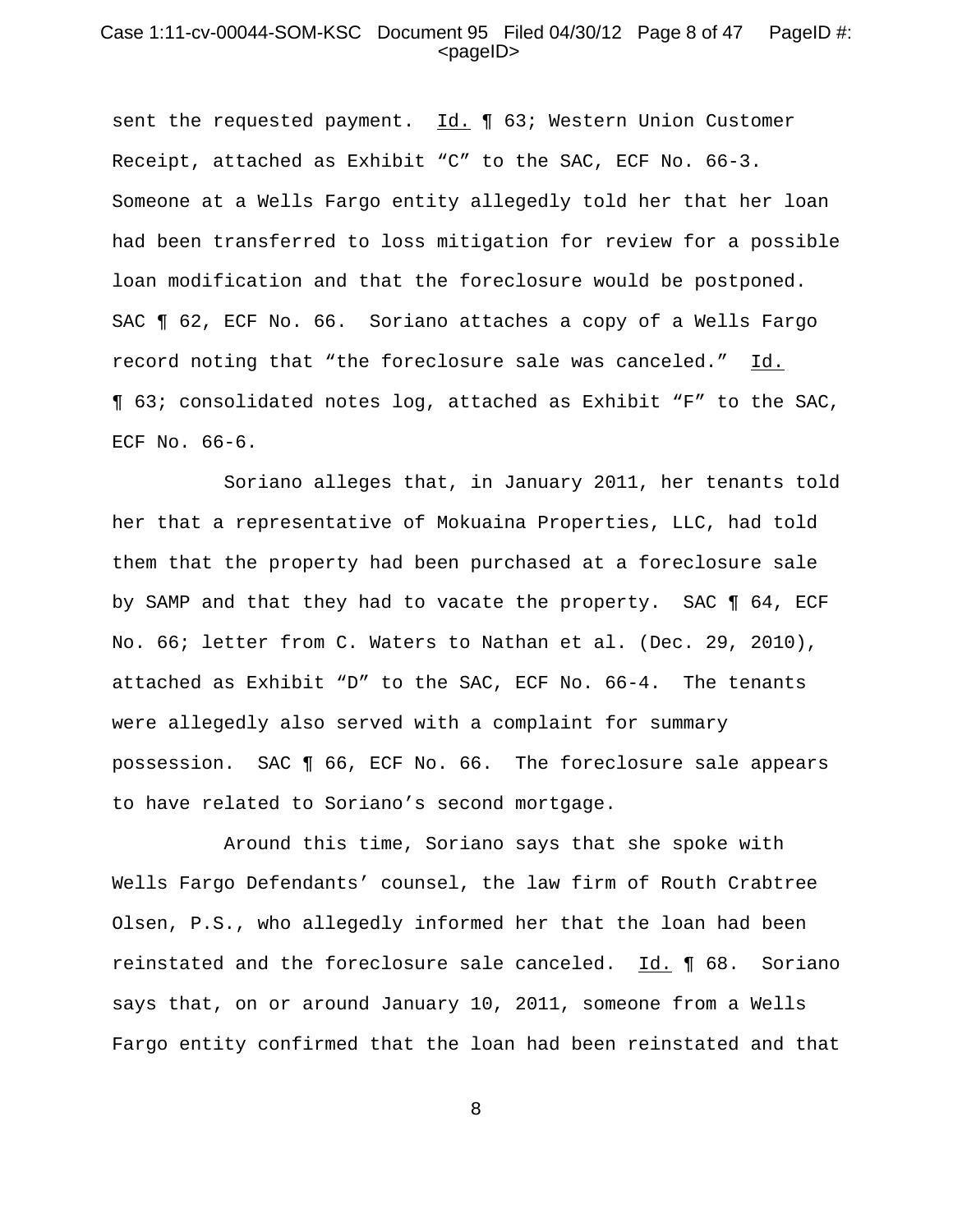### Case 1:11-cv-00044-SOM-KSC Document 95 Filed 04/30/12 Page 9 of 47 PageID #:  $<$ pageID $>$

there was to be no foreclosure sale. Id. ¶ 69. Soriano was then allegedly told by Wells Fargo Defendants and their attorneys that her loan had been paid in full, in the amount of \$244,204, but that they did not know who had paid it. Id. ¶¶ 70-71. A letter from WFHM dated January 8, 2011, also told Soriano that the loan had been satisfied. Id. ¶ 72; letter from WFHM to R. Soriano (Jan 8, 2011), attached as Exhibit "E" to the SAC, ECF No. 66-5. The loan was presumably paid by the buyer at a foreclosure sale initiated by Wells Fargo on the second mortgage.

Soriano alleges that SAMP now holds title to the property, but that the title was improperly transferred to SAMP, which knew or should have known that the foreclosure sale was improper. SAC ¶¶ 74-76, ECF No. 66.

#### III. STANDARD.

Under Rule  $12(b)(6)$ , a court is generally limited to reviewing the contents of the complaint. Sprewell v. Golden State Warriors, 266 F.3d 979, 988 (9th Cir. 2001); Campanelli v. Bockrath, 100 F.3d 1476, 1479 (9th Cir. 1996). If matters outside the pleadings are considered, the Rule 12(b)(6) motion is treated as one for summary judgment. See Keams v. Tempe Tech. Inst., Inc., 110 F.3d 44, 46 (9th Cir. 1997); Anderson v. Angelone, 86 F.3d 932, 934 (9th Cir. 1996). However, courts may "consider certain materials--documents attached to the complaint, documents incorporated by reference in the complaint, or matters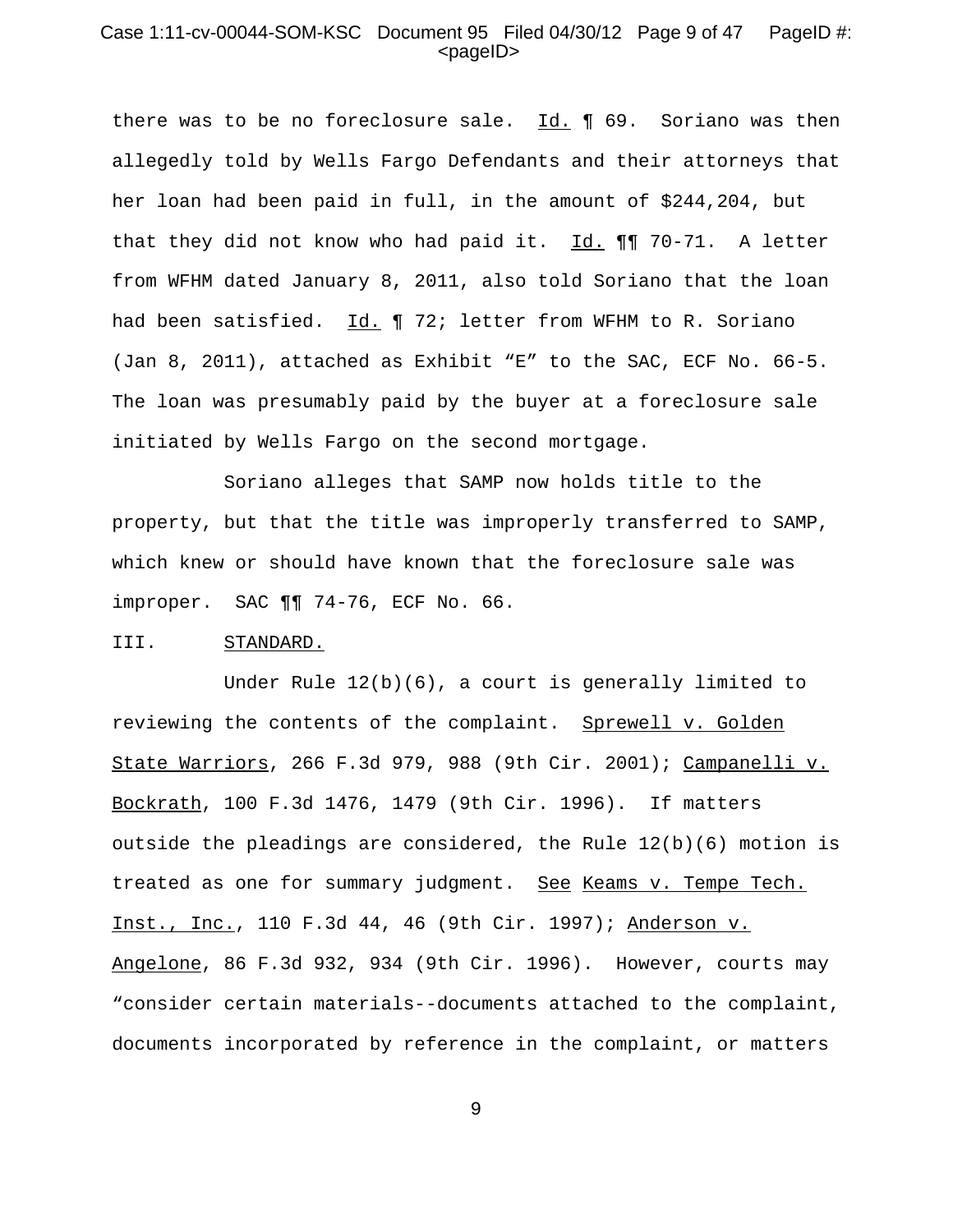### Case 1:11-cv-00044-SOM-KSC Document 95 Filed 04/30/12 Page 10 of 47 PageID #:  $<$ pageID $>$

of judicial notice--without converting the motion to dismiss into a motion for summary judgment." United States v. Ritchie, 342 F.3d 903, 908 (9th Cir. 2003). Documents whose contents are alleged in a complaint and whose authenticity is not questioned by any party may also be considered in ruling on a Rule 12(b)(6) motion. See Marder v. Lopez, 450 F.3d 445, 448 (9th Cir. 2006); Knievel v. ESPN, 393 F.3d 1068, 1076 (9th Cir. 2005).

On a Rule  $12(b)(6)$  motion to dismiss, all allegations of material fact are taken as true and construed in the light most favorable to the nonmoving party. Fed'n of African Am. Contractors v. City of Oakland, 96 F.3d 1204, 1207 (9th Cir. 1996). However, conclusory allegations of law, unwarranted deductions of fact, and unreasonable inferences are insufficient to defeat a motion to dismiss. Sprewell, 266 F.3d at 988. Additionally, the court need not accept as true allegations that contradict matters properly subject to judicial notice or allegations contradicting the exhibits attached to the complaint. Id. Dismissal under Rule 12(b)(6) may be based on either: (1) lack of a cognizable legal theory, or (2) insufficient facts under a cognizable legal theory. Balistreri v. Pacifica Police Dept., 901 F.2d 696, 699 (9th Cir. 1988) (citing Robertson v. Dean Witter Reynolds, Inc., 749 F.2d 530, 533-34 (9th Cir. 1984)).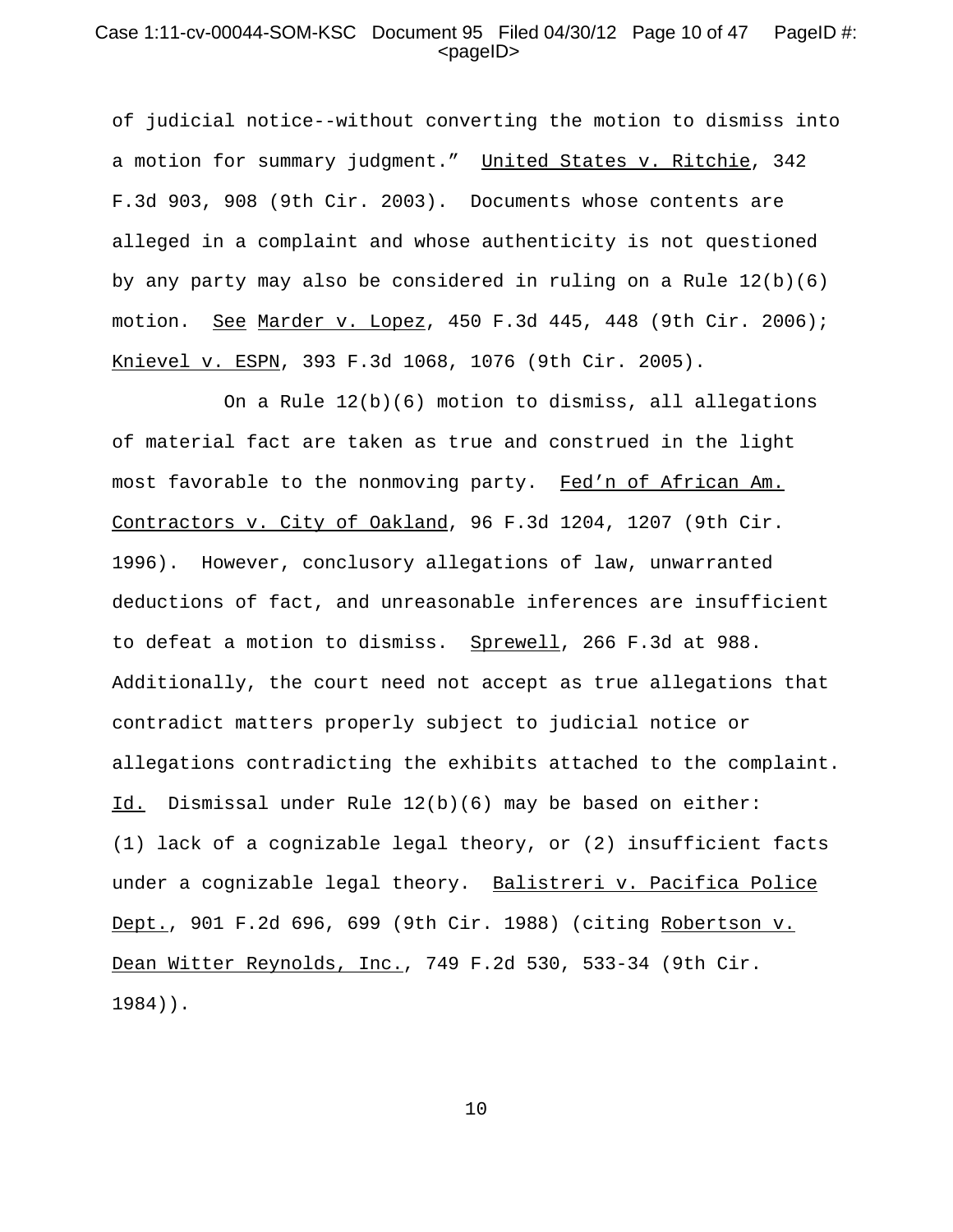## Case 1:11-cv-00044-SOM-KSC Document 95 Filed 04/30/12 Page 11 of 47 PageID #: <pageID>

To survive a Rule  $12(b)(6)$  motion to dismiss, factual allegations must be enough to raise a right to relief above the speculative level, assuming all allegations in the complaint are true even if doubtful in fact. Bell Atl. Corp. v. Twombly, 550 U.S. 544, 555 (2007)). Accord Ashcroft v. Iqbal, 556 U.S. 662, 678 (2009) (Rule 8 "does not require 'detailed factual allegations,' but it demands more than an unadorned, the-defendant-unlawfully-harmed-me accusation"). "While a complaint attacked by a Rule  $12(b)(6)$  motion to dismiss does not need detailed factual allegations, a plaintiff's obligation to provide the 'grounds' of his 'entitle[ment] to relief' requires more than labels and conclusions, and a formulaic recitation of the elements of a cause of action will not do." Twombly, 550 U.S. at 555 (internal citations omitted). The complaint must "state a claim to relief that is plausible on its face." Id. at 570. "A claim has facial plausibility when the plaintiff pleads factual content that allows the court to draw the reasonable inference that the defendant is liable for the misconduct alleged." Iqbal, 556 U.S. 678.

The Ninth Circuit has recently stated,

First, to be entitled to the presumption of truth, allegations in a complaint or counterclaim may not simply recite the elements of a cause of action, but must contain sufficient allegations of underlying facts to give fair notice and to enable the opposing party to defend itself effectively. Second, the factual allegations that are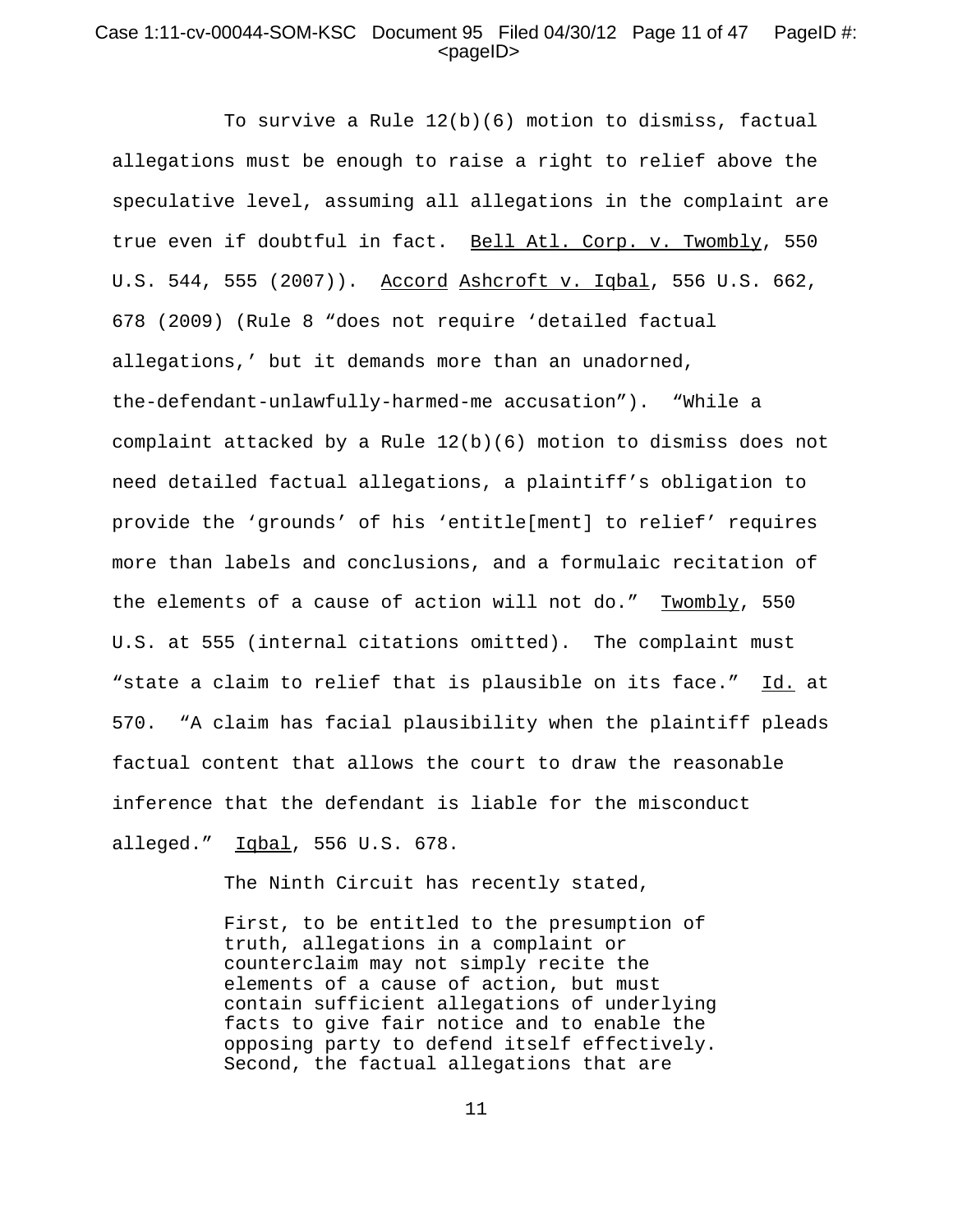## Case 1:11-cv-00044-SOM-KSC Document 95 Filed 04/30/12 Page 12 of 47 PageID #: <pageID>

taken as true must plausibly suggest an entitlement to relief, such that it is not unfair to require the opposing party to be subjected to the expense of discovery and continued litigation.

Starr v. Baca, 652 F.3d 1202, 1216 (9th Cir. 2011).

#### IV. THE WF MOTION AND SAMP JOINDER.

A. Soriano Adequately Pleads A Violation Of The FDCPA.

In Count I of the SAC, Soriano asserts a violation of the Fair Debt Collection Practices Act ("FDCPA"). The FDCPA provides, among other things, safeguards designed to protect consumers from unscrupulous debt collection practices. Although Wells Fargo Defendants seek dismissal on the ground that their actions do not fall within the purview of the FDCPA, they fail to establish on the present record that the FDCPA is inapplicable to them. The court therefore denies the motion to dismiss Count I.

> 1. It is Unclear Whether Any Wells Fargo Defendant is A "Debt Collector."

Wells Fargo Defendants first argue that they are not "debt collectors" subject to the FDCPA. The FDCPA defines "debt collector" as follows:

> (6) The term "debt collector" means any person who uses any instrumentality of interstate commerce or the mails in any business the principal purpose of which is the collection of any debts, or who regularly collects or attempts to collect, directly or indirectly, debts owed or due or asserted to be owed or due another. Notwithstanding the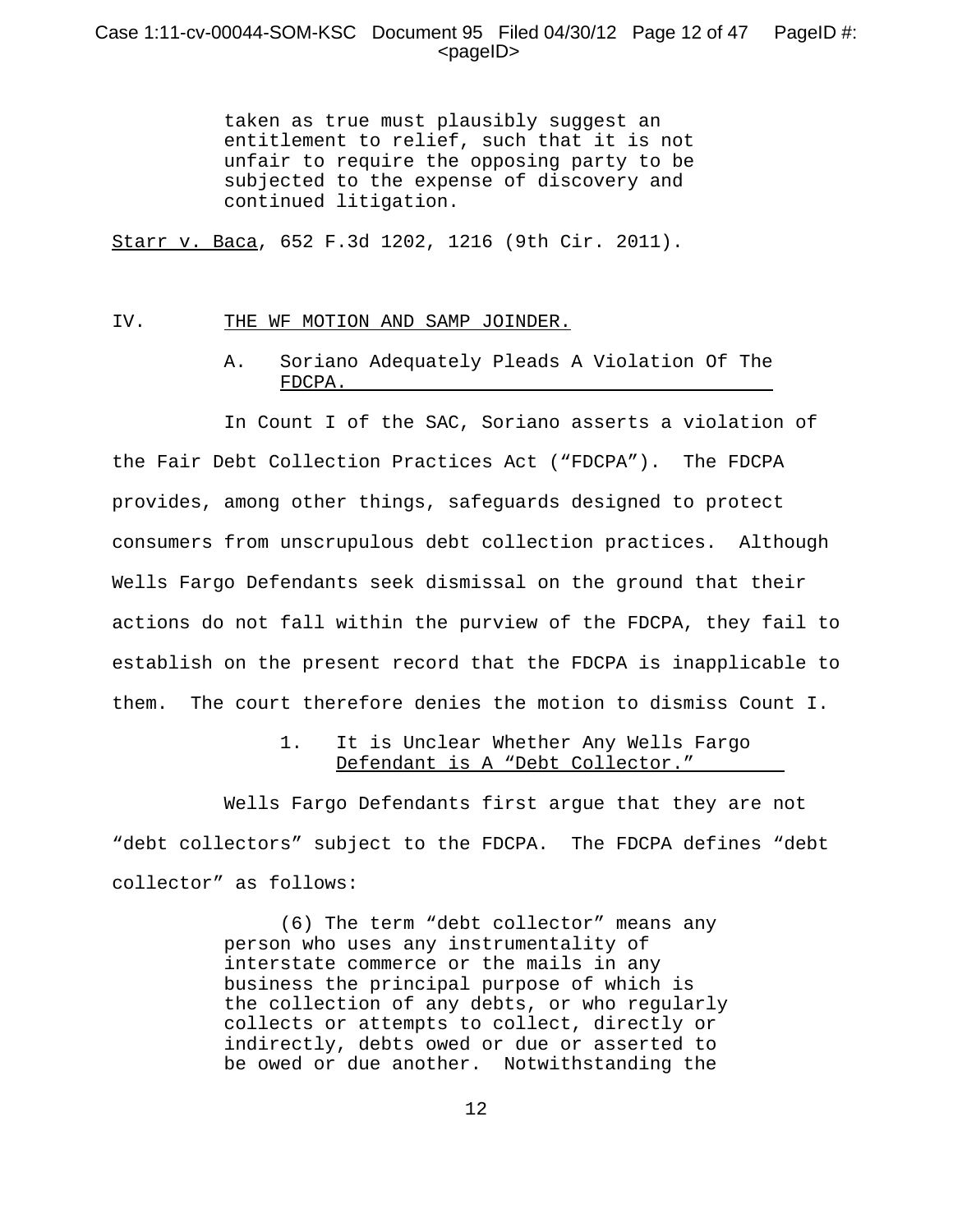exclusion provided by clause (F) of the last sentence of this paragraph, the term includes any creditor who, in the process of collecting his own debts, uses any name other than his own which would indicate that a third person is collecting or attempting to collect such debts. For the purpose of section 1692f(6) of this title, such term also includes any person who uses any instrumentality of interstate commerce or the mails in any business the principal purpose of which is the enforcement of security interests. The term does not include--

> (A) any officer or employee of a creditor while, in the name of the creditor, collecting debts for such creditor;

 (B) any person while acting as a debt collector for another person, both of whom are related by common ownership or affiliated by corporate control, if the person acting as a debt collector does so only for persons to whom it is so related or affiliated and if the principal business of such person is not the collection of debts;

. . . .

 (F) any person collecting or attempting to collect any debt owed or due or asserted to be owed or due another to the extent such activity (i) is incidental to a bona fide fiduciary obligation or a bona fide escrow arrangement; (ii) concerns a debt which was originated by such person; (iii) concerns a debt which was not in default at the time it was obtained by such person; or (iv) concerns a debt obtained by such person as a secured party in a commercial credit transaction involving the creditor.

15 U.S.C. § 1692a(6).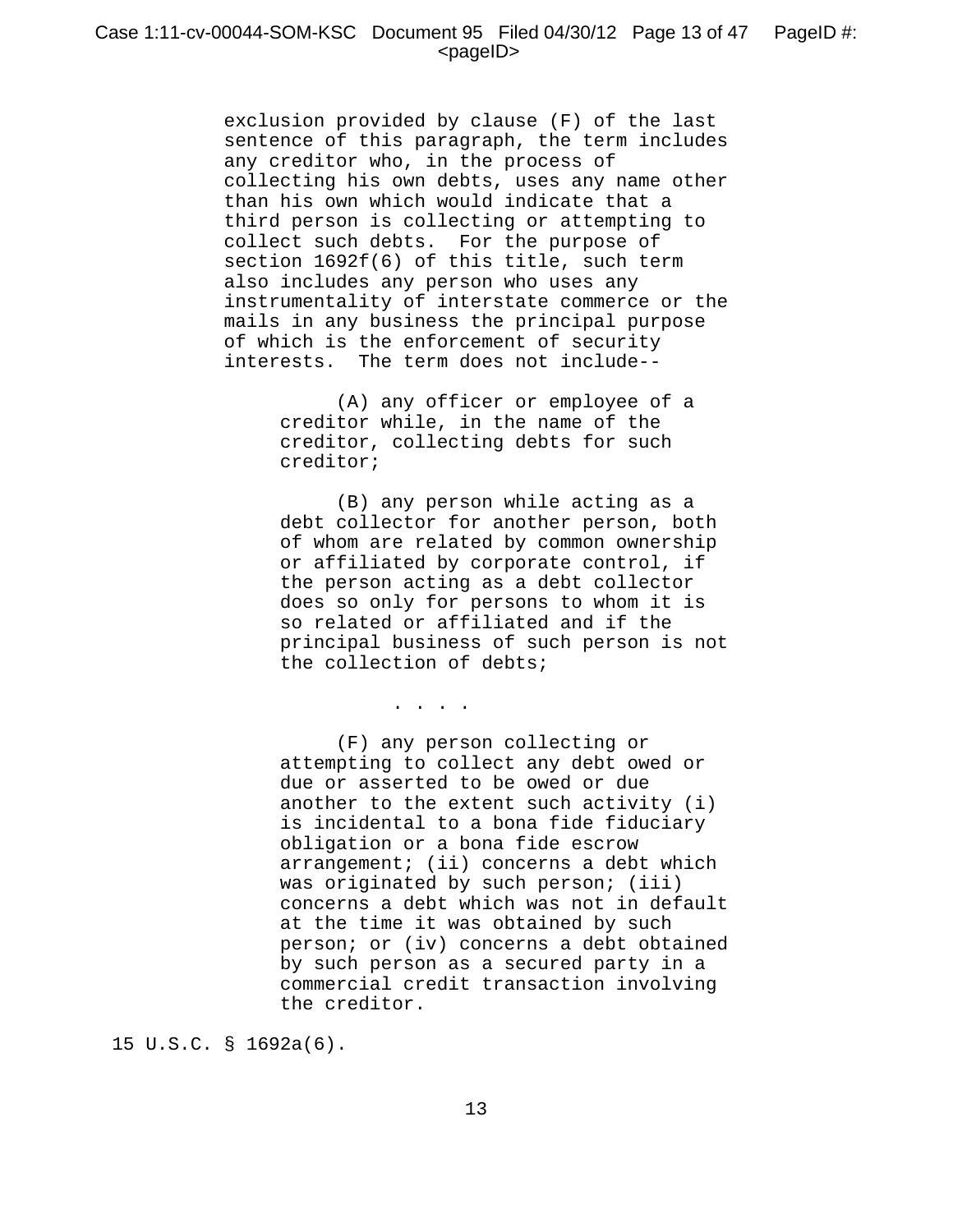## Case 1:11-cv-00044-SOM-KSC Document 95 Filed 04/30/12 Page 14 of 47 PageID #:  $<$ pageID $>$

Soriano alleges that WF Bank and WFHM had each "been attempting to collect an alleged debt from Plaintiff using a name other than its own indicating that a third person is collecting or attempting to collect their debts." SAC ¶¶ 78-79, ECF No. 66. She alleges that WF Bank and WFHM are debt collectors and alleges that WFHM and WF Bank violated  $\S$ § 1692f, 1692e, and 1692d.  $\underline{Id.}$  $\P\P$  80-84.

Mortgagees and mortgage servicing companies frequently are found not be to "debt collectors" under the FDCPA. See Foth v. BAC Home Loans Serv., LP, Civ. No. 11-00114 DAE-BMK, 2011 WL 3439134, \*7 (D. Haw. Aug. 4, 2011). See also Perry v. Stewart Title Co., 756 F.2d 1197, 1208 (5th Cir. 1985) ("The legislative history of section 1692a(6) indicates conclusively that a debt collector does not include the consumer's creditors, a mortgage servicing company, or an assignee of a debt, as long as the debt was not in default at the time it was assigned.").

However, it is unclear on the present record which, if any, Wells Fargo Defendant falls outside the FDCPA's definition of "debt collector." Any Wells Fargo entity that engaged in collection of Soriano's debt may well be exempted, but the court cannot determine whether that is so.

First, to the extent any Wells Fargo Defendant was collecting a debt that it originated, it would fall under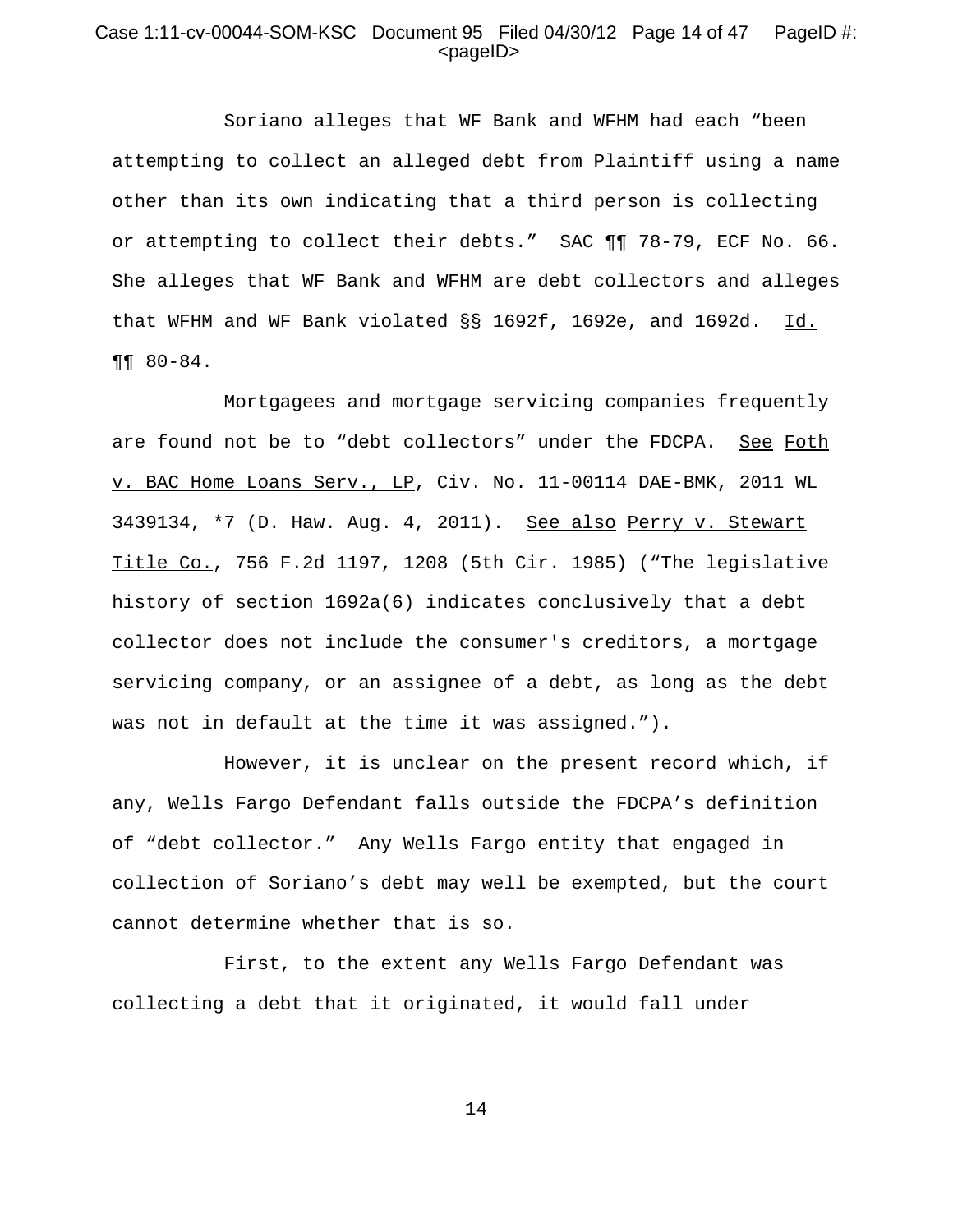#### Case 1:11-cv-00044-SOM-KSC Document 95 Filed 04/30/12 Page 15 of 47 PageID #: <pageID>

§ 1692a(6)(F), which excludes from the definition of "debt collector" "any person collecting or attempting to collect any debt owed or due or asserted to be owed or due another to the extent such activity . . . (ii) concerns a debt which was originated by such person." For example, assuming WF Bank is the mortgagee of the loan in question (either a second mortgage or a home equity line of credit), WF Bank would not be a "debt collector" if attempting to collect the debt from Soriano.

The problem is that the record does not clearly indicate which Wells Fargo Defendant acted only as the mortgagee or which was collecting on a loan. Soriano alleges that she only knew that she was communicating with "Wells Fargo" and did not know which specific entity was working to modify her loans or to collect on her debt. Wells Fargo Defendants make no attempt to clarify which entity (or entities) communicated with Soriano. At the hearing on the present motion, the court queried counsel for Wells Fargo Defendants as to the roles of the various Wells Fargo Defendants, but obtained no clarification in this regard. Accordingly, the court cannot say whether any of the Wells Fargo entities was collecting on its own debt.

Second, to the extent one Wells Fargo entity may have been trying to collect a debt on behalf of another Wells Fargo entity, the collecting entity may be excluded from the definition of "debt collector" if it was "acting as a debt collector for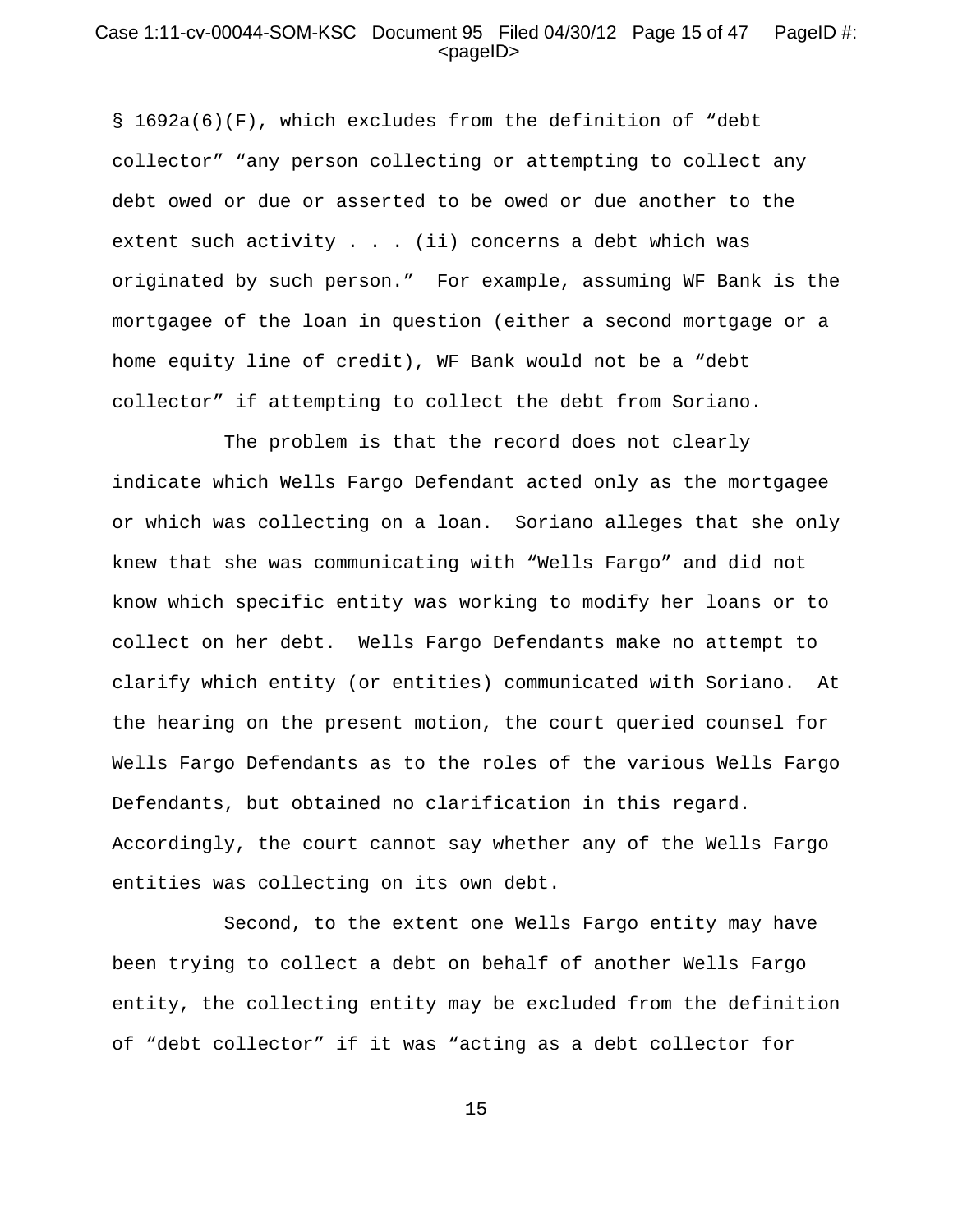## Case 1:11-cv-00044-SOM-KSC Document 95 Filed 04/30/12 Page 16 of 47 PageID #: <pageID>

another person, both of whom are related by common ownership or affiliated by corporate control, if the person acting as a debt collector does so only for persons to whom it is so related or affiliated and if the principal business of such person is not the collection of debts." 15 U.S.C. § 1692a(6)(B). For example, if indeed WF Bank was the mortgagee and WFHM was an affiliate collecting on WF Bank's behalf, WFHM is not a "debt collector" if it collected only WF Bank's debts and is not principally a debt collector.

However, the court cannot determine whether the Wells Fargo entity collecting on the loan was an "affiliate" of the mortgagee's. As noted above, there is no indication in the record which Wells Fargo Defendant collected the debt and which Wells Fargo entity was the creditor. At first blush, it might appear that WFHM collected a debt owed to WF Bank.<sup>1</sup> However WFHM is not excluded from this definition of "debt collector" solely

 $^1$  For example, Exhibit "B" to the SAC is a letter from WFHM to Soriano, telling Soriano that "you are indebted to Wells Fargo Bank, NA by reason of your default." Letter from WFHM to R. Soriano (June 18, 2010), attached as Exhibit "B" to the SAC. The letter appears to originate from WFHM and also states that "Wells Fargo Home Mortgage is a division of Wells Fargo Bank, N.A."

Wells Fargo Defendants' Corporate Disclosure Statement similarly states that Wells Fargo Home Mortgage, Inc., is a "division" of Wells Fargo, Bank, N.A. <u>See</u> Def. Wells Fargo Bank, N.A., Wells Fargo Home Mortgage, Inc. and Wells Fargo Home Mortgage of Hawaii, LLC's Corporate Disclosure, ECF No. 14. Because WFHM appears from its name to be a corporation, a "division" does not appear to be merely a department.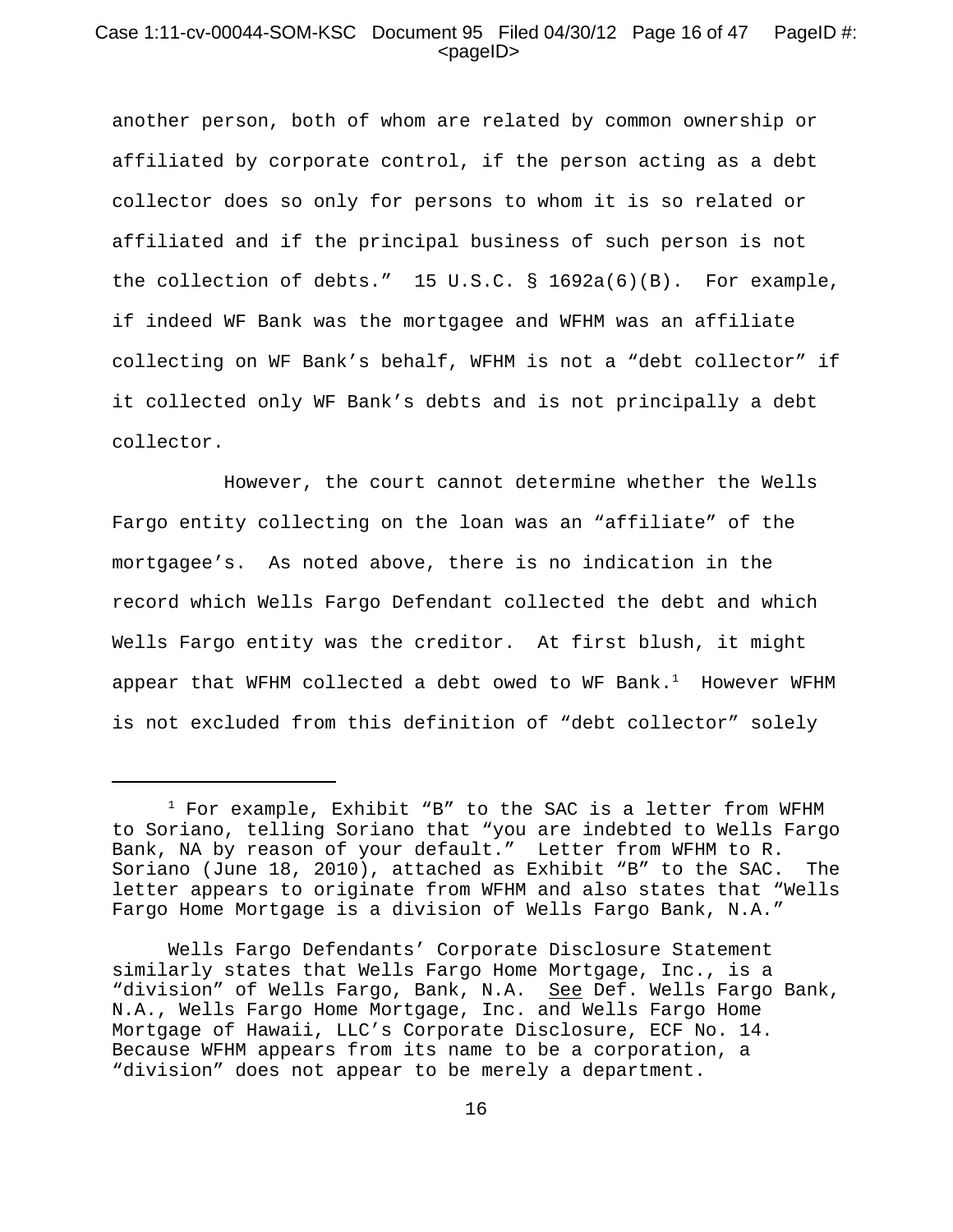## Case 1:11-cv-00044-SOM-KSC Document 95 Filed 04/30/12 Page 17 of 47 PageID #:  $<$ pageID $>$

by reason of collecting on behalf of a related entity. To fall under that exclusion, WFHM must collect debts only for entities to which it is related or affiliated and must not have debt collection as its principal business. See 15 U.S.C.  $$1692a(6)(B).$ 

In considering the exemption in § 1692(6)(B), the Ninth Circuit noted that a court must make "several factual determinations." The court must make determinations "as to whether [the debt collector] is affiliated with the actual creditor, as to whether [the debt collector] collects debts for non-affiliated entities, or as to whether debt collection is [the debt collector's] principal business." Fox v. Citicorp Credit Serv., Inc., 15 F.3d 1507, 1514 (9th Cir. 1994).

In Citicorp, the Ninth Circuit was faced with an FDCPA claim involving credit card debt that Citibank had referred for collection to its affiliate, Citicorp Credit Services. The plaintiffs brought claims against Citicorp and Citicorp's attorney as purported debt collectors. The district court granted summary judgment to Citicorp and its attorney. On appeal, Citicorp raised a matter not raised before the district court: that an additional reason that any FDCPA claim was not cognizable against Citicorp was that Citicorp was an in-house collector not covered by the FDCPA. The Ninth Circuit reversed the grant of summary judgment, noting that the debtors had "not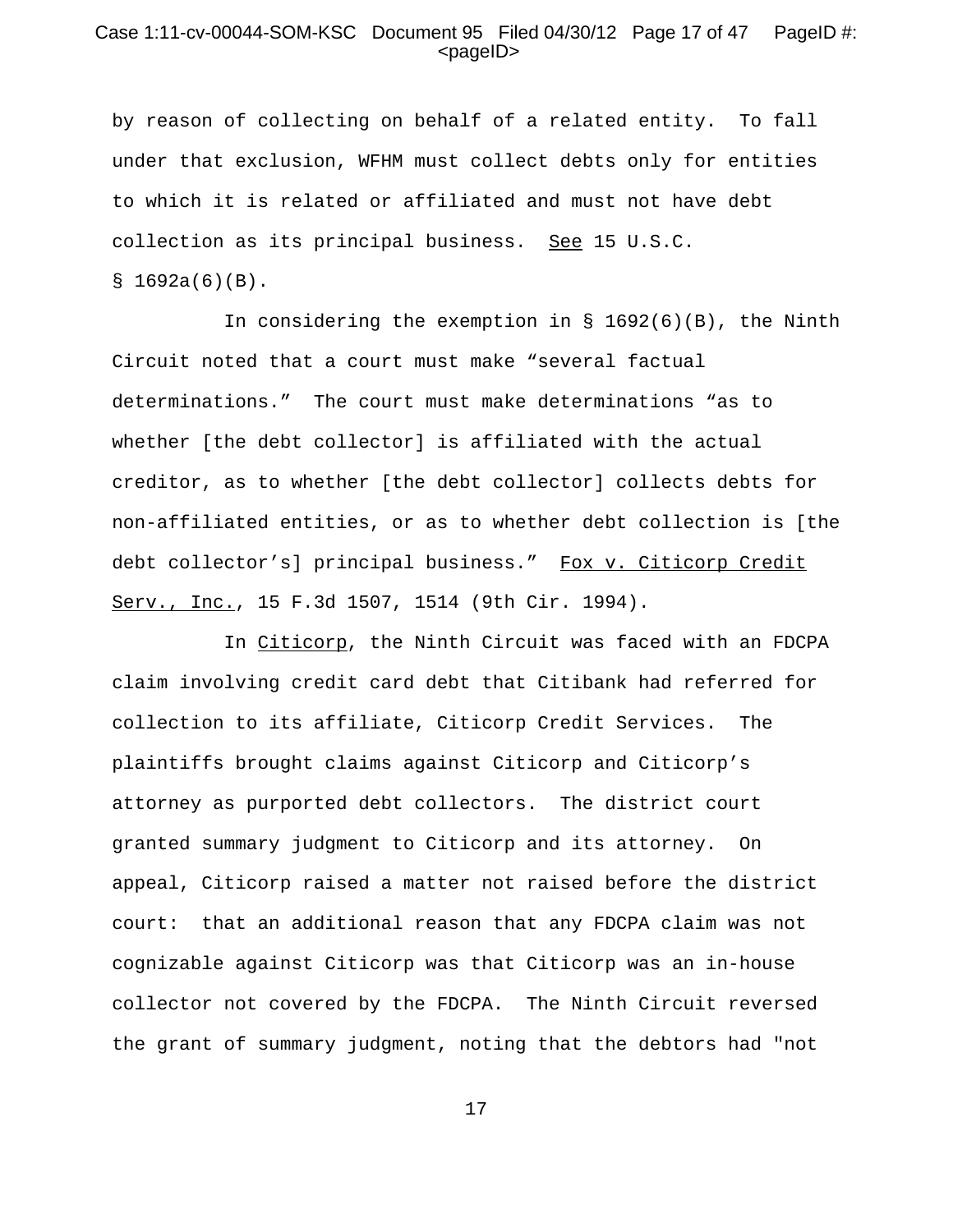#### Case 1:11-cv-00044-SOM-KSC Document 95 Filed 04/30/12 Page 18 of 47 PageID #: <pageID>

had a chance to demonstrate the existence of a material factual dispute" as to the factors necessary to qualify for that exemption from the FDCPA. 15 F.3d at 1514-15.

This court is similarly unable to make the required factual determinations on the present record. $2$ 

This appears to be a matter better suited to a summary judgment motion than to the present motion to dismiss. Wells Fargo Defendants, citing no cases in support of their general position and presenting no specific relevant facts, contend that "Wells Fargo Defendants were acting in their capacities as mortgagees and/or loan servicers and would therefore be exempt from FDCPA requirements." WF Motion at 8, ECF No. 70.

The court is not persuaded that Soriano's SAC is deficient on this point. Soriano pleads the minimally required facts in the Complaint suggesting that Wells Fargo Defendants are "debt collectors." Cf. Foth, 2011 WL 3439134, at \*7 (noting that the plaintiffs had filed a "confusing and conclusory" complaint that "alleges no facts to suggest that any of the Defendants are,

 $^2$  In her Opposition, Soriano attaches what appears to be an unauthenticated email between her counsel and another attorney in an unrelated case, ostensibly for the purpose of showing that WF Bank collects debts on behalf of unrelated entities. See e-mail from P. McHenry to J. Paer (May 21, 2010), attached as Exhibit "B" to Pl.'s Mem. in Opp'n to Def. Wells Fargo Bank, N.A., Wells Fargo Home Mortgage, Inc., and Wells Fargo Home Mortgage of Hawaii, LLC's Mot. to Dismiss Second Am. Compl. and in Opp'n to SAMP LLC's Joinder ("Opp'n to WF Motion"), ECF No. 87-2. This exhibit is not relevant to the issue of whether Soriano's allegations are sufficient.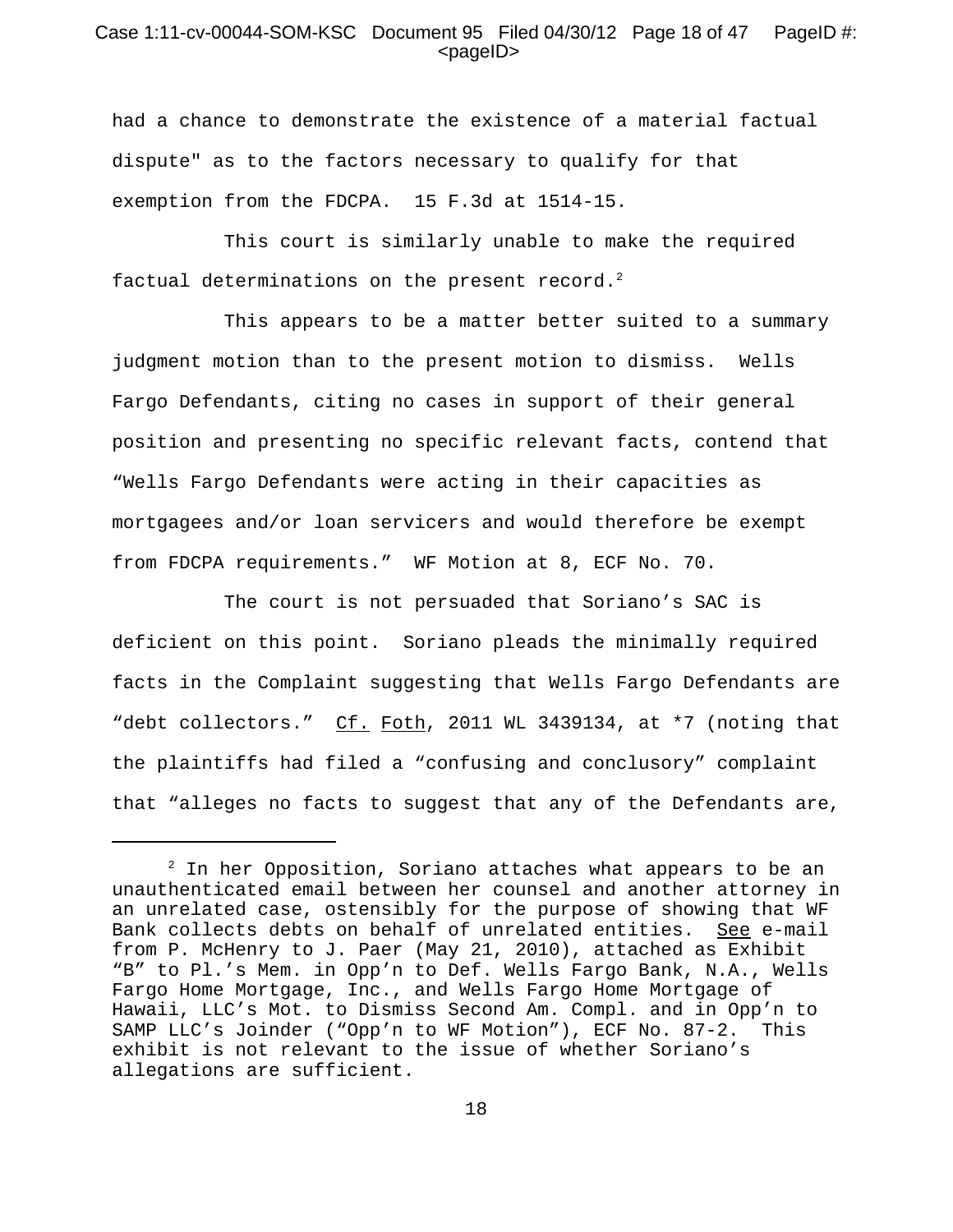#### Case 1:11-cv-00044-SOM-KSC Document 95 Filed 04/30/12 Page 19 of 47 PageID #: <pageID>

in fact, 'debt collectors' within the meaning of the FDCPA."). Wells Fargo Defendants point to no law putting the burden on a plaintiff of proactively refuting in a complaint the applicability of every possible FDCPA exemption that a defendant might later raise as a defense. Soriano sufficiently alleges that Wells Fargo Defendants were attempting to collect her debt. On the present motion, it is Wells Fargo Defendants' burden to establish that Soriano fails to state a claim. To the extent Wells Fargo Defendants rely on the "affiliate" exemption in the FDCPA in seeking dismissal of Count I, the court finds no insufficiency in the pleading.

Third, Wells Fargo Defendants are not "debt collectors" under the FDCPA if they were loan servicers that were servicing the loans before they went into default and thereafter sought to collect the debt. Although this exemption from the definition of "debt collector" could have been provided for in clearer statutory language, the loan servicer exemption is discernible from the legislative history of § 1692a(6): "Finally, the committee does not intend the definition [of debt collector] to cover the activities of . . . mortgage service companies and others who service outstanding debts for others, so long as the debts were not in default when taken for servicing." S. Rep. 95- 382, 95th Cong., 1st Sess. 3, reprinted in 1977 U.S. Code Cong. & Ad. News 1695, 1698. See Perry v. Stewart Title Co., 756 F.2d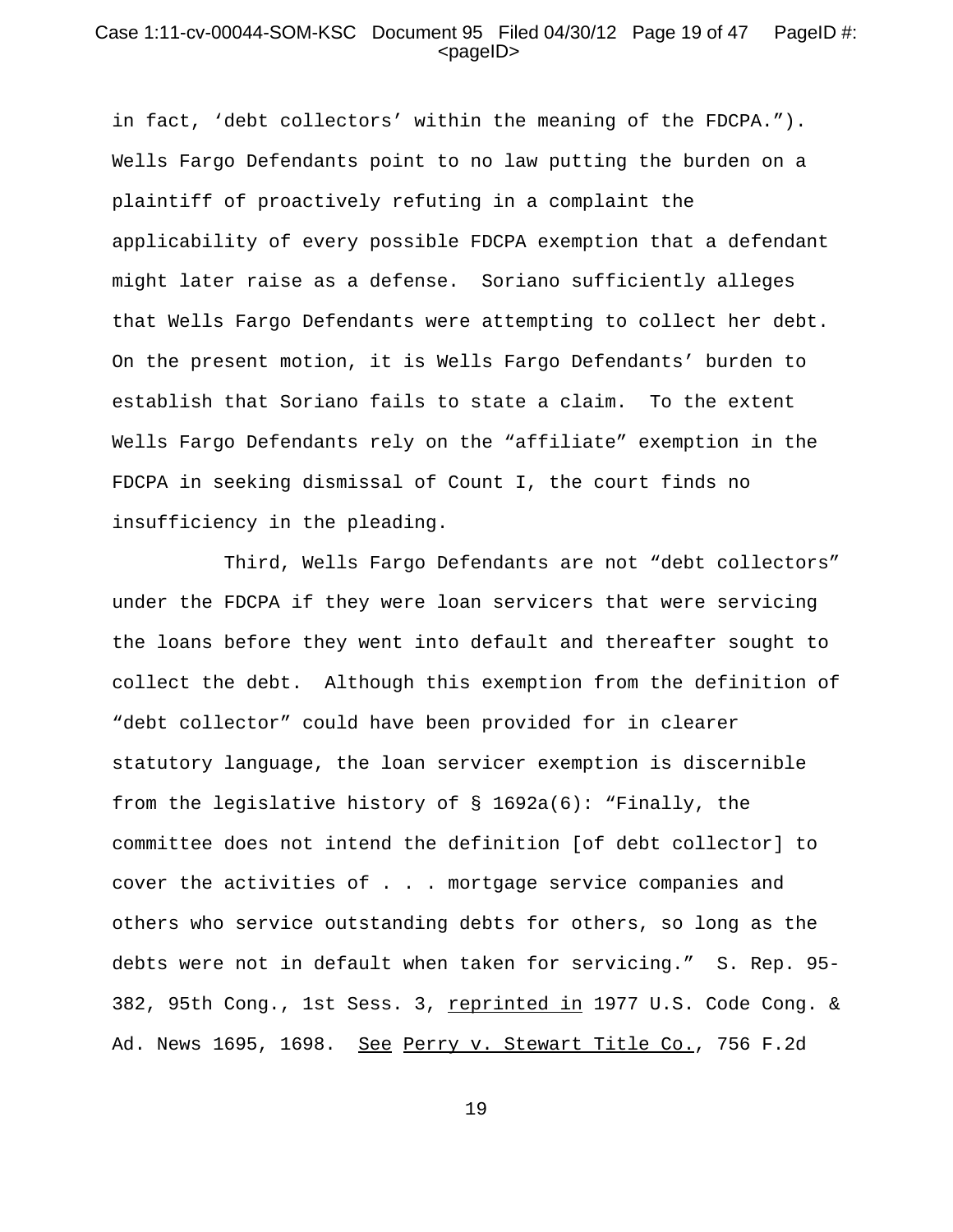## Case 1:11-cv-00044-SOM-KSC Document 95 Filed 04/30/12 Page 20 of 47 PageID #:  $<$ pageID $>$

1197, 1208 (5th Cir. 1985) ("The legislative history of section 1692a(6) indicates conclusively that a debt collector does not include the consumer's creditors, a mortgage servicing company, or an assignee of a debt, as long as the debt was not in default at the time it was assigned."); Lettenmaier v. Fed. Home Loan Mortg. Corp., Civ. No. 11-156-HZ, 2011 WL 3476648, at \*13 (D. Or. Aug. 8, 2011) ("mortgage servicers are not debt collectors only when the underlying loan is taken for servicing before the default"); Radford v. Wells Fargo Bank, Civ. No. 10-00767 SOM-KSC, 2011 WL 1833020, at \*15 (D. Haw. May 13, 2011) (original lender, transferee Wells Fargo, nominee MERS, and mortgage servicer are not "debt collectors" under the FDCPA).

Soriano alleges that "'Wells Fargo' acted as a loan servicer and acquired the loan and/or servicing after the loan was in default." SAC ¶ 33, ECF No. 66. Although Soriano does not provide detail as to when the loan was acquired for servicing or when the loan went into default, this allegation is accepted as true on this motion to dismiss. Whether Wells Fargo Defendants were loan servicers exempt from the FDCPA definition of "debt collectors" is a matter not discernible on Wells Fargo Defendants' motion for failure to state a claim.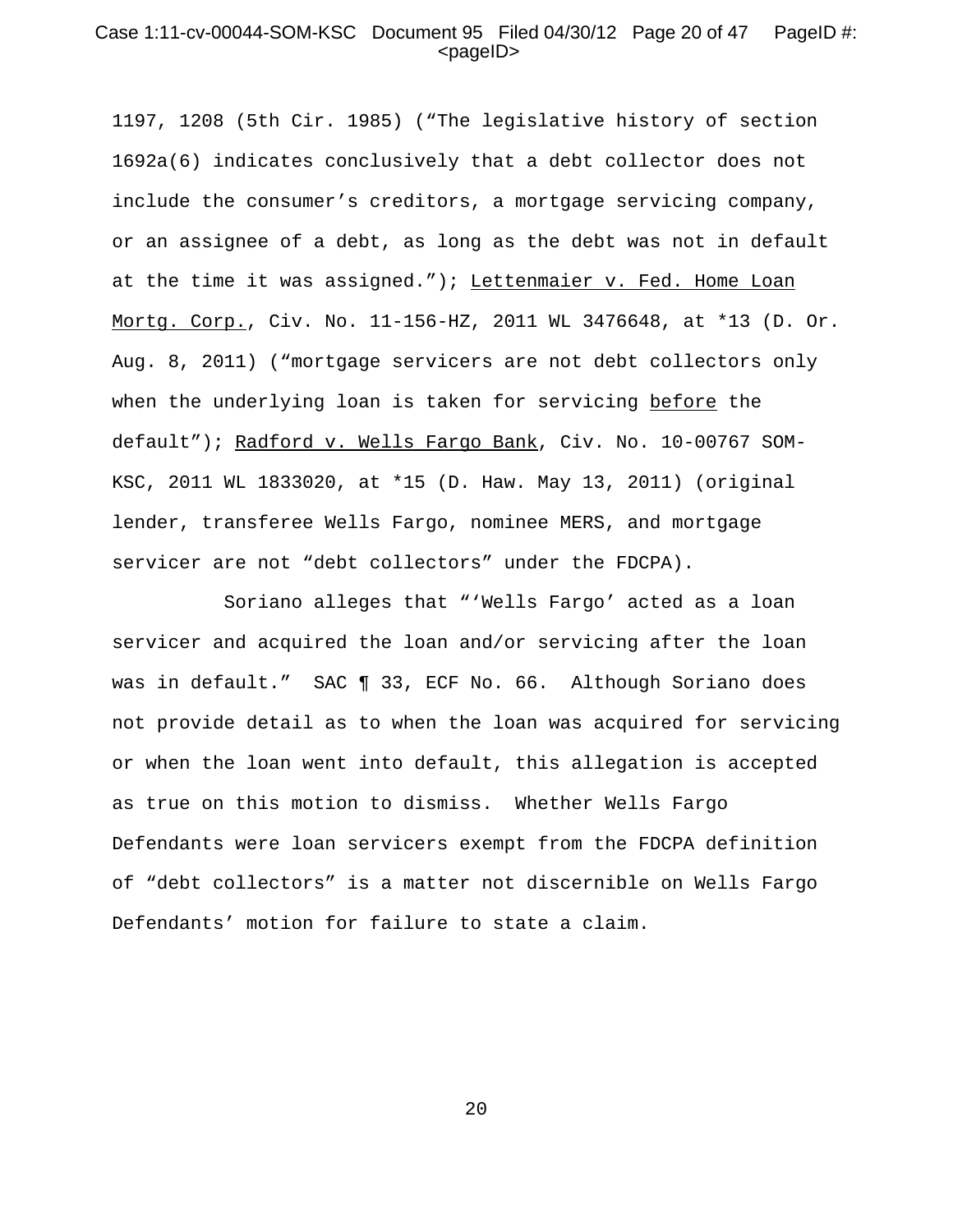#### Case 1:11-cv-00044-SOM-KSC Document 95 Filed 04/30/12 Page 21 of 47 PageID #: <pageID>

2. Wells Fargo Defendants' Institution of a Nonjudicial Foreclosure did Not By Itself Render Them "Debt Collectors," But Soriano Also Alleges Collection Activities Independent of a Nonjudicial Foreclosure.

Nonjudicial foreclosure proceedings are not "action[s] to collect a debt" under the FDCPA. This district has repeatedly held that a nonjudicial foreclosure does not constitute debt collection under the FDCPA. See Caraang v. PNC Mortg., 795 F. Supp. 2d 1098, 1107 (D. Haw. 2011) ("this district court has ruled that a lender pursuing a non-judicial foreclosure is not attempting to collect a debt for purposes of the FDCPA"); Arakaki v. One West Bank FSB, Civ. No. 10-00103 JMS-KSC, 2010 WL 5625969, at \*6 (D. Haw. Sept. 8, 2010) ("non-judicial foreclosures are not 'actions to collect debt' (at least for purposes of the FDCPA)"). Any nonjudicial foreclosure by Wells Fargo Defendants falls outside the FDCPA.

However, this rule is not, without more, fatal to Soriano's FDCPA claim. Wells Fargo Defendants' attempts to collect a debt from Soriano unrelated to or prior to institution of the nonjudicial foreclosure proceedings are not exempted from the FDCPA. As Soriano points out in her Opposition, Wells Fargo Defendants were working with Soriano to modify her loan and cure the default, independent of the nonjudicial foreclosure. See Opp'n to WF Motion at 8, ECF No. 87. Construing the facts alleged in the Complaint in the light most favorable to Soriano,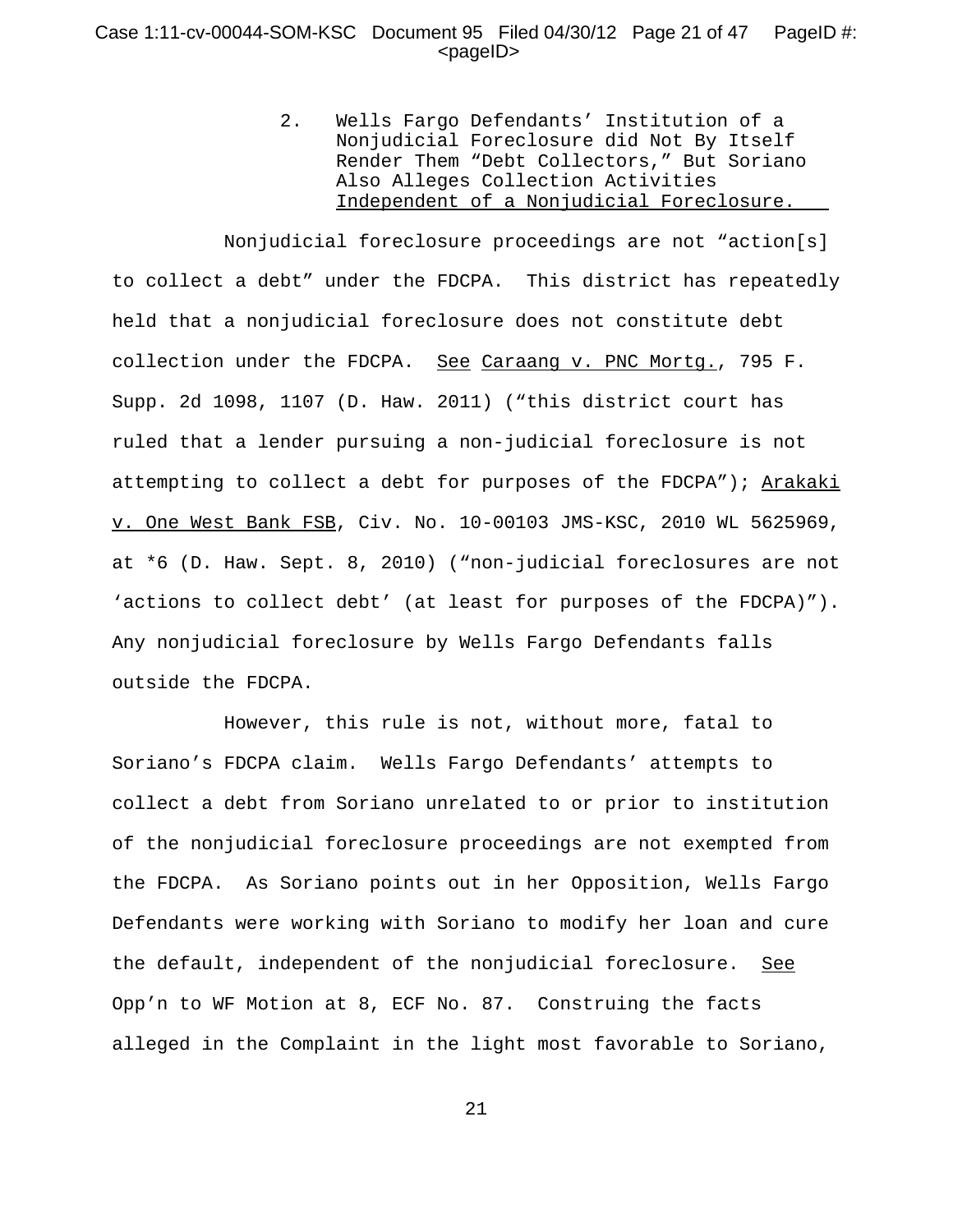#### Case 1:11-cv-00044-SOM-KSC Document 95 Filed 04/30/12 Page 22 of 47 PageID #: <pageID>

the court cannot say that all attempts to collect the debt are exempted from the FDCPA because they related to the eventual nonjudicial foreclosure.

# 3. Wells Fargo Defendants Did Not Indicate That A Third Party Was Collecting Their Debt.

Although the court cannot determine whether Wells Fargo Defendants were "debt collectors" and thus declines to dismiss Count I against Wells Fargo Defendants, it does reject Soriano's argument that Wells Fargo Defendants should be deemed to have conceded that they were acting as third parties collecting others' debts. Soriano attempts to keep Wells Fargo Defendants within the ambit of the FDCPA by alleging that, when collecting the debt, they used names other than their own. SAC ¶¶ 78-79, ECF No. 66. The FDCPA includes as a debt collector "any creditor who, in the process of collecting his own debts, uses any name other than his own which would indicate that a third person is collecting or attempting to collect such debts." 15 U.S.C. § 1692a(6). Essentially, Soriano is claiming that the shorthand name "Wells Fargo," used instead of "Wells Fargo Home Mortgage" or "Wells Fargo Bank, N.A." was an indication that a "third person [was] collecting" the debt. The shorthand name does not appear to this court to be a reference to a third party. In the exhibits attached to the SAC, for example, WFHM is identified in the letterhead of its correspondence, but refers to itself as "Wells Fargo" in the text of the letter. This is not a name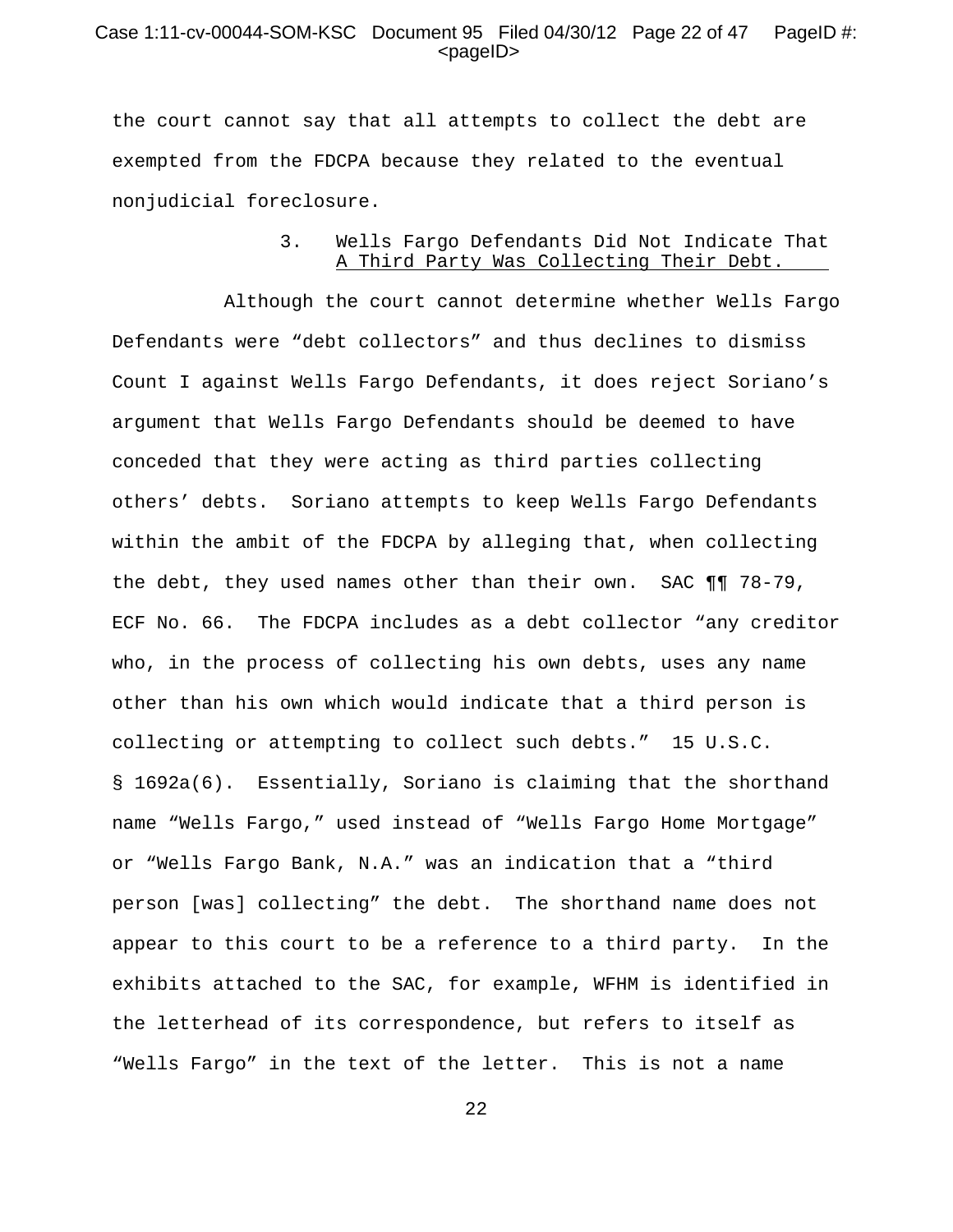## Case 1:11-cv-00044-SOM-KSC Document 95 Filed 04/30/12 Page 23 of 47 PageID #: <pageID>

change or an indication that a third party was collecting any debt.

#### 4. The Use Of An FDCPA Disclaimer Does Not Create A Presumption Of Applicability Of The FDCPA.

Soriano also points to Wells Fargo Defendants' "form" or "boilerplate" statement in correspondence that they were required to do certain things by the FDCPA. Soriano asserts that the statement is an admission that binds Wells Fargo Defendants to compliance with the provisions of the FDCPA.

A statement that a party includes in a document in an abundance of caution is not a waiver of defenses. That is, Wells Fargo Defendants did not make themselves subject to the FDCPA simply by acknowledging the FDCPA's requirements just in case those provisions applied to them. Such a statement does not render the FDCPA applicable. See Boosahda v. Providence Dane LLC, 2010 WL 268345, at \*3 (4th Cir. Jan 31, 2012) ("a debt collector should not be penalized for taking the precaution of including the disclaimer within its initial written communication to the debtor, in the event the debt is subject to the FDCPA"); Gburek v. Litton Loan Serv. LP, 614 F.3d 380, 386 n.3 (7th Cir. 2010) (a reference to FDCPA requirements "does not automatically trigger the protections of the FDCPA, just as the absence of such language does not have dispositive significance").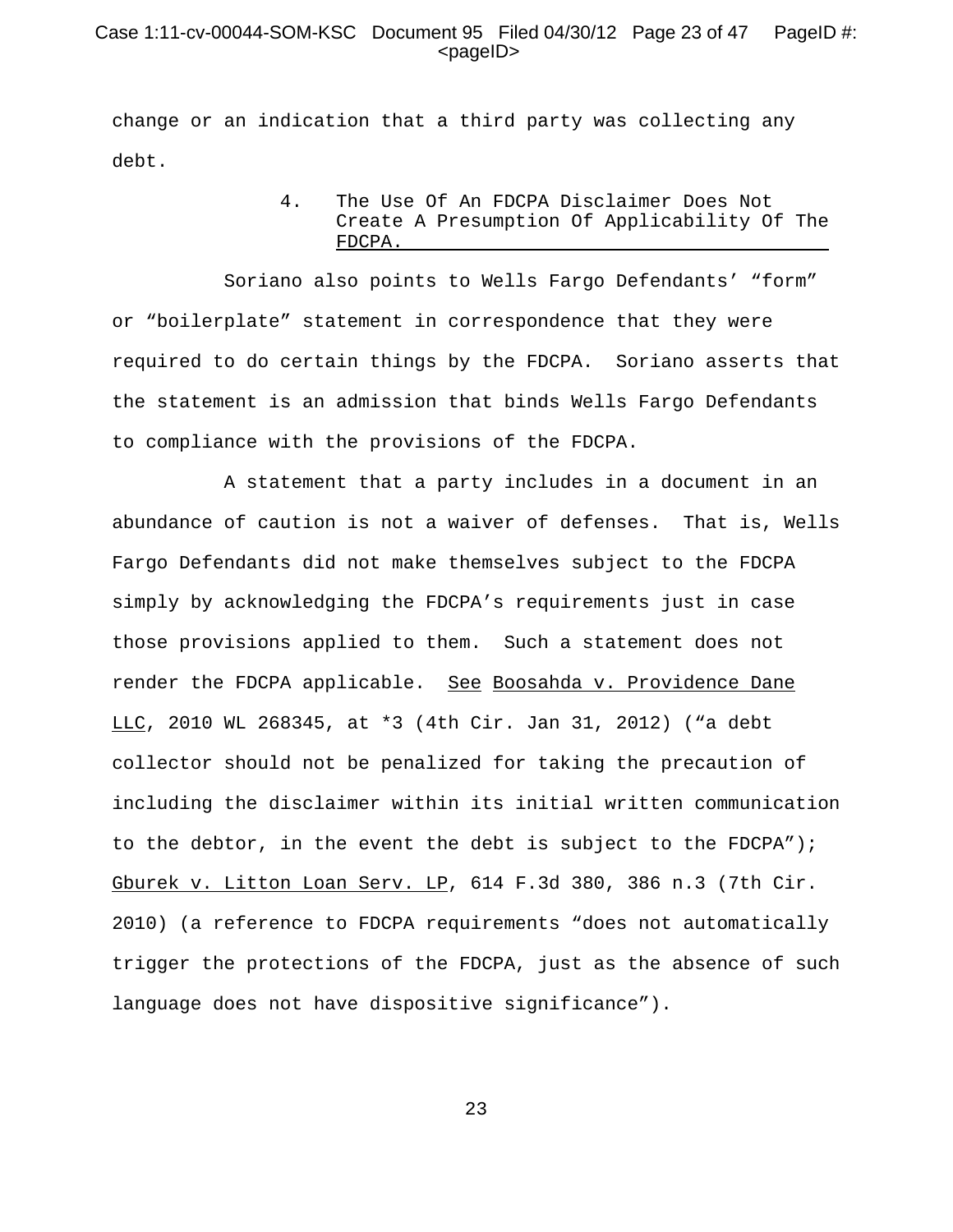#### Case 1:11-cv-00044-SOM-KSC Document 95 Filed 04/30/12 Page 24 of 47 PageID #: <pageID>

To summarize, the motion to dismiss Count I is denied to the extent Wells Fargo Defendants contend that they fall under exemptions for lenders collecting debts they themselves originated, debt collectors affiliated with creditors, and loan servicers. The denial of the motion to dismiss Count I is not based on Wells Fargo Defendants' shorthand use of "Wells Fargo" or on their inclusion of FDCPA requirements in correspondence.

#### B. Soriano Does Not Adequately Plead Unfair Or Deceptive Acts And Practices.

In Count II, Soriano asserts that Wells Fargo Defendants violated chapters 480, 443, and 443B of the Hawaii Revised Statutes by engaging in unfair or deceptive acts and practices ("UDAP"). Wells Fargo Defendants argue that the UDAP claim is barred by the statute of limitations and was not pled with the required particularity. The court is not persuaded by the limitations argument but agrees that the alleged fraud is not pled with sufficient particularity.

A UDAP claim must be brought "within four years after the cause of action accrues." Haw. Rev. Stat. § 482-24(a). Wells Fargo Defendants argue that the claim accrued at the time of the loan closing on November 17, 2003, over four years before Soriano filed her Complaint on January 21, 2011. See WF Motion at 11, ECF No. 70.

Soriano alleges that Wells Fargo Defendants acted wrongfully within the four-year statute of limitations. Soriano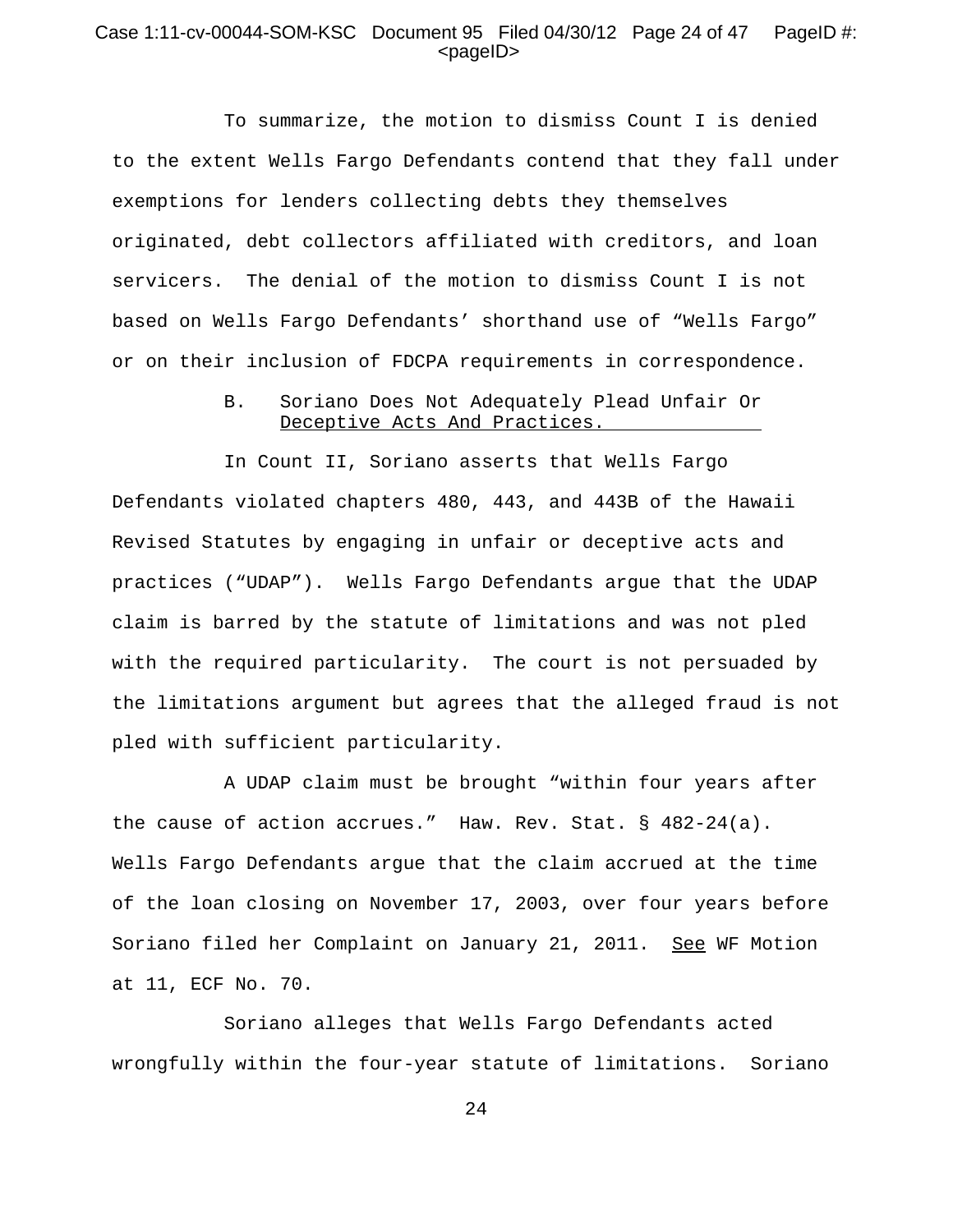#### Case 1:11-cv-00044-SOM-KSC Document 95 Filed 04/30/12 Page 25 of 47 PageID #: <pageID>

alleges that she fell behind on payments under her first mortgage and was solicited by a Wells Fargo entity to take out a \$45,000 loan or line of credit in 2008. See SAC ¶ 22, ECF No. 66. She also alleges that she spoke with agents for a Wells Fargo entity or entities at least 25 times in 2009 and 2010 while trying to modify her loans. See id. at 1 34. These allegations, the earliest alleged acts that underlie the UDAP claim, occurred within four years of January 21, 2011. Claim II is therefore within the statute of limitations. However, to the extent that any part of Count II is based solely on the origination of the first mortgage transaction in 2003, that part is barred by the statute of limitations.

It is not at all clear what specific actions (occurring after Soriano took out the first mortgage loan) form the basis of Count II. To the extent Soriano's UDAP claim is based on allegedly fraudulent misrepresentations, those must be pled with particularity. See Smallwood v. NCsoft Corp., 730 F. Supp. 2d 1213, 1232-33 (D. Haw. 2010)(regarding pleading requirements for chapter 480). See also Vess v. Ciba-Geigy Corp. USA, 317 F.3d 1097, 1106 (9<sup>th</sup> Cir. 2003)(regarding pleading requirements when part of a claim is based on allegations of fraud). Soriano does not identify particular acts or statements in Count II. Instead, she uses what are sometimes referred to as "shotgun" or "puzzle" pleadings. That is, she incorporates numerous allegations by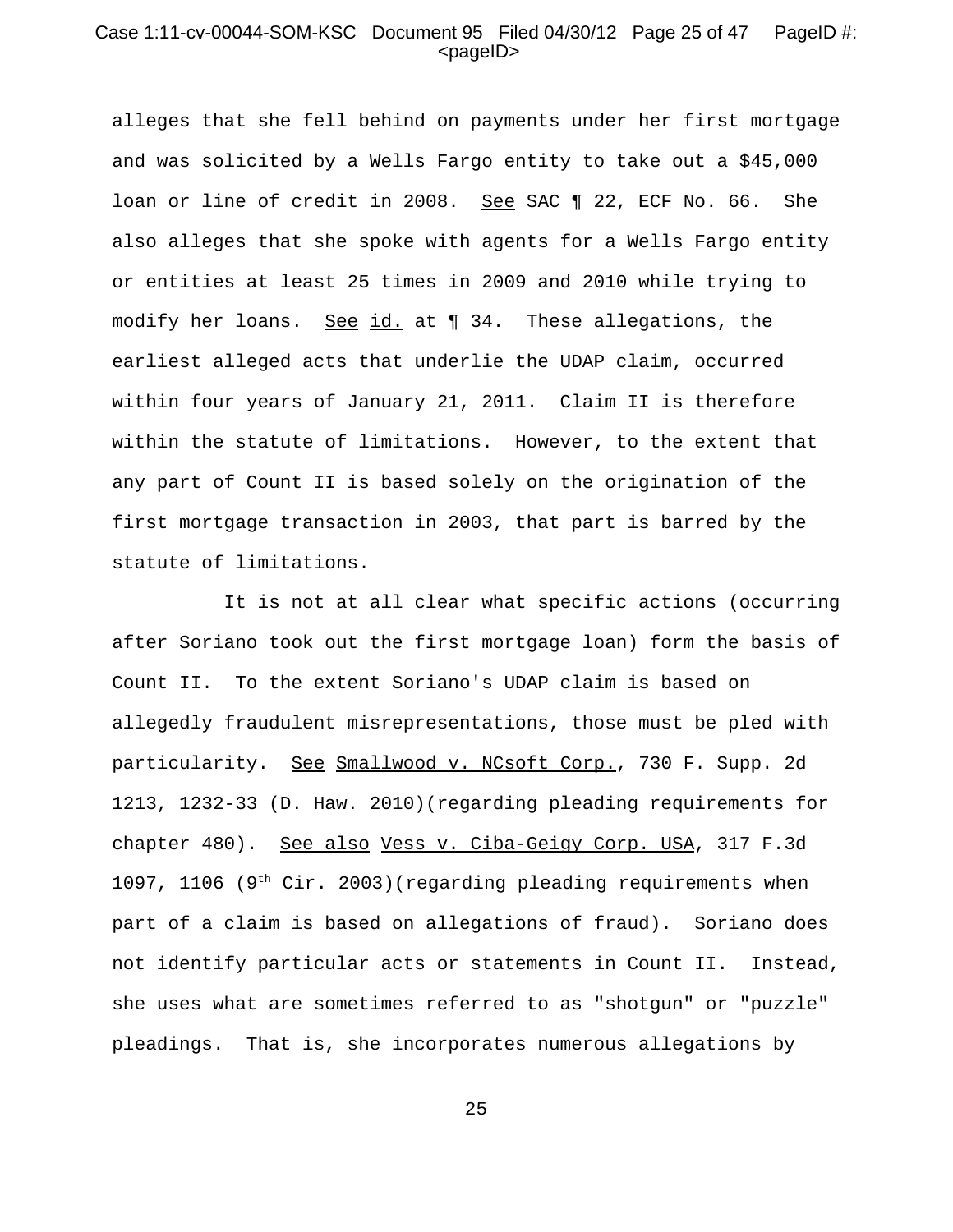## Case 1:11-cv-00044-SOM-KSC Document 95 Filed 04/30/12 Page 26 of 47 PageID #: <pageID>

reference into each claim for relief. This technique requires her opponents and the court to complete a puzzle by matching up statements with reasons they are false. Whether the Ninth Circuit considers this technique a way to satisfy the particularity requirements set forth in Rule 9(b) of the Federal Rules of Civil Procedure is unclear. See Prim Ltd. Liability Co. v. Pace-O-Matic, Inc., Civil No. 10-00617 SOM-KSC, 2012 WL 263116, at \*5-6 (D. Haw. Jan. 30, 2012).

Regarding fraud claims, to survive a motion to dismiss, a plaintiff must allege that (1) false representations were made by the defendant, (2) with knowledge of their falsity (or without knowledge of their truth or falsity), (3) in contemplation of plaintiff's reliance upon them, and that (4) plaintiff detrimentally relied on them. Hawaii's Thousand Friends v. Anderson, 70 Haw. 276, 286, 768 P.2d 1293, 1301 (1989).

The circumstances constituting the alleged fraud must be pled with particularity. Fed. R. Civ. P.  $9(b) \cdot 3$  Rule  $9(b)$ 's purposes are to provide defendants with adequate notice to allow them to defend against a charge, to protect those whose

 $3$  Rule 9(b) provides that "[m]alice, intent, knowledge, and other conditions of a person's mind may be alleged generally." Fed. R. Civ. P. 9(b). The Ninth Circuit has stated, "While the factual circumstances of the fraud itself must be alleged with particularity, the state of mind-or scienter–of the defendants may be alleged generally." Odom v. Microsoft Corp., 486 F.3d 541, 554 (9th Cir. 2007) (citing In re GlenFed, Inc., Sec. Litig., 42 F.3d 1541, 1547 (9th Cir. 1994)).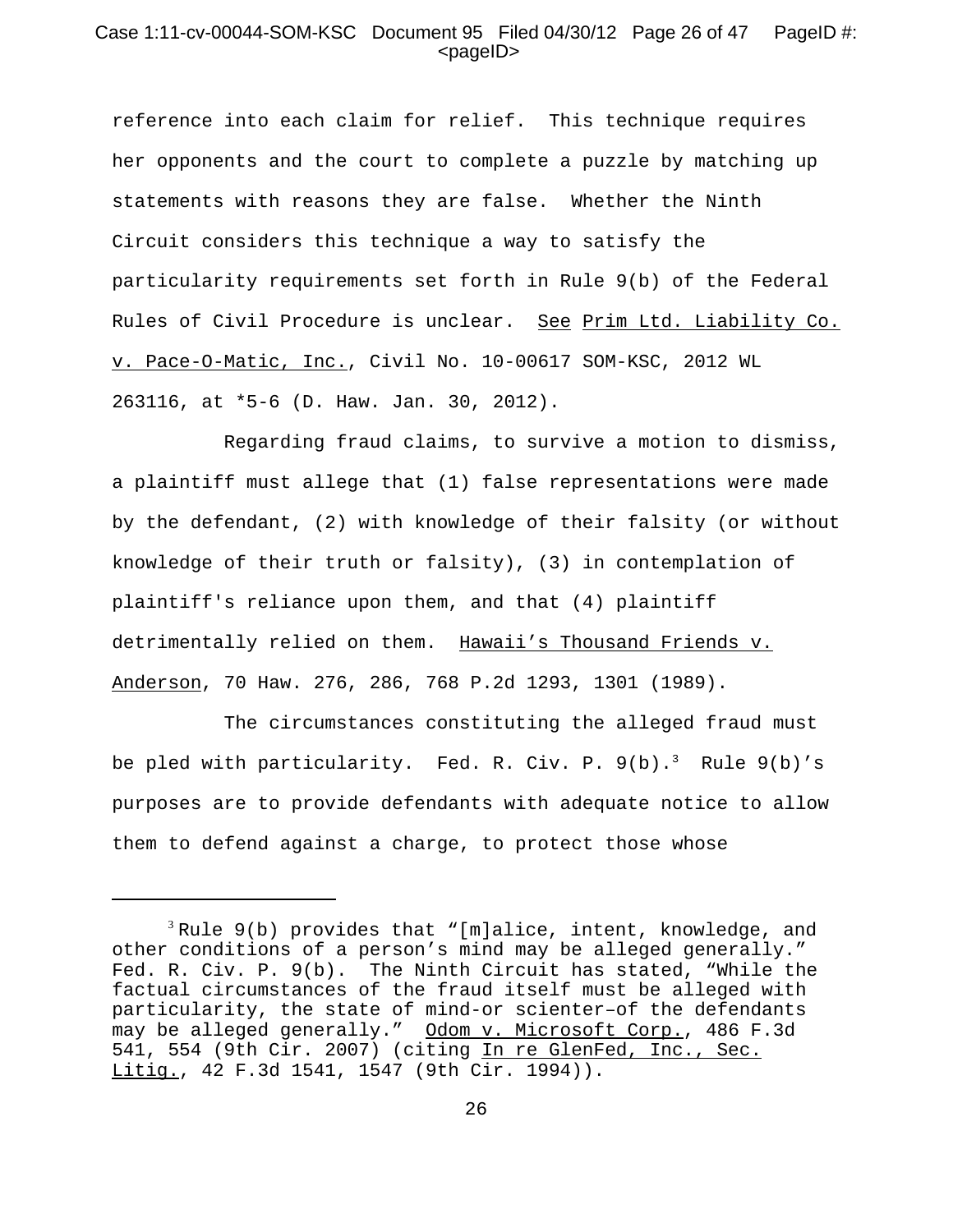## Case 1:11-cv-00044-SOM-KSC Document 95 Filed 04/30/12 Page 27 of 47 PageID #: <pageID>

reputation would be harmed as a result of being subject to fraud charges, and to prohibit plaintiffs from unilaterally imposing upon the court, the parties, and society social and economic costs without some factual basis. Kearns v. Ford Motor Co., 567 F.3d 1120, 1125 (9th Cir. 2009).

An allegation of fraud is sufficient if it "identifies the circumstances constituting fraud so that the defendant can prepare an adequate answer from the allegations." Neubronner v. Milken, 6 F.3d 666, 672 (9th Cir. 1993) (internal citations and quotations omitted). To sufficiently identify the circumstances that constitute fraud, a plaintiff must identify such facts as the times, dates, places, or other details of the alleged fraudulent activity. Id. A plaintiff must plead these evidentiary facts and must explain why the alleged conduct or statements are fraudulent:

> Averments of fraud must be accompanied by "the who, what, when, where, and how" of the misconduct charged. Cooper v. Pickett, 137 F.3d 616, 627 (9th Cir. 1997) (internal quotation marks omitted). "[A] plaintiff must set forth more than the neutral facts necessary to identify the transaction. The plaintiff must set forth what is misleading about the statement, and why it is false." Decker v. GlenFed, Inc. (In re GlenFed, Inc. Sec. Litig.), 42 F.3d 1541, 1548 (9th Cir. 1994).

Vess v. Ciba-Geigy Corp. USA, 317 F.3d 1097, 1106 (9th Cir. 2003).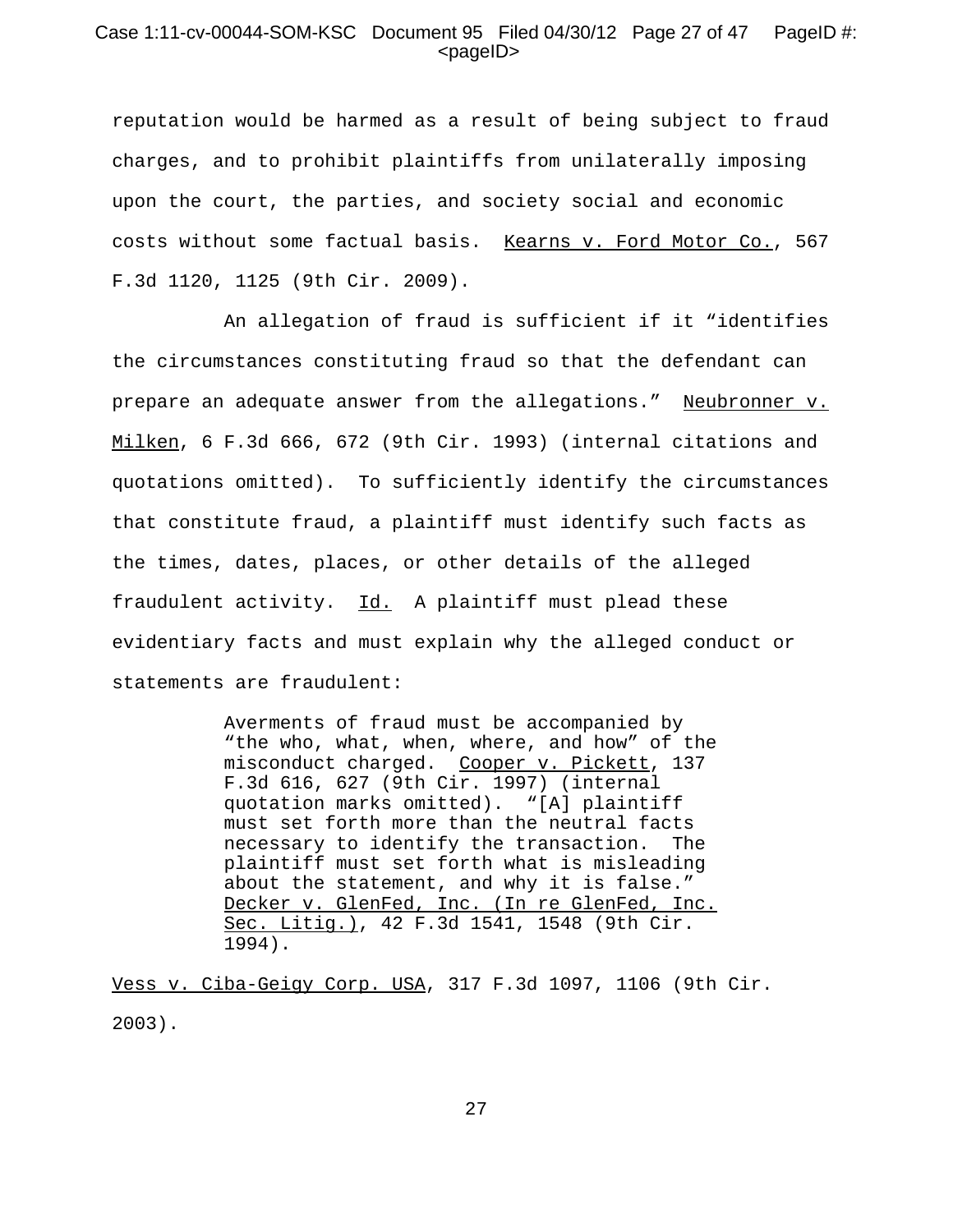#### Case 1:11-cv-00044-SOM-KSC Document 95 Filed 04/30/12 Page 28 of 47 PageID #:  $<$ pageID $>$

Soriano does not meet the particularity requirements of Rule 9(b). Indeed, even if Soriano is not basing her UDAP claim entirely on fraudulent acts or statements, the court cannot determine what the UDAP claim rests on. Accordingly, Count II is dismissed as inadequately pled.

#### C. Soriano Fails To State A Claim For Breach Of Fiduciary Duty

Soriano alleges in Count III that WFHM and WFB owed her a fiduciary duty regarding her loan modification. Because lenders owe no fiduciary duty to borrowers, the court dismisses Count III.

Before a plaintiff may sue a defendant for breach of a duty, the plaintiff must establish that the defendant owed a duty to the plaintiff. The existence of a duty is entirely a question of law. Bidar v. Amfac, Inc., 66 Haw. 547, 552, 669 P.2d 154, 158 (1983). In determining whether a duty is owed, the court "must weigh the considerations of policy which favor the appellants' recovery against those which favor limiting the appellees' liability." Blair v. Ing, 95 Haw. 247, 260, 21 P.3d 452, 465 (2001). This district has held that lenders do not owe a fiduciary duty to borrowers:

> Lenders generally owe no fiduciary duties to their borrowers. See, e.g., Nymark v. Heart Fed. Sav. & Loan Ass'n, 283 Cal. Rptr. 53, 54 n.1 (Cal. App. 1991) ("The relationship between a lending institution and its borrower-client is not fiduciary in nature."); Miller v. U.S. Bank of Wash., 865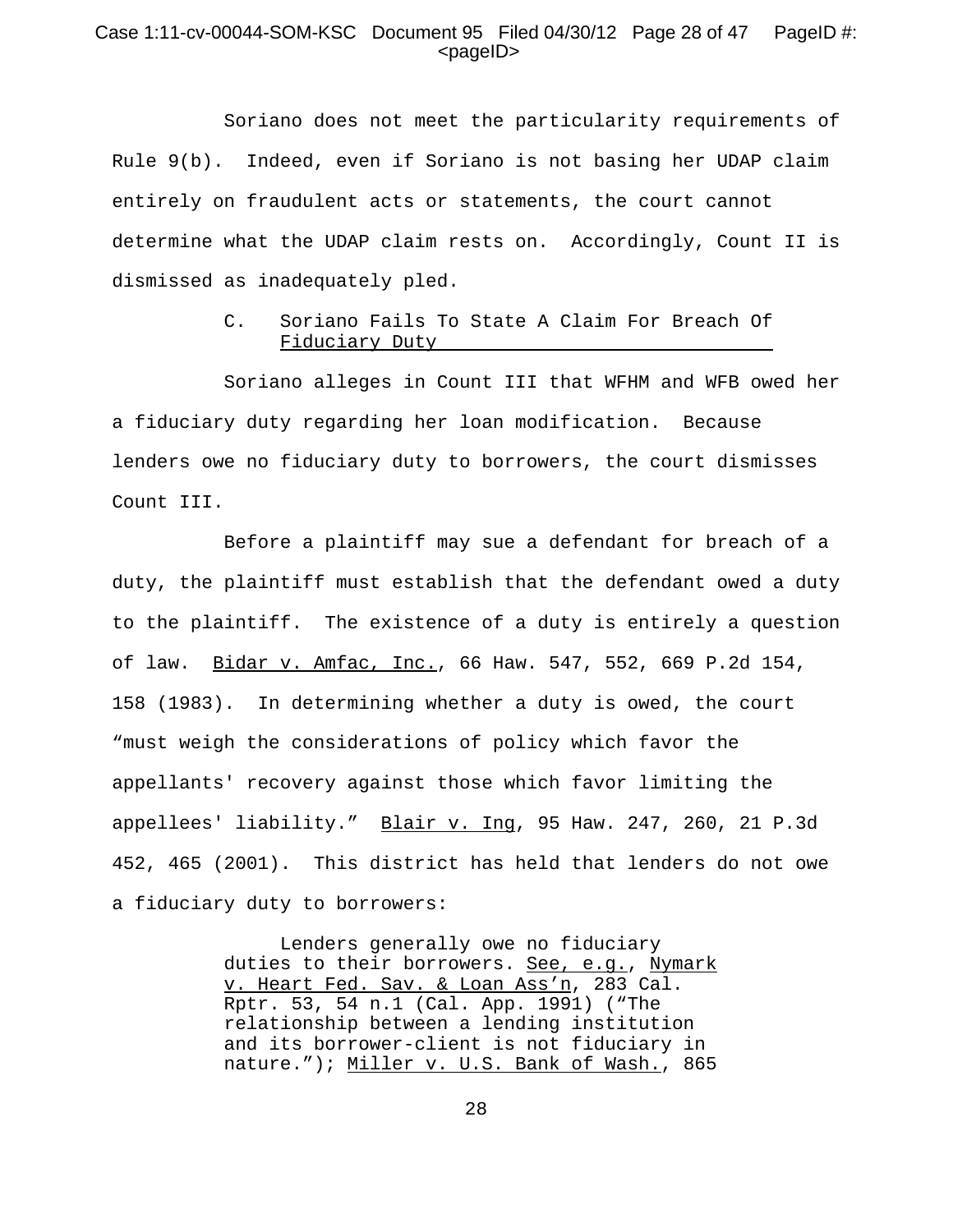P.2d 536, 543 (Wash. App. 1994) ("The general rule . . . is that a lender is not a fiduciary of its borrower."); Huntington Mortg. Co. v. DeBrota, 703 N.E.2d 160, 167 (Ind. App. 1998) ("A lender does not owe a fiduciary duty to a borrower absent some special circumstances."); Spencer v. DHI Mortg. Co., 642 F. Supp. 2d 1153, 1161 (E.D. Cal. 2009) ("Absent 'special circumstances' a loan transaction 'is at arms-length and there is no fiduciary relationship between the borrower and lender.'") (quoting Oaks Mgmt. Corp. v. Super. Ct., 51 Cal. Rptr. 3d 561 (Cal. App.2006)); Ellipso, Inc. v. Mann, 541 F. Supp. 2d 365, 373 (D.D.C. 2008) ("[T]he relationship between a debtor and a creditor is ordinarily a contractual relationship . . . and is not fiduciary in nature.") (citation omitted).

McCarty v. GCP Mgmt., LLC, Civil No. 10-00133 JMS/KSC, 2010 WL 4812763, at \*5 (D. Haw. Nov. 17, 2010).

Soriano has not pled any facts alleging that her relationship with Wells Fargo Defendants was anything other than the standard, arms-length creditor-debtor relationship. Soriano argues that Wells Fargo Defendants "did not simply make a mortgage loan; they took it upon themselves to make numerous false promises which had the effect of lulling Plaintiff into a false sense of security, and then foreclosed upon her home without her knowledge. When it does that, it exceeds the scope of its role as a mere money lender." Opp'n to WF Motion at 12, ECF No. 87. Soriano cites no authority supporting this proposition, and the court declines to impose a fiduciary duty on lenders just because they solicit clients and allegedly make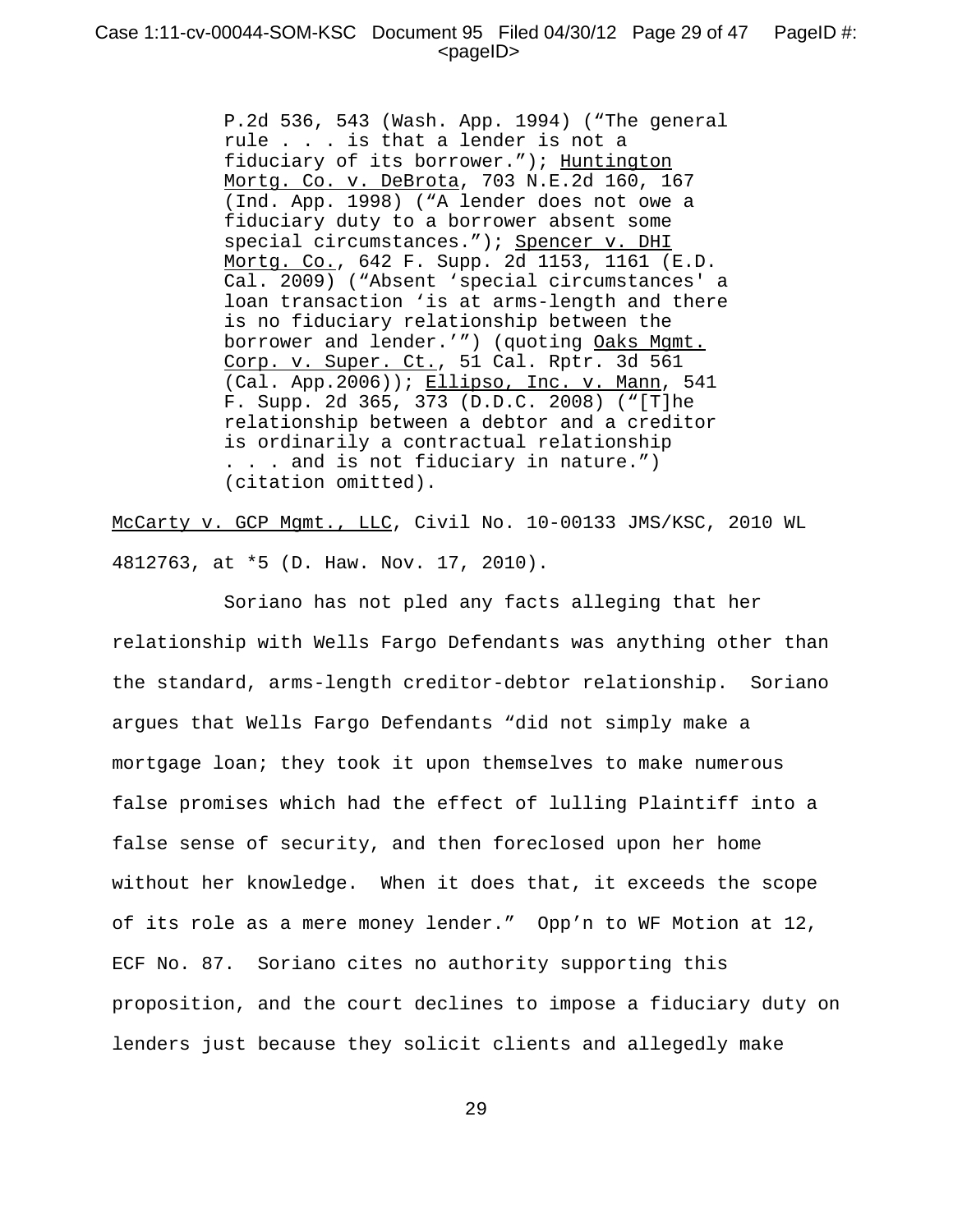## Case 1:11-cv-00044-SOM-KSC Document 95 Filed 04/30/12 Page 30 of 47 PageID #:  $<$ pageID $>$

representations regarding possible loan modifications. Count III is dismissed.

> D. Soriano Adequately Pleads Negligent Misrepresentation, But Not Fraud or Intentional Misrepresentation.

Wells Fargo Defendants contend that Soriano fails to plead with particularity her claims for fraud and misrepresentation (Count IV) and negligence (including negligent misrepresentation) (Count V) against Wells Fargo Defendants.

In Count IV, Soriano alleges generally that Wells Fargo Defendants made false and misleading statements, SAC ¶ 95, ECF No. 66, and incorporates the allegations offered earlier in the SAC. No fraudulent statements are enumerated within Count IV. Instead, Soriano relies on the "shotgun" or "puzzle" technique this court discusses in connection with her UDAP claim. Particularly because Soriano also alleges negligent misrepresentation in part of Count IV and in Count V, it is important for Wells Fargo Defendants to know which allegations are relevant to fraud and which to negligence. That distinction cannot be made given the nature of Soriano's allegations.4

<sup>4</sup> For example, Soriano alleges that Wells Fargo Defendants informed her that there was no record of any foreclosure on her property and that there would be no foreclosure so long as she made agreed-upon payments, SAC ¶ 48; that there was no record of a foreclosure sale,  $id. \n\P 59$ ; that the foreclosure sale was postponed or canceled, id. ¶62; and that her loan was still in active modification, id. ¶ 67.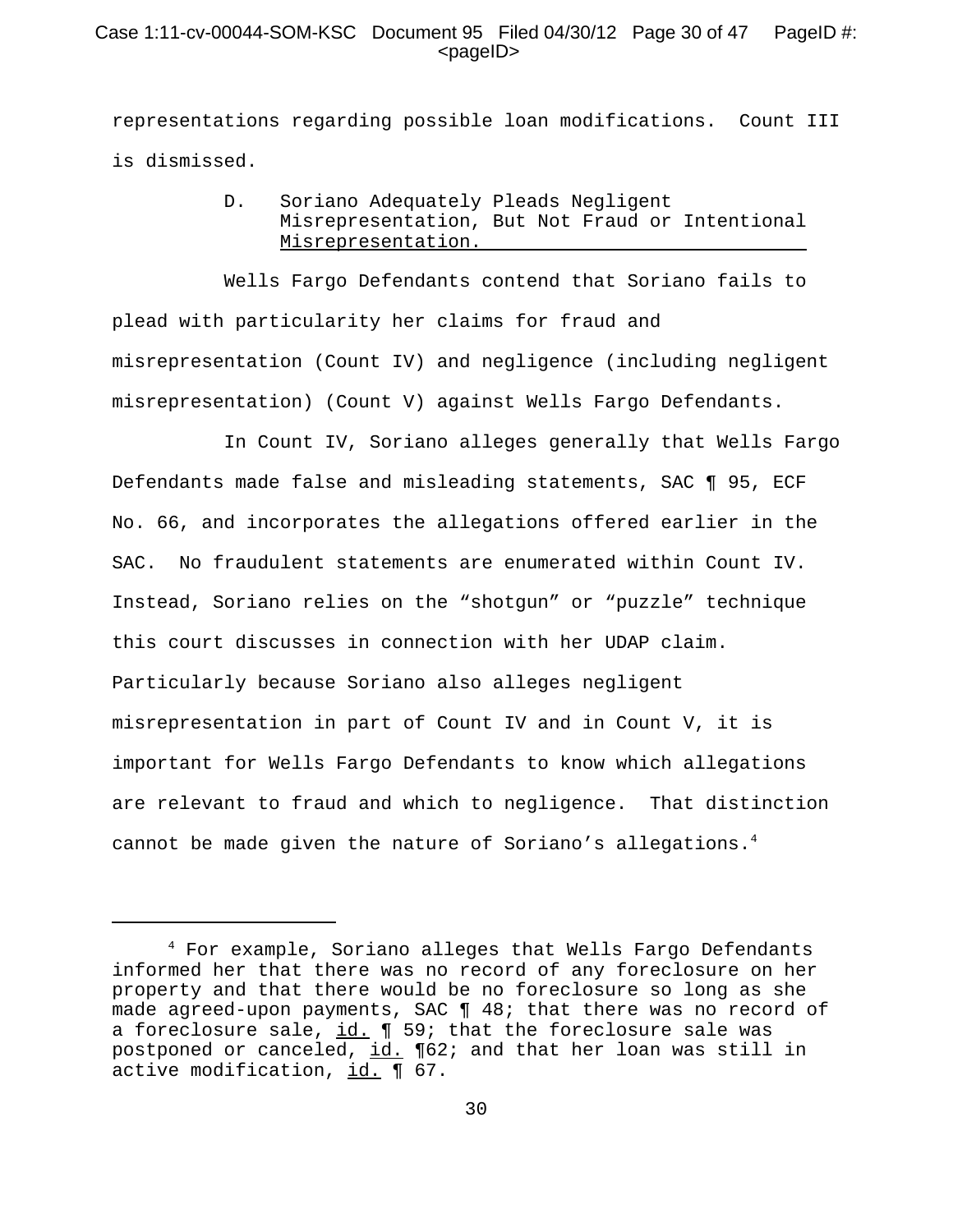## Case 1:11-cv-00044-SOM-KSC Document 95 Filed 04/30/12 Page 31 of 47 PageID #:  $<$ pageID $>$

Soriano's claim for negligent misrepresentation in part of Count IV and for negligence in Count V are not subject to Rule 9(b)'s particularity requirement. Although a negligent misrepresentation claim in some jurisdictions is subject to Rule 9(b), a negligent misrepresentation claim under Hawaii law is not. Compare Neilson v. Union Bank of Cal., N.A., 290 F. Supp. 2d 1101, 1141 (C.D. Cal. 2003) (analyzing negligent misrepresentation under California law and stating that it is "well-established in the Ninth Circuit that both claims for fraud and negligent misrepresentation must meet Rule 9(b)'s particularity requirements"), with Smallwood v. NCsoft Corp., 730 F. Supp. 2d 1213, 1231–32 (D. Haw. 2010) (holding that, because a negligent misrepresentation claim under Hawaii law does not require intent, it is not subject to Rule 9(b)) (citations omitted), and Peace Software, Inc. v. Hawaiian Elec. Co., Inc., Civ. No. 09–00408 SOM/LEK, 2009 WL 3923350, at \*6–7 (D. Haw. Nov. 17, 2009) (stating that Rule 9(b)'s heightened pleading requirement is inapplicable to negligent misrepresentation under Hawaii law). The court therefore is less concerned about a "shotgun" pleading in that context and reads Count V as encompassing all alleged representations incorporated into Count V, as well as specific facts alleged in Count V. However, the court cautions Soriano that she may not, under the negligent misrepresentation or negligence rubric, seek to enforce any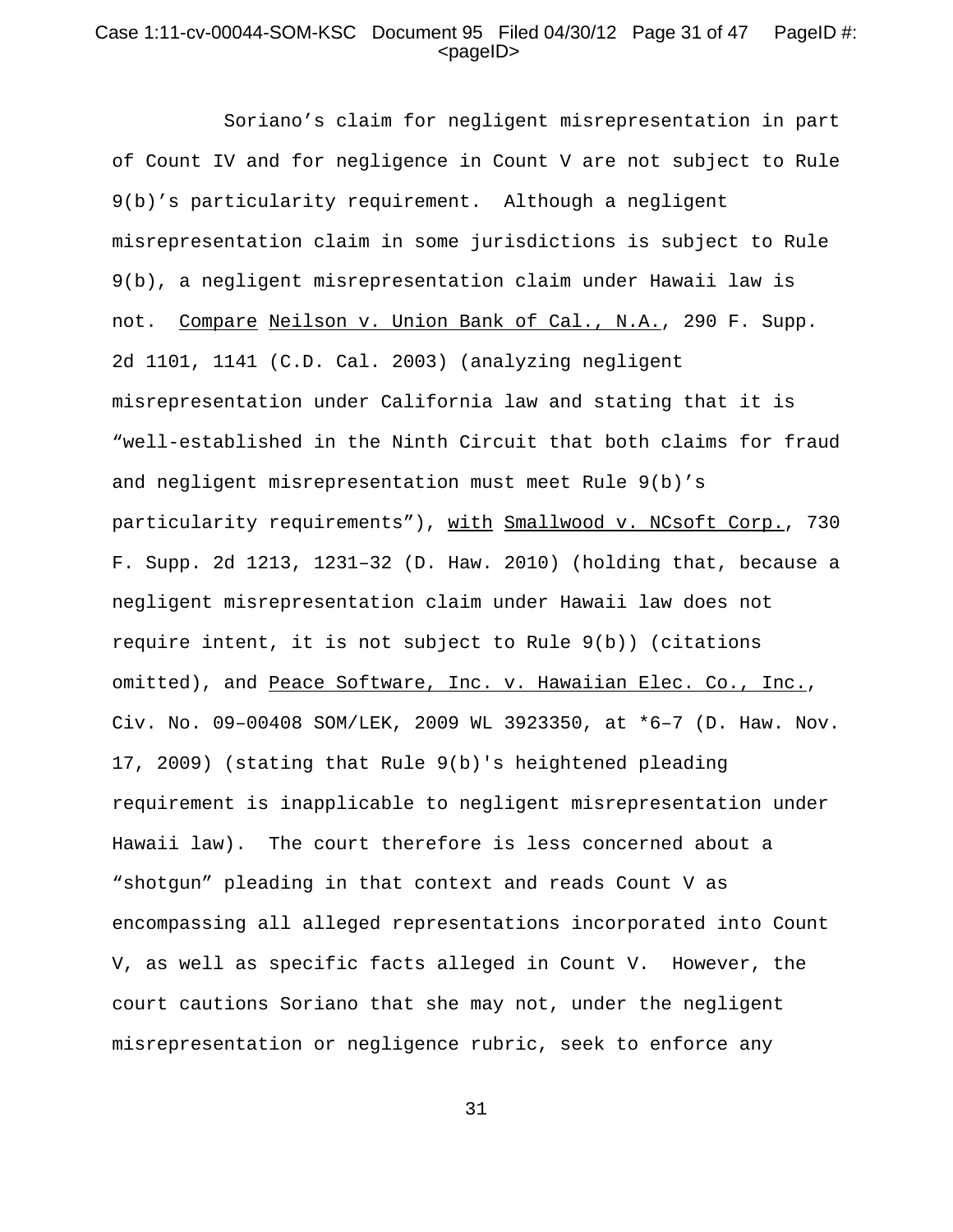#### Case 1:11-cv-00044-SOM-KSC Document 95 Filed 04/30/12 Page 32 of 47 PageID #: <pageID>

alleged oral contract that the statute of frauds renders unenforceable. (The statute of frauds is more thoroughly discussed with respect to Count VI.)

In summary, the fraud portion of Count IV is dismissed. The negligent misrepresentation portion of Count IV and all of Count V remain, but may not be used as a means of skirting or nullifying any applicable provision of the statute of frauds.

### E. Soriano's Breach Of Contract Claim Is Not Cognizable.

Soriano alleges in Count VI that Wells Fargo Defendants breached an oral contract not to foreclose on her property without first notifying her. The court agrees with Wells Fargo Defendants that Count VI is barred by the statute of frauds and accordingly dismisses Count VI.

Soriano alleges that she and Wells Fargo Defendants "had an oral contract such that those Defendants would suspend any attempts to foreclose upon Plaintiff's property and would not re-institute foreclosure proceedings without first notifying Plaintiff." SAC ¶ 108, ECF No. 66. She further alleges that Wells Fargo Defendants "breached that agreement and foreclosed on Plaintiff[']s property and sold it at auction without notice to Plaintiff." Id. 109.

Under Hawaii's statute of frauds, "[n]o action shall be brought and maintained in any of the following cases:  $\ldots$  . (4) upon any contract for the sale of lands, tenements, or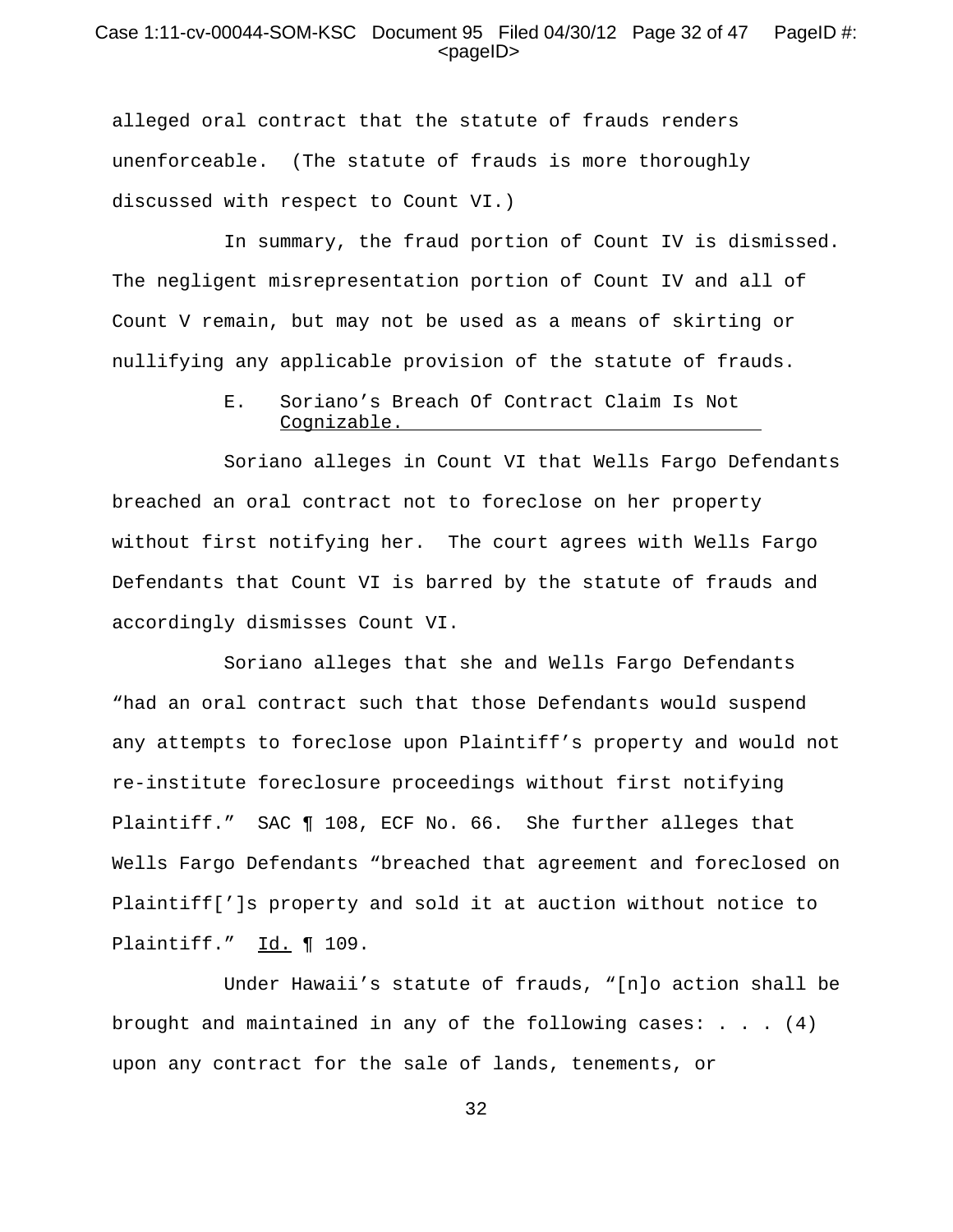#### Case 1:11-cv-00044-SOM-KSC Document 95 Filed 04/30/12 Page 33 of 47 PageID #:  $<$ pageID $>$

hereditaments, or of any interest in or concerning them . . . unless the promise, contract, or agreement, upon which the action is brought, or some memorandum or note thereof, is in writing, and is signed by the party to be charged therewith, or by some person thereunto by the party in writing lawfully authorized." Haw. Rev. Stat. § 656-1. The alleged oral contract involving Wells Fargo Defendants' alleged promise not to foreclosure on Soriano's property is subject to the statute of frauds and thus must be memorialized in writing. It clearly concerns matters related to an interest in land. See Restatement (Second) of Contracts § 127.

Soriano argues that Exhibits "A" and "B" to the SAC are written evidence of the contract she says she had with Wells Fargo Defendants. Exhibit "A" is not an agreement to refrain from foreclosing. Exhibit "A" provides preliminary requirements and contemplates that an agreement will be sent to Soriano later if a loan modification is ultimately approved. Thus, Exhibit "A" states, "Please note that until you are approved for a modification, normal default servicing will continue which includes any foreclosure action that may be in process." It further says that any foreclosure action will not be placed on hold "until you have returned the signed agreement and the required initial payment." Soriano appears to be asserting that Exhibit "B" is the agreement that Exhibit "A" refers to. Both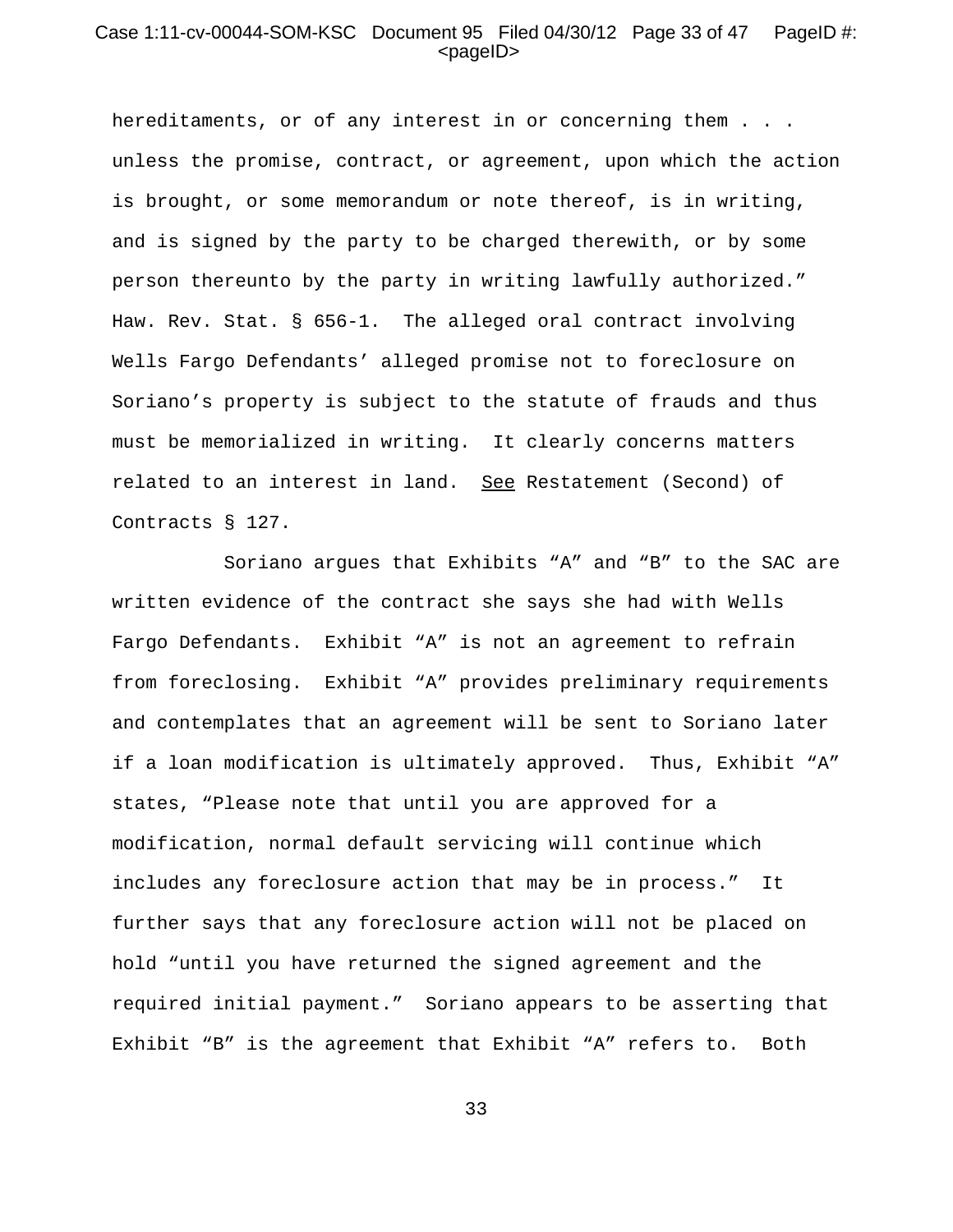#### Case 1:11-cv-00044-SOM-KSC Document 95 Filed 04/30/12 Page 34 of 47 PageID #:  $<$ pageID $>$

documents refer to one loan number, 0036509545. Yet, Soriano herself recognizes that she actually had two loans. To the extent the purported agreement concerned only one mortgage loan, Soriano does not allege that she had a separate written agreement with respect to the other mortgage loan.

Soriano does not cite to any specific provision in the alleged contract that barred Wells Fargo Defendants from foreclosing on both mortgages. See Otani v. State Farm Fire & Cas. Co., 927 F. Supp. 1330, 1335 (D. Haw. 1996) ("the complaint must, at a minimum, cite the contractual provision allegedly violated"). Given Soriano's failure to provide the court with evidence that she had a written agreement with Wells Fargo Defendants pursuant to which they promised not to foreclose on the particular mortgage that was the basis for the nonjudicial foreclosure, the court dismisses Count VI.

#### F. Soriano Fails To Adequately Plead A Breach of the Covenant of Good Faith & Fair Dealing.

In Count VII, Soriano alleges a breach of the covenant of good faith and fair dealing. Because this court determines that there was no breach of contract, there can be no implied covenant of good faith and fair dealing that Wells Fargo Defendants could have breached.

In Hawaii, good faith and fair dealing is implied in every contract: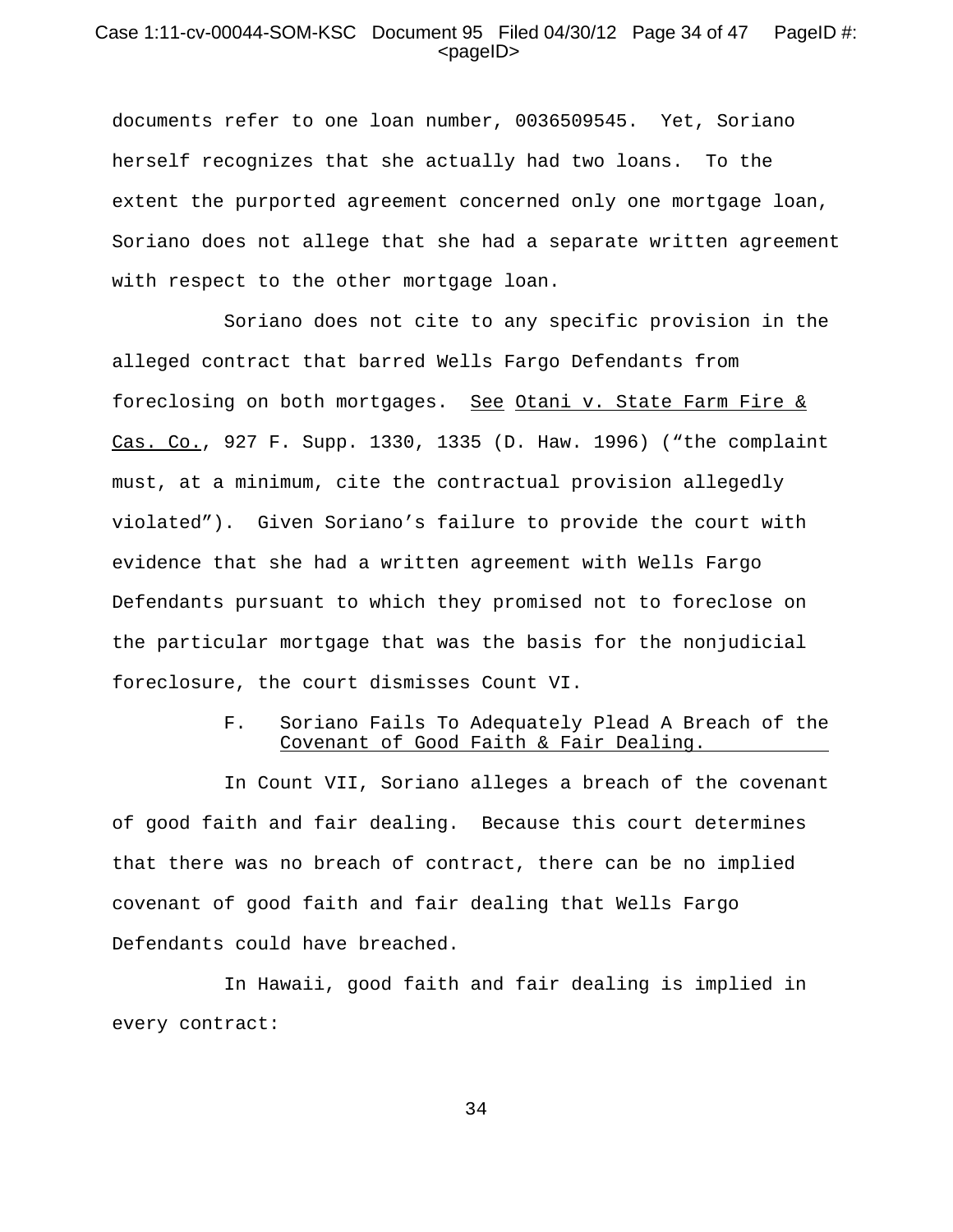### Case 1:11-cv-00044-SOM-KSC Document 95 Filed 04/30/12 Page 35 of 47 PageID #:  $<$ pageID $>$

The obligation to deal in good faith is now a well-established principle of contract law. Restatement (Second) Contracts § 205 (1979) provides that "[e]very contract imposes upon each party a duty of good faith and fair dealing in its performance and its enforcement." In Hawaii Leasing v. Klein, 5 Haw. App. 450, 456, 698 P.2d 309, 313 (1985), the Intermediate Court of Appeals (ICA) explicitly recognized that parties to a contract have a duty of good faith and fair dealing in performing contractual obligations.

Best Place, Inc. v. Penn Am. Ins. Co., 82 Haw. 120, 124, 920 P.2d 334, 338 (1996).

However, it does not follow that a separate claim for a breach of the covenant of good faith and fair dealing is routinely cognizable. As this court noted in Pugal v. ASC (America's Savings Co.), Civil No. 11-00054 SOM-KSC, 2011 WL 4435089, at \*4 (D. Haw. Sept. 21, 2011), a claim that in essence asserts the tort of "bad faith" has not been recognized in Hawaii in the mortgage context. For the most part, "bad faith" claims are limited to the insurance context in Hawaii. See Best Place v. Penn Am. Ins. Co., 82 Haw. 120, 128, 920 P.2d 334, 342 (1996).

Even if Soriano could bring a claim for breach of the covenant of good faith and fair dealing, Count VII would fail.

In the SAC, Soriano does not identify which contract contained the implied covenant of good faith and fair dealing that she says was breached. The court assumes that Soriano is referring to the documents attached as Exhibits "A" and "B" to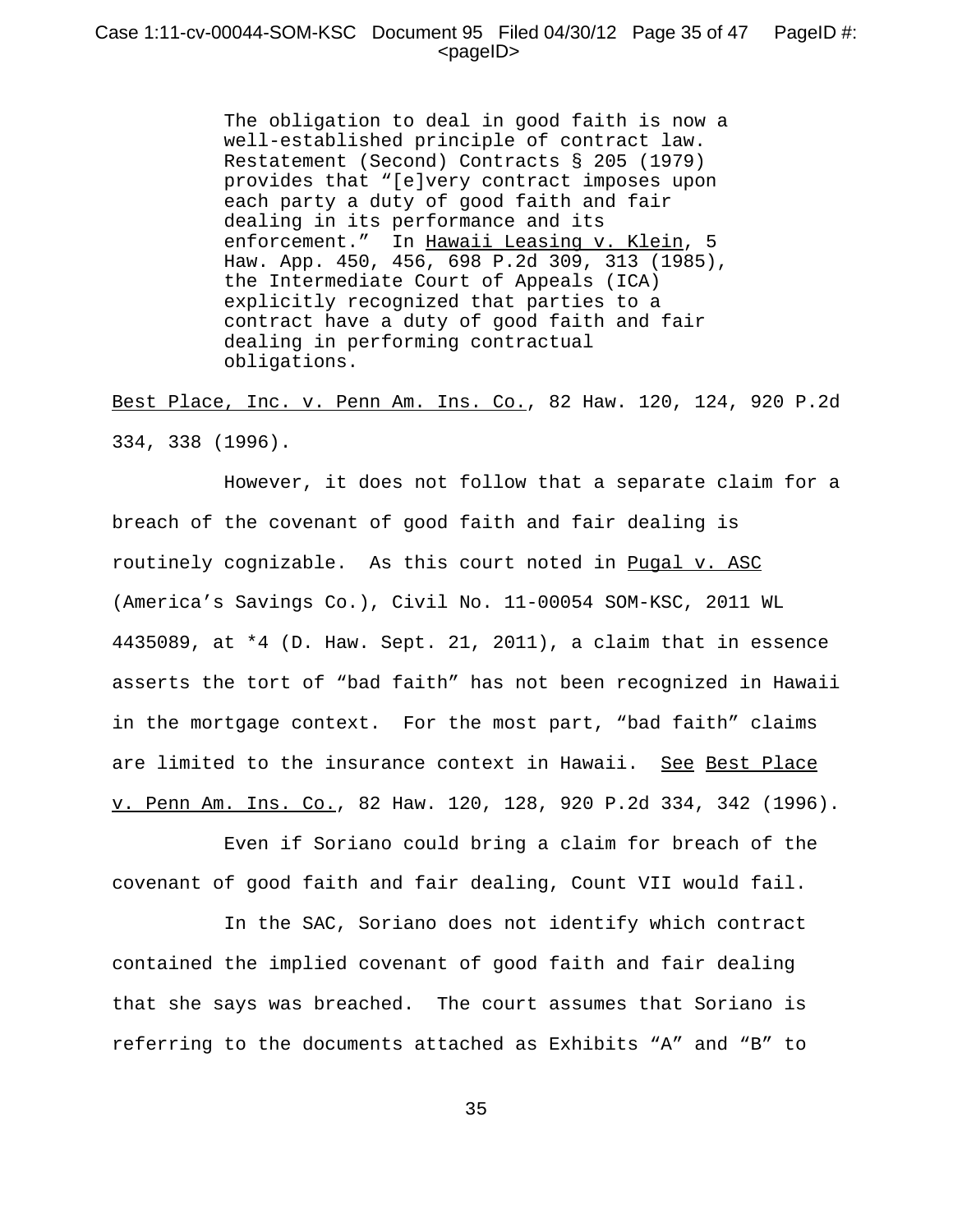#### Case 1:11-cv-00044-SOM-KSC Document 95 Filed 04/30/12 Page 36 of 47 PageID #:  $<$ pageID $>$

the SAC. See SAC ¶¶ 113-14, ECF No. 66. However, as discussed earlier in this order, Exhibits "A" and "B" are not contracts regarding both of Soriano's mortgages. Soriano does not point to any contract in which Wells Fargo Defendants promised not to foreclose on the very mortgage that they did foreclose on. Accordingly, Soriano does not adequately plead her claim that Wells Fargo Defendants breached the covenant of good faith and fair dealing. The court dismisses Count VII.

> G. Soriano's Promissory Estoppel Claim is Not Cognizable.

In Count VIII, Soriano asserts a promissory estoppel claim. Wells Fargo Defendants argue that Count VIII should be dismissed for vagueness. The court does not dismiss Count VIII on that ground, but dismisses Count VIII as barred by the statute of frauds.

In Hawaii, "[a] promissory estoppel may arise as an application of the general principle of equitable estoppel to certain situations where a promise has been made, even though without consideration, if it was intended that the promise be relied upon and was in fact relied upon, and a refusal to enforce it would be virtually to sanction the perpetration of fraud or result in other injustice." In re Herrick, 82 Haw. 329, 337, 922 P.2d 942, 950 (Haw. 1996).

The elements of a promissory estoppel claim are: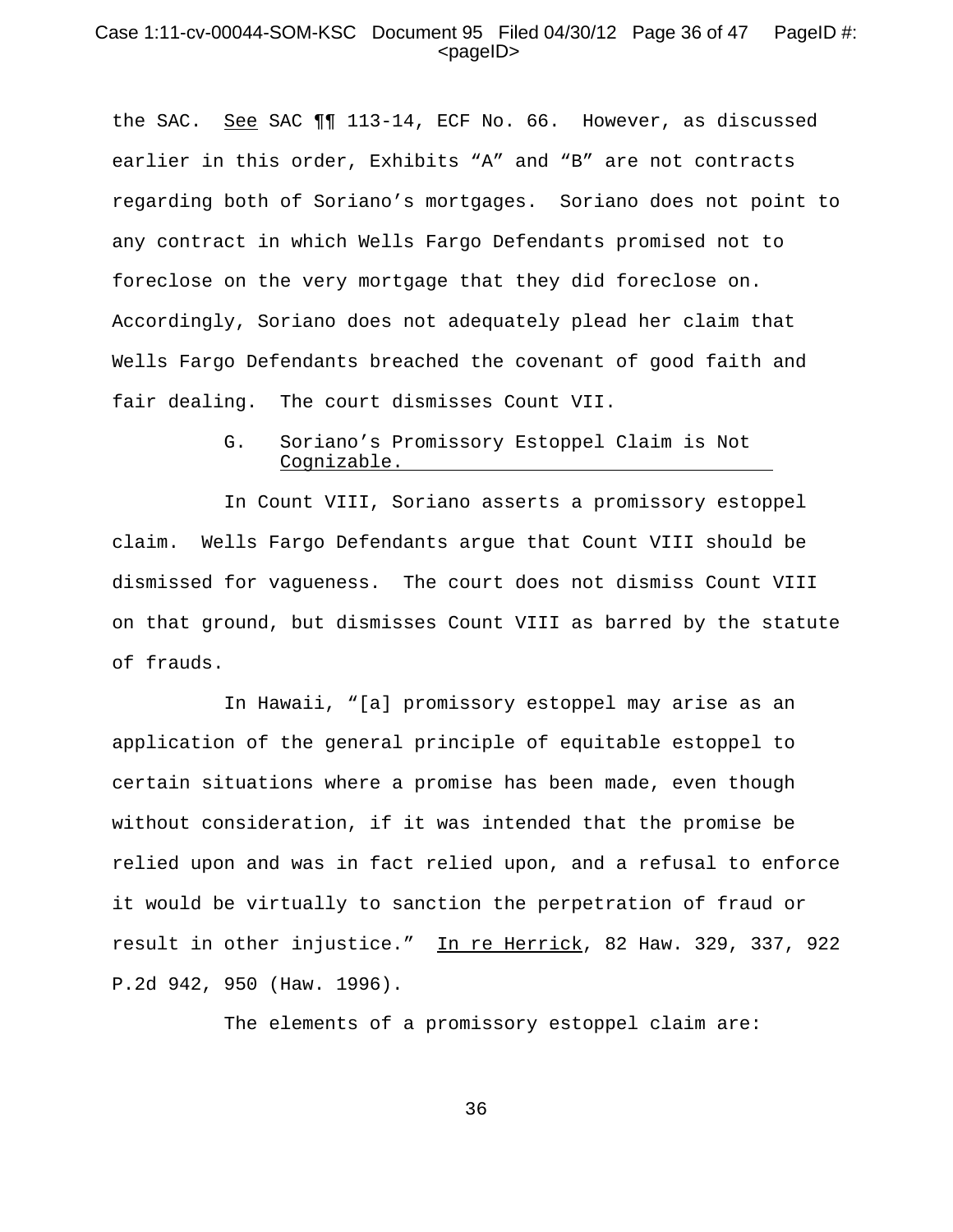#### Case 1:11-cv-00044-SOM-KSC Document 95 Filed 04/30/12 Page 37 of 47 PageID #:  $<$ pageID $>$

"(1) There must be a promise; (2) The promisor must, at the time he or she made the promise, foresee that the promisee would rely upon the promise (foreseeability); (3) The promisee does in fact rely upon the promisor's promise; and (4) Enforcement of the promise is necessary to avoid injustice." Id. at 337-38, 922 P.2d at 950-51.

As to the first element, Soriano alleges that Wells Fargo Defendants promised "that [they] would suspend foreclosure proceedings and not re-institute such proceedings so long as Plaintiff did what Defendants requested with respect to payments and applications, and further that they would not re-institute foreclosure proceedings without notice to Plaintiff." SAC ¶ 117, ECF No. 66. As to the second element, foreseeability, Soriano alleges in conjunction with her claim for fraud and misrepresentation (Count IV) that Wells Fargo Defendants "knew or should have known that these representations were false and misleading, and that Plaintiff would rely on these representations and failures to her detriment." Id. ¶ 96.<sup>5</sup> As to the third element, Soriano alleges that she "relied on those promises to her detriment and was justified in her reliance." Id. ¶ 118. See also id. ¶ 53. Finally, as to the fourth

<sup>5</sup> Although Count IV, alleging fraud and misrepresentation, is pled separately from Count VIII, the counts relate to the same underlying conduct. The court construes the foreseeability alleged in Count IV as applicable to Count VIII, as Count VIII incorporates by reference all preceding allegations.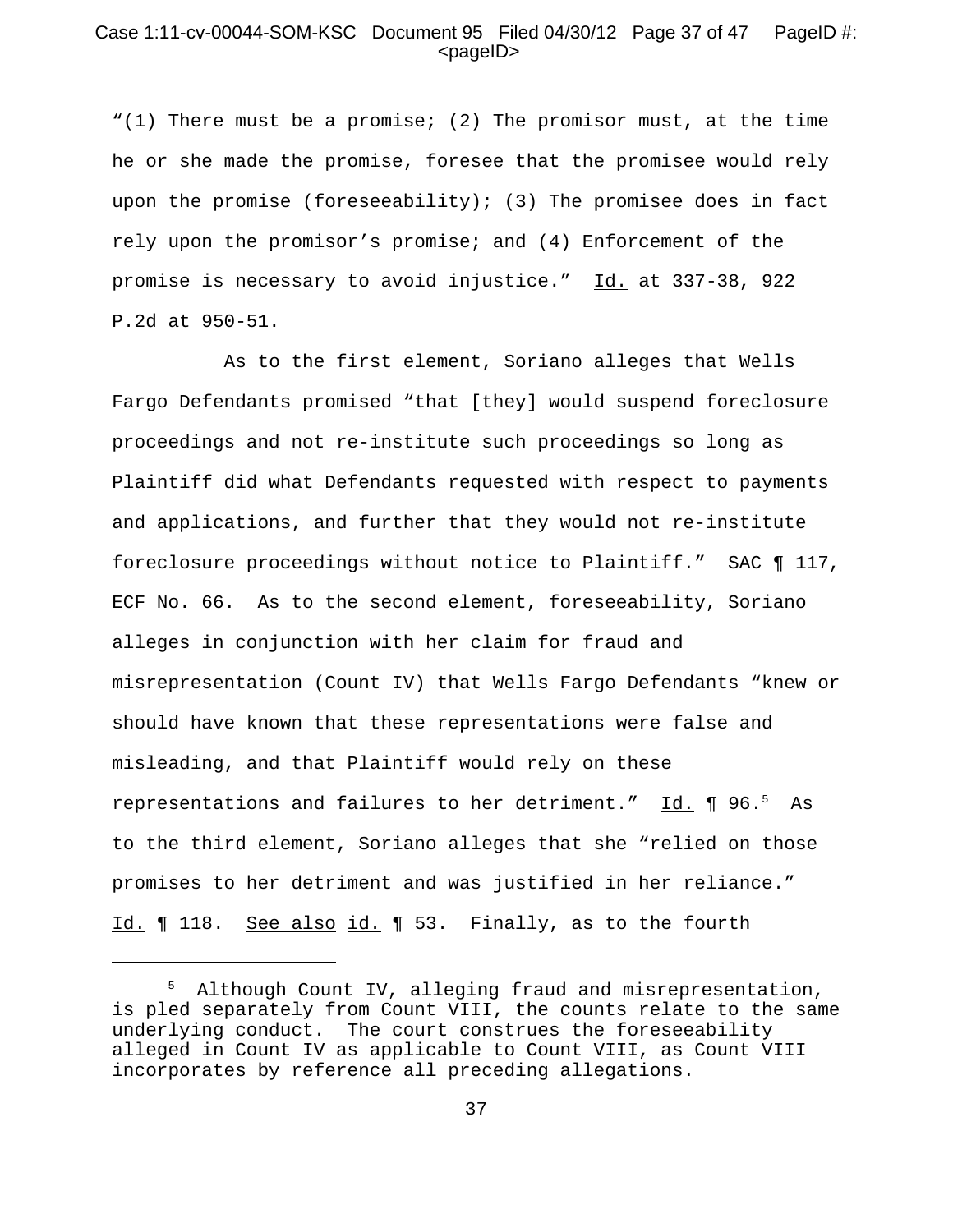### Case 1:11-cv-00044-SOM-KSC Document 95 Filed 04/30/12 Page 38 of 47 PageID #:  $<$ pageID $>$

element, although Soriano does not explicitly allege that enforcement of the promise is necessary to avoid injustice, Count VIII, read in the light most favorable to Soriano, implicitly alleges that Wells Fargo Defendants committed an injustice that only the enforcement of the promise can rectify: "WFHM and WFB broke those promises by foreclosing on Plaintiff's property and selling it at auction without notice to Plaintiff, and without justification." Id. ¶ 119.

The court is concerned that Count VIII essentially restates the breach of contract claim in Count VI. Like Count VI, Count VIII alleges that Wells Fargo Defendants made oral promises that are not enforceable under the statute of frauds. For that reason, the court dismisses Count VIII.

## H. Soriano Fails To State A Due Process Violation Under HAMP.

Other than her FDCPA claim, Soriano's only other claim arising under federal law is Count IX, which asserts a denial of due process under the Fourteenth Amendment. Soriano argues that Wells Fargo Defendants' participation in the Home Affordable Modification Program ("HAMP")<sup>6</sup> rendered them state actors such

<sup>6</sup> HAMP is a federal program offered by the Departments of the Treasury and Housing and Urban Development to help employed homeowners lower their monthly mortgage payments with cooperation from mortgage loan servicers. See Making Home Affordable, http://www.makinghomeaffordable.gov/programs/lower-payments/Pages /hamp.aspx (last visited Apr. 4, 2012). One district court has described HAMP as follows: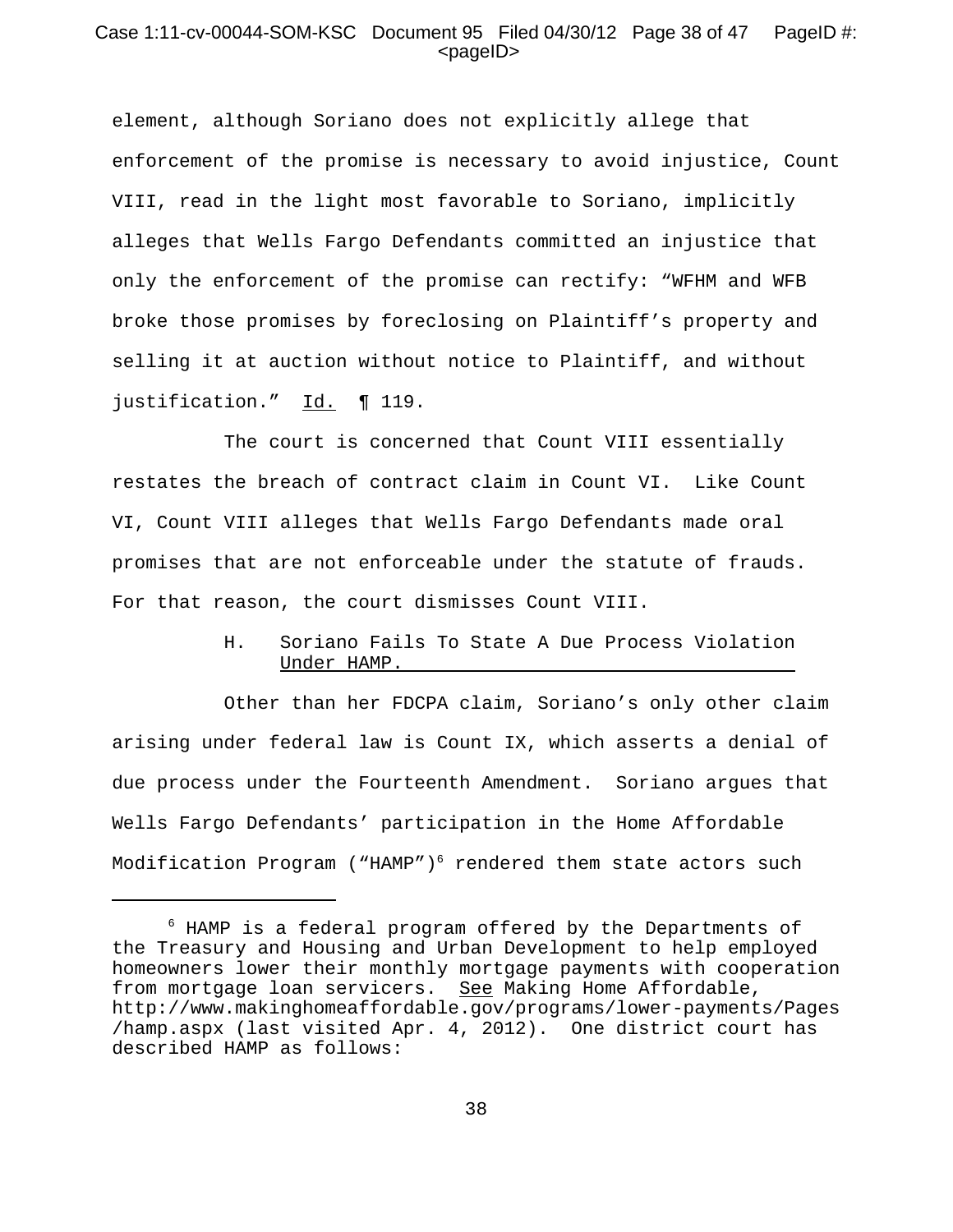#### Case 1:11-cv-00044-SOM-KSC Document 95 Filed 04/30/12 Page 39 of 47 PageID #:  $<$ pageID $>$

that their actions implicated a constitutional violation. See SAC ¶ 122, ECF No. 66. Because participation in the HAMP program

> On October 8, 2008, President Bush signed into law the Emergency Economic Stabilization Act of 2008, Pub. L. No. 110–343, 122 Stat. 3765 (codified 12 U.S.C. § 5201 et seq.) ("EESA"). Section 109 required the Secretary of the Treasury ("the Secretary") to take certain measures in order to encourage and facilitate loan modifications. 12 U.S.C. § 5219. However, Section 109 did not create any private right of action against servicers for grievances relating to the EESA. Ramirez v. Litton Loan Serv., LP, 2009 WL 1750617, \*1 (D. Ariz. 2009); Barrey v. Ocwen Loan Serv., LLC, 2009 WL 1940717, \* 1 (D. Ariz. 2009). The EESA authorized the Secretary of the Treasury, FHFA, Fannie Mae, and Freddie Mac to create the Making Home Affordable Program on February 18, 2009, which consists of two components: (1) the Home Affordable Refinance Program, and (2) the HAMP. Williams, 2009 WL 3757370, \*2. The HAMP aims to financially assist three to four million homeowners who have defaulted on their mortgages or who are in imminent risk of default by reducing monthly payments to sustainable levels.

The HAMP works by providing financial incentives to participating mortgage servicers to modify the terms of eligible loans. On March 4, 2009, the Secretary issued guidelines under the HAMP requiring lenders to consider borrowers for loan modifications and suspend foreclosure activities while a given borrower was being evaluated for a modification. U.S. Dep't of the Treasury, Home Affordable Modification Program Guidelines (Mar. 4, 2009).

Marks v. Bank of Am., N.A., No. 03:10-cv-08039-PHX-JAT, 2010 WL 2572988, \*5 (D. Ariz. June 22, 2010).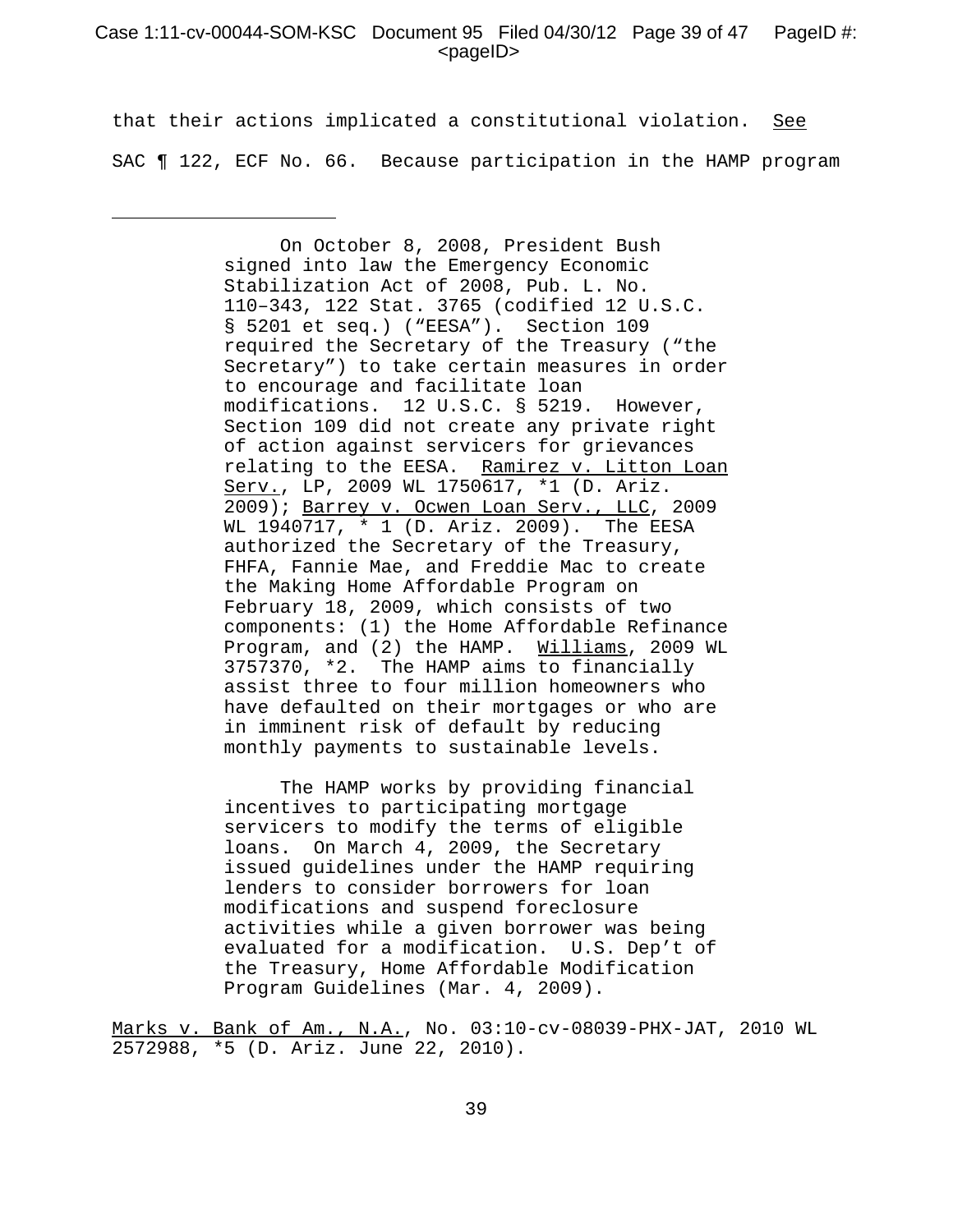## Case 1:11-cv-00044-SOM-KSC Document 95 Filed 04/30/12 Page 40 of 47 PageID #:  $<$ pageID $>$

does not make Wells Fargo Defendants state actors, the court dismisses this claim.

Due process claims are typically brought against state officials under 42 U.S.C. § 1983, and against federal actors under Bivens v. Six Unknown Named Agents, 403 U.S. 388 (1971).

Although HAMP is a federal program, the analysis of constitutional violations by state actors sued under § 1983 is instructive. "A § 1983 claim requires two essential elements: (1) the conduct that harms the plaintiff must be committed under color of state law (i.e., state action), and (2) the conduct must deprive the plaintiff of a constitutional right." Ketchum v. Alameda Cnty., 811 F.2d 1243, 1245 (9th Cir. 1987); Caballero v. City of Concord, 956 F.2d 204, 206 (9th Cir. 1992).

In determining whether a private party's actions constitute "state action" under the Fourteenth Amendment, courts must inquire into whether the party's actions may be "fairly attributable to the State." Lugar v. Edmondson Oil Co., 457 U.S. 922, 937 (1982). This determination involves a two-part analysis: "First, the deprivation must be caused by the exercise of some right or privilege created by the State or by a rule of conduct imposed by the State or by a person for whom the State is responsible. . . . Second, the party charged with the deprivation must be a person who may fairly be said to be a state actor." Id. See also Pinhas v. Summit Health, Ltd., 894 F.2d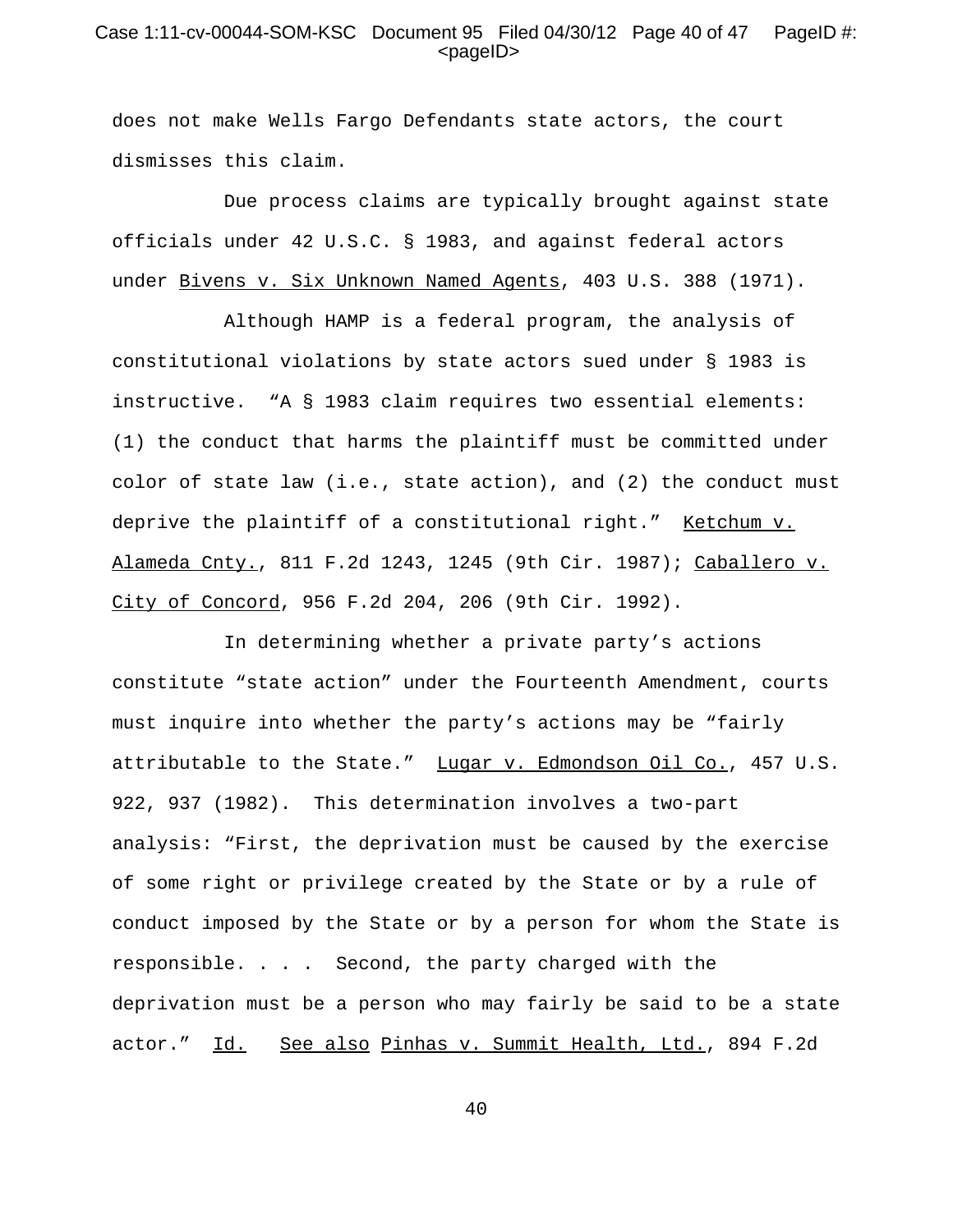#### Case 1:11-cv-00044-SOM-KSC Document 95 Filed 04/30/12 Page 41 of 47 PageID #:  $<$ pageID $>$

1024, 1033 (9th Cir. 1989) (quoting Lugar, 457 U.S. at 937). The two elements of the Lugar test have been labeled the "state policy" and the "state actor" requirements, respectively. Collins v. Womancare, 878 F.2d 1145, 1151 (9th Cir. 1989) (citing Roudybush v. Zabel, 813 F.2d 173, 176 (8th Cir. 1987)).

With respect to whether the state actor requirement has been met, the Supreme Court notes, "Only by sifting facts and weighing circumstances can the nonobvious involvement of the State in private conduct be attributed its true significance." Burton v. Wilmington Parking Authority, 365 U.S. 715, 722 (1961). The inquiry into whether private persons are jointly engaged with state officials "focuses on whether the state has 'so far insinuated itself into a position of interdependence with [the private entity] that it must be recognized as a joint participant in the challenged activity.'" Gorenc v. Salt River Project Agric. Improvement & Power Dist., 869 F.2d 503, 507 (9th Cir. 1989). Thus, joint action requires a substantial degree of cooperative action between public officials and private persons. Collins, 878 F.2d at 1154.

Applying the § 1983 analysis to the Bivens context, this court now considers whether Wells Fargo Defendants could be construed as federal actors. Soriano alleges that their participation in HAMP is sufficient:

> 122. Through their participation in the HAMP program,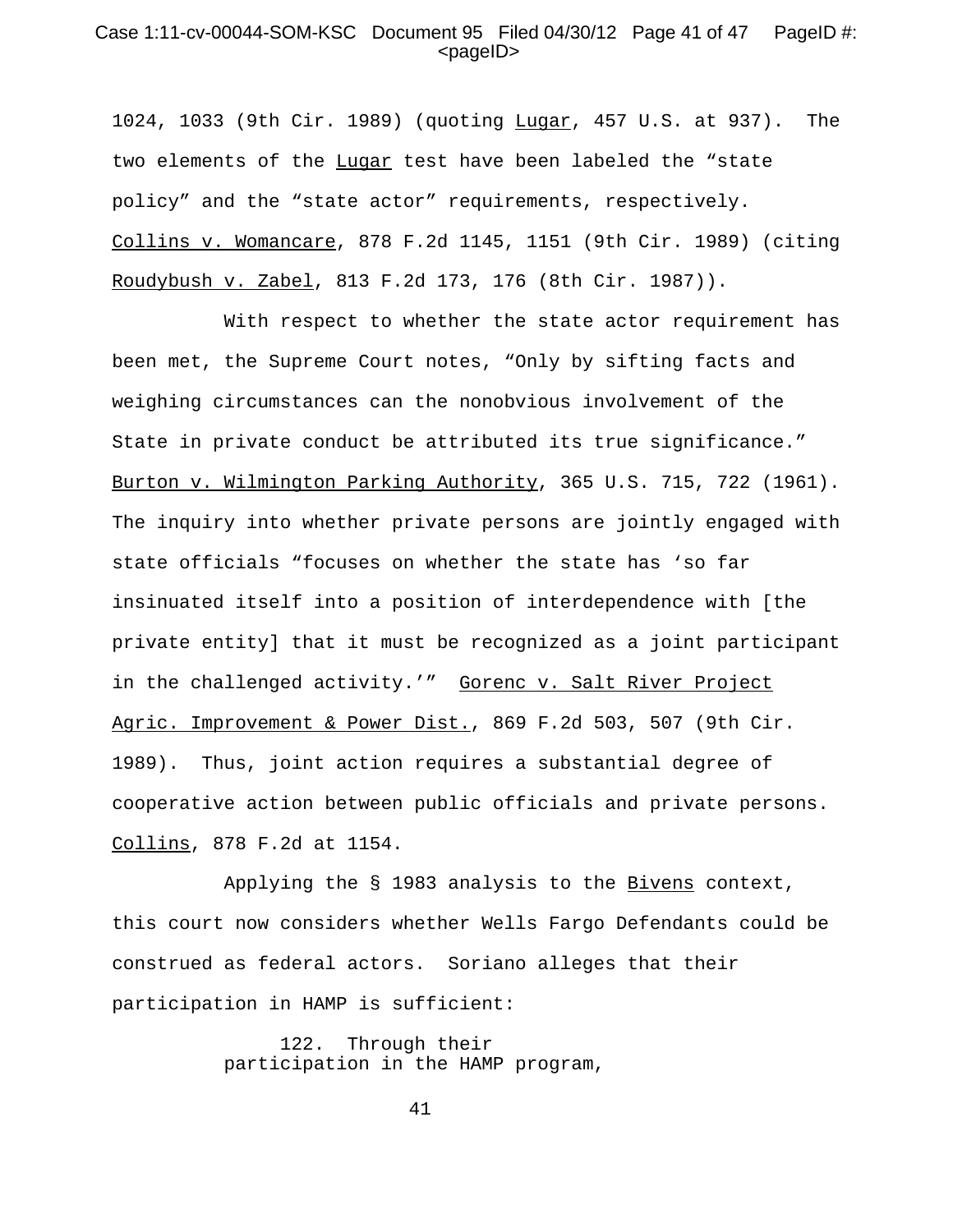## Case 1:11-cv-00044-SOM-KSC Document 95 Filed 04/30/12 Page 42 of 47 PageID #:  $<$ pageID $>$

WFHM and WFB invited sufficient state action to support Plaintiff's constitutional claim of failure of due process in the taking of her home without notice.

 123. Plaintiff was deprived of her property without due process; that is, without notice and opportunity to be heard as alleged above.

SAC ¶¶ 122-23, ECF No. 66.

These allegations are not sufficient to support a due process claim. First, Count IX is deficient on its face, as it does not allege facts from which Wells Fargo Defendants can discern the basis of any due process claim. While the SAC alleges that Soriano and Wells Fargo Defendants were discussing a possible loan modification, the SAC does not state that any loan modification would be pursuant to any governmental program.

Second, even assuming Wells Fargo Defendants did participate in HAMP, any such participation would not render them federal actors. There is no allegation from which one could conclude that the federal government had "so far insinuated itself into a position of interdependence" with Wells Fargo Defendants that the latter could be said to have been government actors. See Gorenc, 869 F.2d at 507. Not only does Soriano provide no authority for her contention that participants in HAMP are governmental actors, this is not a position that has been accepted by courts in this circuit. See Neal v. E-Trade Bank,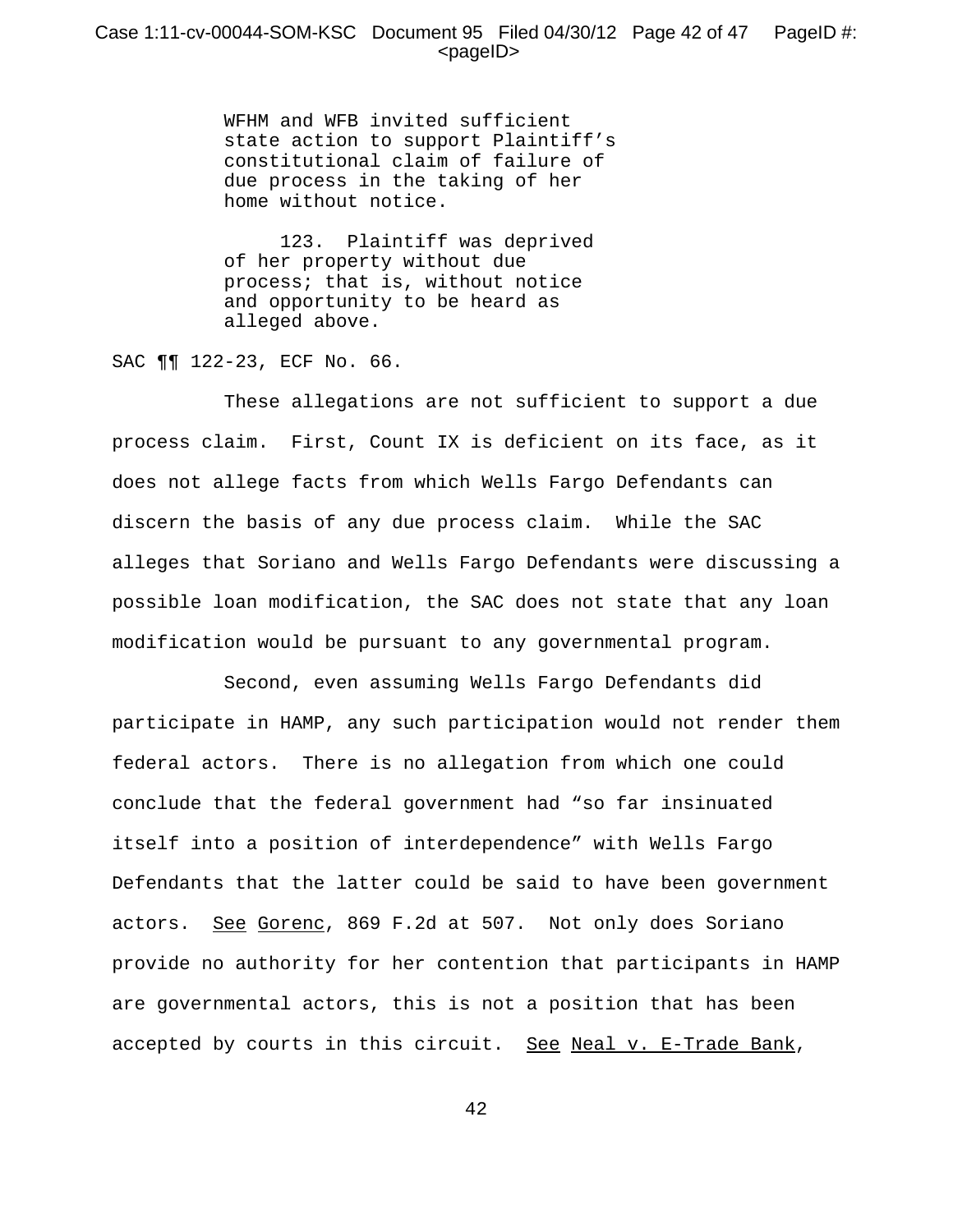#### Case 1:11-cv-00044-SOM-KSC Document 95 Filed 04/30/12 Page 43 of 47 PageID #:  $<$ pageID $>$

Civ. No. S-11-0954 FCD/GGH, 2011 WL 3813158, at \*4 (E.D. Cal. Aug. 26, 2011) (regarding HAMP, "Plaintiffs' procedural due process claim falls short of permitting the court to infer a plausible connection among the private defendants and a government agency or official such that the private actions would constitute state action. The mere existence of a regulatory scheme which these private defendants must comply with cannot convert them into state actors. Such an analysis is inimical to the Due Process Clause.").

In her Opposition to the WF Motion, Soriano does not challenge any of the points or authorities presented by Wells Fargo Defendants. She says only that she "is not aware of any appellate decision on this issue and believes that the cases cited by Defendants are incorrect and do not reflect the remedial purposes of HAMP. Thus, Plaintiff asks this Court to depart from the cases cited." Opp'n to WF Motion at 15, ECF No. 87. The court sees no reason on the present record to do as Soriano requests. The court dismisses Count IX.

#### V. THE SAMP MOTION.

The SAMP Motion asks the court to dismiss the sole claim against SAMP (Count X). SAMP essentially argues that, because the Transfer Certificate of Title ("TCT") issued to it by Hawaii's Land Court conclusively and unimpeachably confers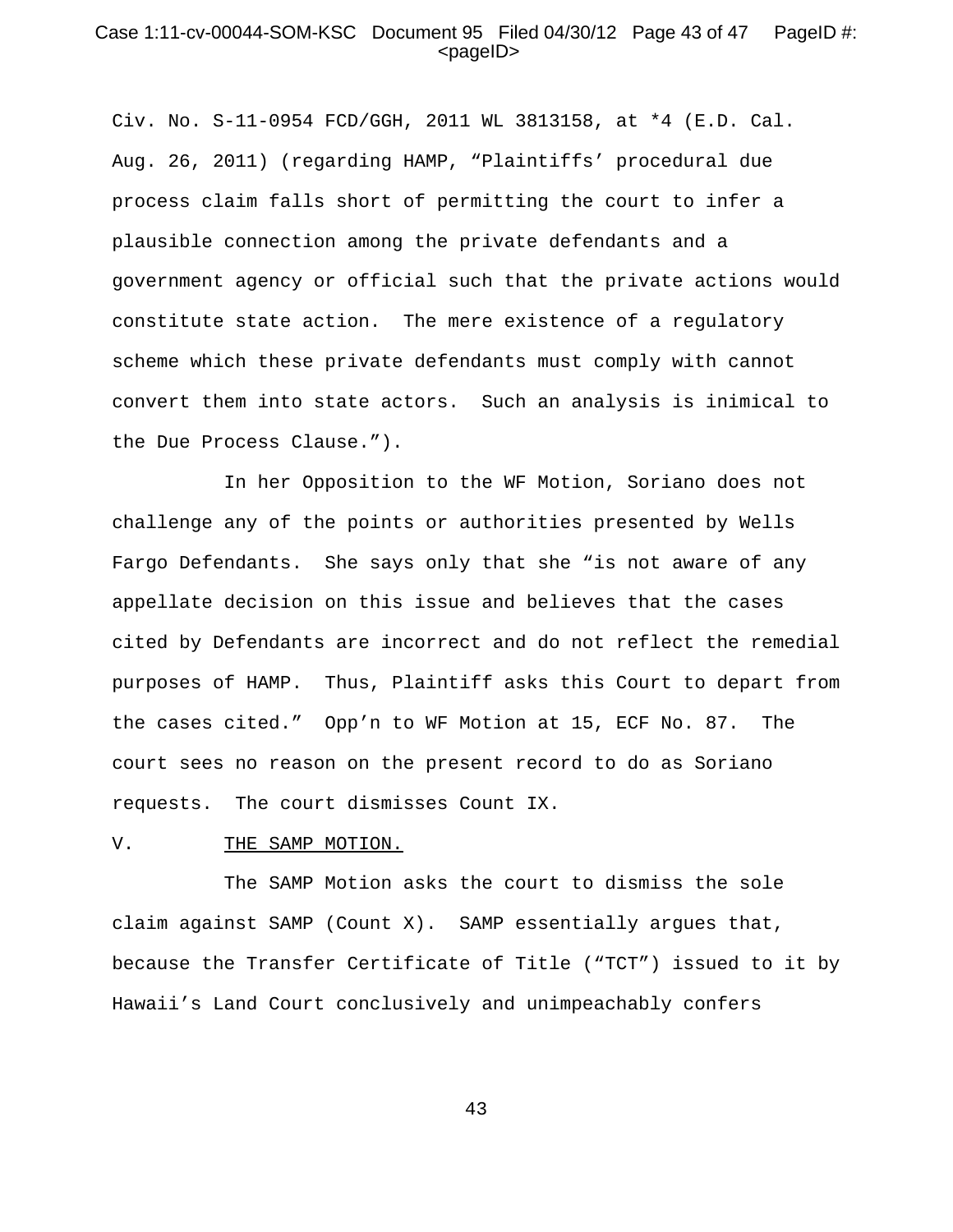#### Case 1:11-cv-00044-SOM-KSC Document 95 Filed 04/30/12 Page 44 of 47 PageID #:  $<$ pageID $>$

ownership of the subject property on SAMP, Soriano cannot challenge SAMP's ownership of the subject property.

In its motion, SAMP argues that section 501-82 of the Hawaii Revised Statutes provides that TCTs evidence conclusive title to land that cannot be challenged once issued. SAMP says that the Hawaii Supreme Court has ruled that "a mortgagor's right to challenge . . . any foreclosure proceeding is expressly limited to the period before entry of a new certificate of title." See Aames Funding Corp. v. Mores, 107 Haw. 95, 101, 110 P.3d 1042, 1048 (2005). SAMP says that, as Soriano does not allege that SAMP is liable for fraud, the TCT is conclusive and unimpeachable. SAMP Motion at 6-7, ECF No. 67 (citing In re Bishop Trust Co., 35 Haw. 816, 825 (Haw. Terr. 1941)).

In opposition, Soriano argues that, because the underlying foreclosure was the result of an unfair or deceptive act or practice, the foreclosure sale to SAMP was invalid. Soriano contends that Wells Fargo Defendants could not pass good title based on a void transaction, even if SAMP was a bona fide purchaser. See Opp'n to SAMP Motion at 1-5, ECF No. 88. Soriano also argues that SAMP is a necessary party that cannot be dismissed from the case, that SAMP was not an innocent purchaser, and that she did not have notice of the sale. Id. at 6-7. SAMP contests the relevance of Soriano's arguments to the legitimacy of a TCT.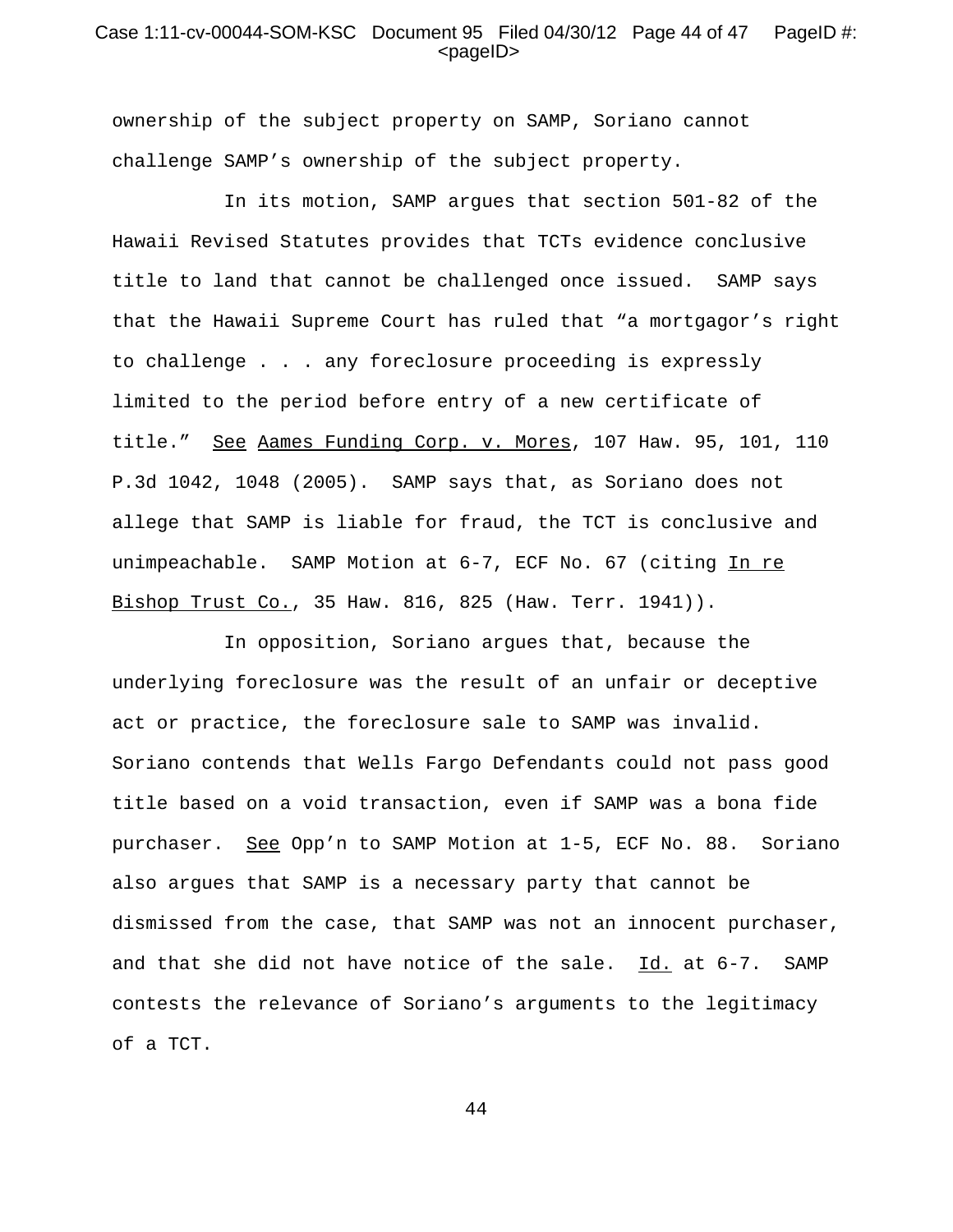## Case 1:11-cv-00044-SOM-KSC Document 95 Filed 04/30/12 Page 45 of 47 PageID #:  $<$ pageID $>$

In the present order, the court is dismissing Soriano's UDAP claim. Therefore, to the extent Soriano seeks to undo the sale to SAMP, she is limited to other grounds. One ground advanced by Soriano is her lack of knowledge that a foreclosure sale would occur. Soriano says that she had no opportunity to challenge the transfer of title to SAMP before the TCT issued because she was unaware any transfer would occur.

Assuming Soriano proves that, under the circumstances, she neither knew nor should have known that Wells Fargo Defendants were foreclosing on her property, this court's view is that it is best for the state courts to address the question of whether the Hawaii Supreme Court would treat Soriano as having a valid basis for challenging SAMP's TCT even after its entry. Moreover, the court notes that the issue of Soriano's challenge to SAMP's TCT need only be addressed if Soriano prevails on a claim that gives rise to a right to unwind the sale of her property (as opposed to supporting only an award of money damages). $^7$  For that reason, the court sees no need to rule on the viability of a challenge to the TCT until that occurs. At this time, it is unnecessary for this court to wade into this area of state law. Instead of addressing the TCT issue, the court terminates the SAMP Motion as premature and bifurcates the

 $^7$  Whether any of Soriano's remaining claims provides rescission as a remedy was not a matter briefed by the parties. The court therefore does not address that issue here.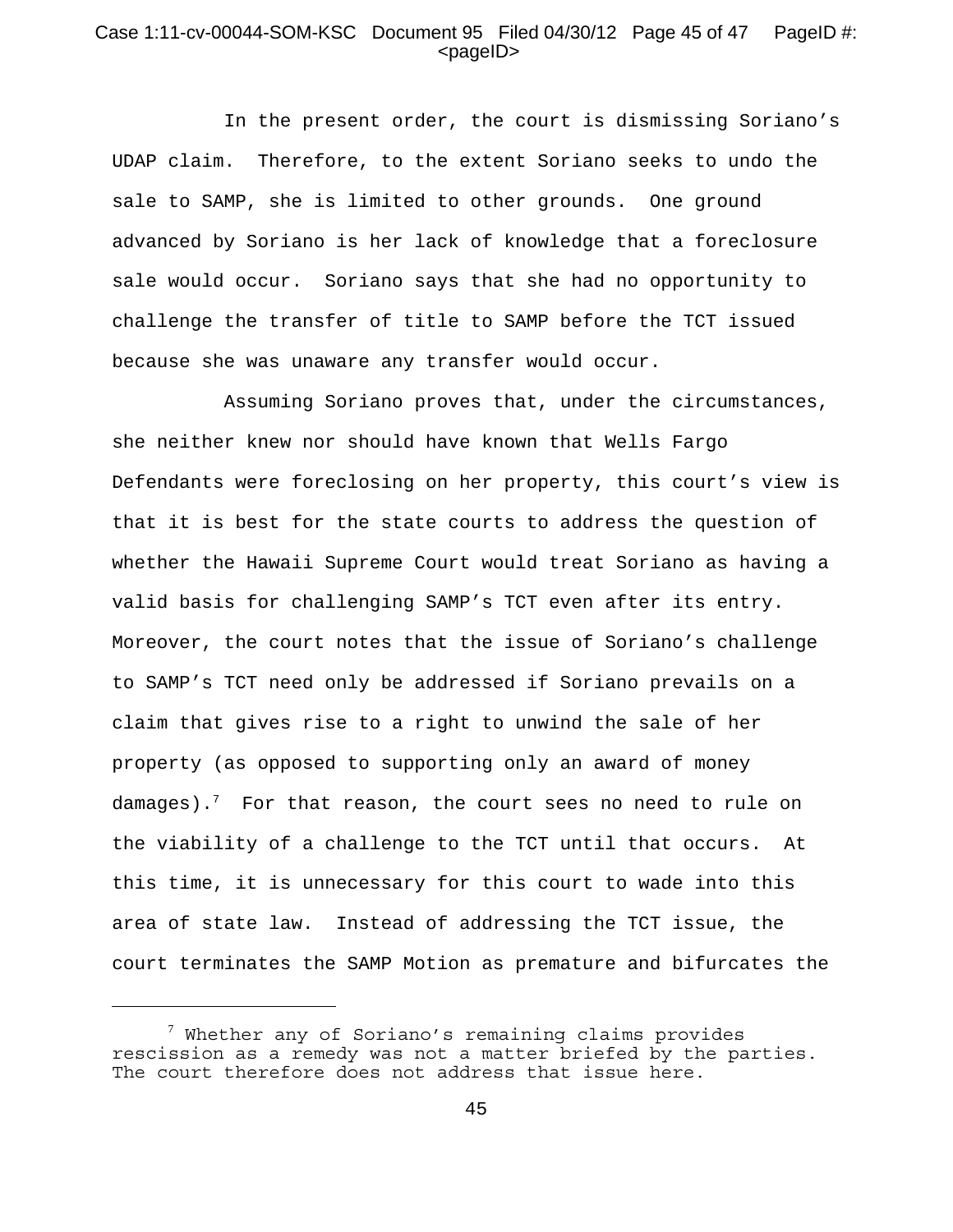## Case 1:11-cv-00044-SOM-KSC Document 95 Filed 04/30/12 Page 46 of 47 PageID #:  $<$ pageID $>$

trial such that Soriano's claims against Wells Fargo Defendants will be tried first, and her claims against SAMP, to the extent triable factual issues are implicated, will follow. SAMP need not participate in the first phase, scheduled to begin on June 27, 2012.

The termination of the SAMP Motion is without prejudice to its possible reactivation, if necessary, at a future date.

#### VI. CONCLUSION.

The court GRANTS the WF Motion as to Counts II (UDAP), III (fiduciary duty), a portion of Count IV (fraud), VIII (promissory estoppel), and IX (due process), but DENIES the WF Motion as to Count I (FDCPA), the remaining portion of Count IV (negligent misrepresentation), and Count V (negligence).

Because the FDCPA remains in issue, this court continues to have federal question jurisdiction. The court therefore DENIES the request made by SAMP in its Joinder.

At the present time, the court DENIES and terminates the SAMP Motion, without prejudice to reactivating it. The court bifurcates the trial in the manner set forth above. The court will consider the issues raised in the SAMP Motion at a later date, if necessary.

The parties are encouraged to discuss with each other how best to proceed. It occurs to the court that Soriano may want to seek leave to amend her claims even though the cutoff for